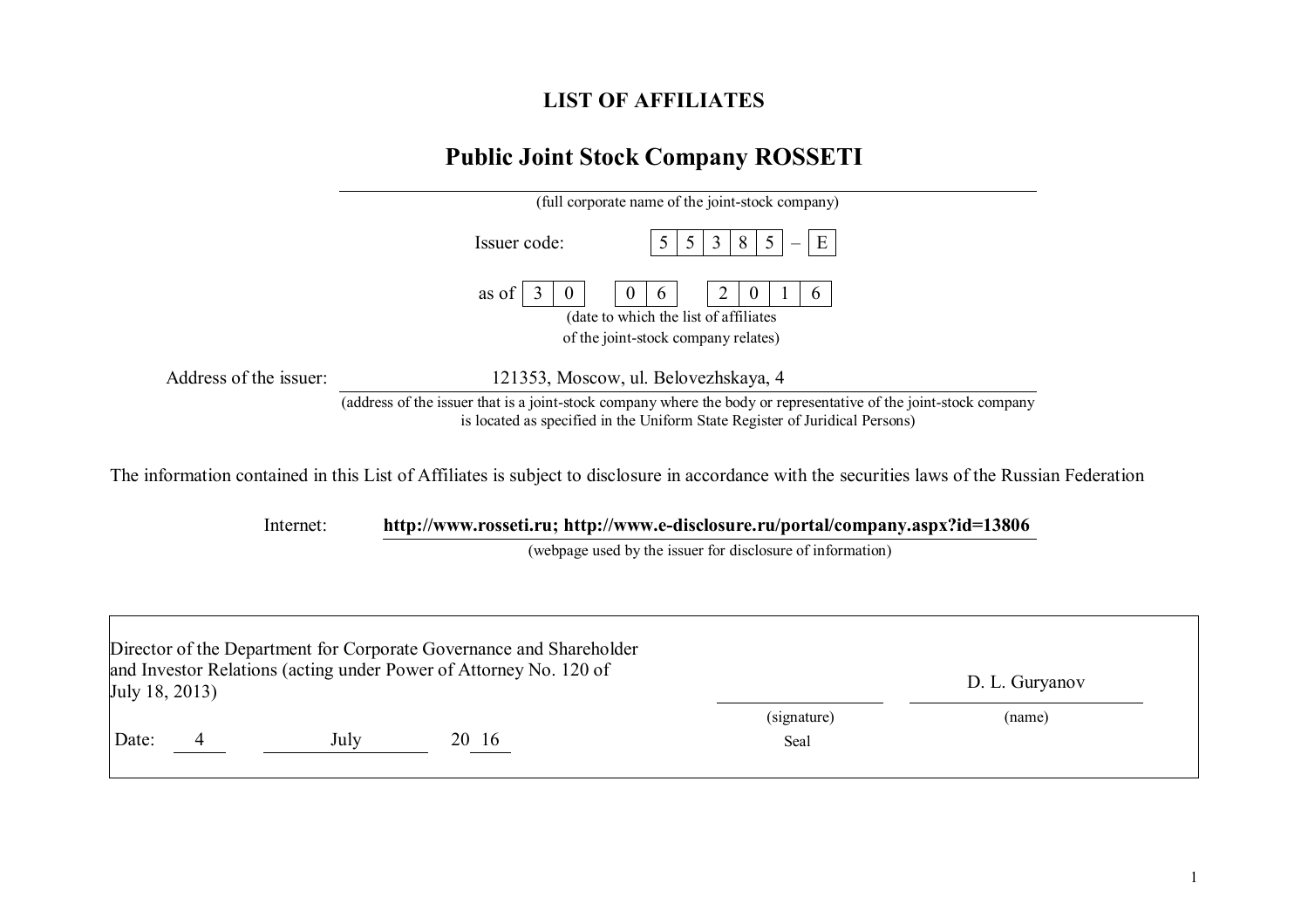|      | <b>Codes of the Issuer</b> |
|------|----------------------------|
| INN  | 7728662669                 |
| OGRN | 108776000019               |

## **I. Affiliates as of June 30, 2016**

| Item           | Affiliate's Full Corporate Name (in<br>the Case of a Nonprofit<br>Organization, Name) or Given,<br>Middle, and Family Names | Corporate Entity's Registered<br>Address or an Individual's Place<br>of Residence (specified only with<br>the consent of an individual) | Grounds for Being Deemed to Be an<br>Affiliate                                                        | Start Date of<br>Being<br>Deemed to Be<br>an Affiliate | Affiliate's Share<br>in the<br>Authorized<br>Capital of the<br>Joint-Stock<br>Company, % | Percentage of<br>the Joint-Stock<br>Company's<br><b>Ordinary Shares</b><br>Owned by the<br>Affiliate |
|----------------|-----------------------------------------------------------------------------------------------------------------------------|-----------------------------------------------------------------------------------------------------------------------------------------|-------------------------------------------------------------------------------------------------------|--------------------------------------------------------|------------------------------------------------------------------------------------------|------------------------------------------------------------------------------------------------------|
|                | 2                                                                                                                           | $\overline{3}$                                                                                                                          | 4                                                                                                     | 5                                                      | 6                                                                                        | $\tau$                                                                                               |
|                | Boris Ilyich Ayuyev                                                                                                         |                                                                                                                                         | The person is a member of the<br>Board of Directors (Supervisory<br>Board) of the joint-stock company | June 30, 2016                                          | 0.004531                                                                                 | 0.004579                                                                                             |
| $\overline{2}$ | Stanislav Olegovich Ashirov                                                                                                 | $\sim$                                                                                                                                  | The person is a member of the<br>Board of Directors (Supervisory<br>Board) of the joint-stock company | June 30, 2016                                          |                                                                                          |                                                                                                      |
| $\overline{3}$ | Oleg Gennadyevich Barkin                                                                                                    |                                                                                                                                         | The person is a member of the<br>Board of Directors (Supervisory<br>Board) of the joint-stock company | June 30, 2016                                          |                                                                                          |                                                                                                      |
| $\overline{4}$ | Vasily Mikhailovich Belov                                                                                                   |                                                                                                                                         | The person is a member of the<br>Board of Directors (Supervisory<br>Board) of the joint-stock company | June 30, 2016                                          |                                                                                          |                                                                                                      |
| 5              | Oleg Mikhailovich Budargin                                                                                                  | $\sim$                                                                                                                                  | The person exercises the powers of<br>the sole executive body of the joint-<br>stock company          | June 15, 2013                                          |                                                                                          |                                                                                                      |
|                |                                                                                                                             |                                                                                                                                         | The person is a member of the<br>collegial executive body of the joint-<br>stock company              | July 10, 2012                                          |                                                                                          |                                                                                                      |
|                |                                                                                                                             |                                                                                                                                         | The person is a member of the<br>Board of Directors (Supervisory<br>Board) of the joint-stock company | June 30, 2016                                          |                                                                                          |                                                                                                      |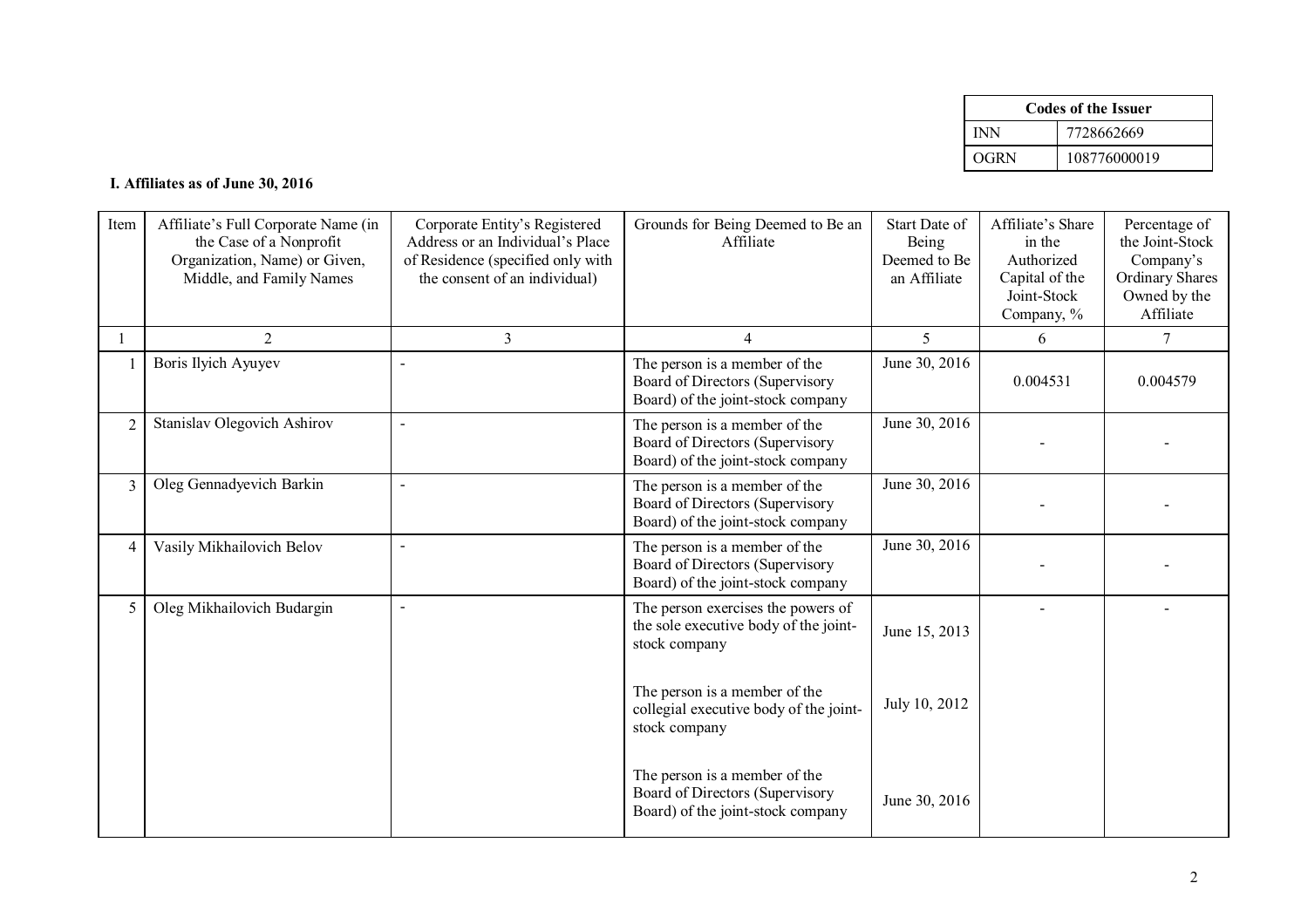|        |                                       |                | The person is a member of the same<br>group of persons as the joint-stock<br>company                  | July 10, 2012        |  |
|--------|---------------------------------------|----------------|-------------------------------------------------------------------------------------------------------|----------------------|--|
| 6      | Oleg Markovich Dubnov                 | $\overline{a}$ | The person is a member of the<br>Board of Directors (Supervisory<br>Board) of the joint-stock company | June 30, 2016        |  |
| $\tau$ | Alexander Sergeyevich Kalinin         | $\overline{a}$ | The person is a member of the<br>Board of Directors (Supervisory<br>Board) of the joint-stock company | June 30, 2016        |  |
| 8      | Vyacheslav Mikhailovich<br>Kravchenko | $\overline{a}$ | The person is a member of the<br>Board of Directors (Supervisory<br>Board) of the joint-stock company | June 30, 2016        |  |
| 9      | Nikolay Dmitryevich Rogalev           | $\overline{a}$ | The person is a member of the<br>Board of Directors (Supervisory<br>Board) of the joint-stock company | June 30, 2016        |  |
| 10     | Andrey Yevgenyevich Murov             | $\overline{a}$ | The person is a member of the<br>Board of Directors (Supervisory<br>Board) of the joint-stock company | June 30, 2016        |  |
|        |                                       |                | The person is a member of the same<br>group of persons as the joint-stock<br>company                  | November 11,<br>2013 |  |
| 11     | Alexander Valentinovich Novak         | $\overline{a}$ | The person is a member of the<br>Board of Directors (Supervisory<br>Board) of the joint-stock company | June 30, 2016        |  |
| 12     | Nikolay Radyevich Podguzov            | $\overline{a}$ | The person is a member of the<br>Board of Directors (Supervisory<br>Board) of the joint-stock company | June 30, 2016        |  |
| 13     | Mikhail Igorevich Poluboyarinov       | $\overline{a}$ | The person is a member of the<br>Board of Directors (Supervisory<br>Board) of the joint-stock company | June 30, 2016        |  |
| 14     | Sergey Ivanovich Shmatko              | $\overline{a}$ | The person is a member of the<br>Board of Directors (Supervisory<br>Board) of the joint-stock company | June 30, 2016        |  |
| 15     | Nikolay Grigoryevich Shulginov        | $\overline{a}$ | The person is a member of the<br>Board of Directors (Supervisory                                      | June 30, 2016        |  |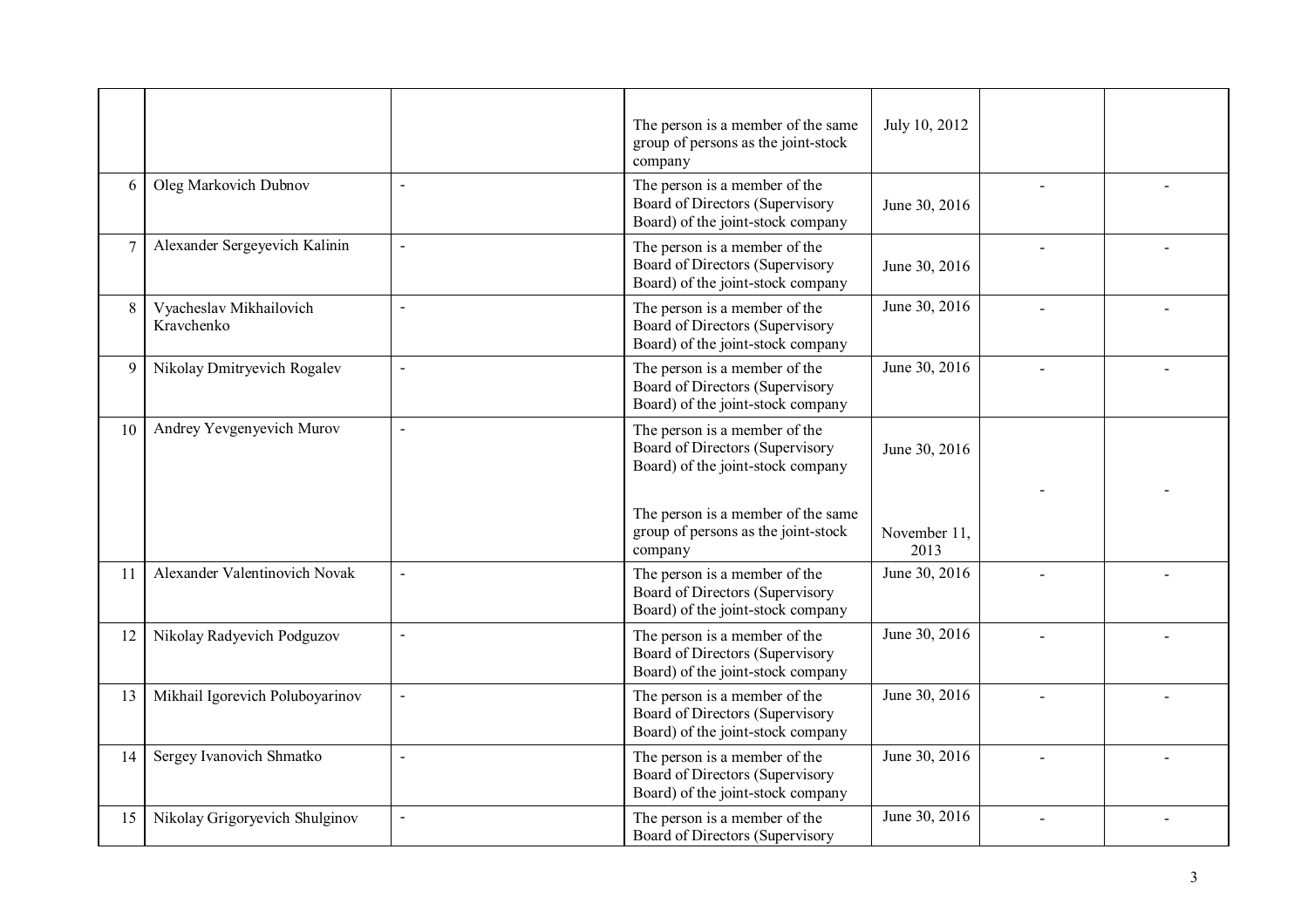|    |                                                                                             |                                                           | Board) of the joint-stock company                                                                                                                                                                             |                      |                |  |
|----|---------------------------------------------------------------------------------------------|-----------------------------------------------------------|---------------------------------------------------------------------------------------------------------------------------------------------------------------------------------------------------------------|----------------------|----------------|--|
| 16 | Nikolay Nikolayevich Varlamov                                                               | $\overline{a}$                                            | The person is a member of the<br>collegial executive body of the joint-<br>stock company                                                                                                                      | August 5,<br>2015    |                |  |
| 17 | Roman Nikolaevich Berdnikov                                                                 | $\overline{a}$                                            | The person is a member of the<br>collegial executive body of the joint-<br>stock company                                                                                                                      | October 5,<br>2012   |                |  |
|    |                                                                                             |                                                           |                                                                                                                                                                                                               |                      |                |  |
|    |                                                                                             |                                                           | The person is a member of the same<br>group of persons as the joint-stock<br>company                                                                                                                          | December 24,<br>2015 |                |  |
| 18 | Andrey Aleksandrovich Dyomin                                                                | $\blacksquare$                                            | The person is a member of the<br>collegial executive body of the joint-<br>stock company                                                                                                                      | July 4, 2013         |                |  |
| 19 | Valentin Yefimovich Mezhevich                                                               | $\overline{a}$                                            | The person is a member of the<br>collegial executive body of the joint-<br>stock company                                                                                                                      | November 12,<br>2013 |                |  |
| 20 | Federal Grid Company of Unified<br>Energy System, Public Joint-Stock<br>Company             | Russia, 117630, Moscow, ul.<br>Akademika Chelomeya, d. 5A | The joint-stock company may<br>control more than 20 percent of the<br>total number of votes attaching to<br>the shares (contributions, stakes)<br>comprising the authorized (share)<br>capital of such person | June 14, 2013        | $\overline{a}$ |  |
|    |                                                                                             |                                                           | The person is a member of the same<br>group of persons as the joint-stock<br>company                                                                                                                          | July 10, 2012        |                |  |
| 21 | Interregional Distribution Grid<br>Company of Centre, Public Joint-<br><b>Stock Company</b> | Moscow, Russia                                            | The joint-stock company may<br>control more than 20 percent of the<br>total number of votes attaching to<br>the shares (contributions, stakes)<br>comprising the authorized (share)<br>capital of such person | July 1, 2008         |                |  |
|    |                                                                                             |                                                           | The person is a member of the same<br>group of persons as the joint-stock<br>company                                                                                                                          | July 1, 2008         |                |  |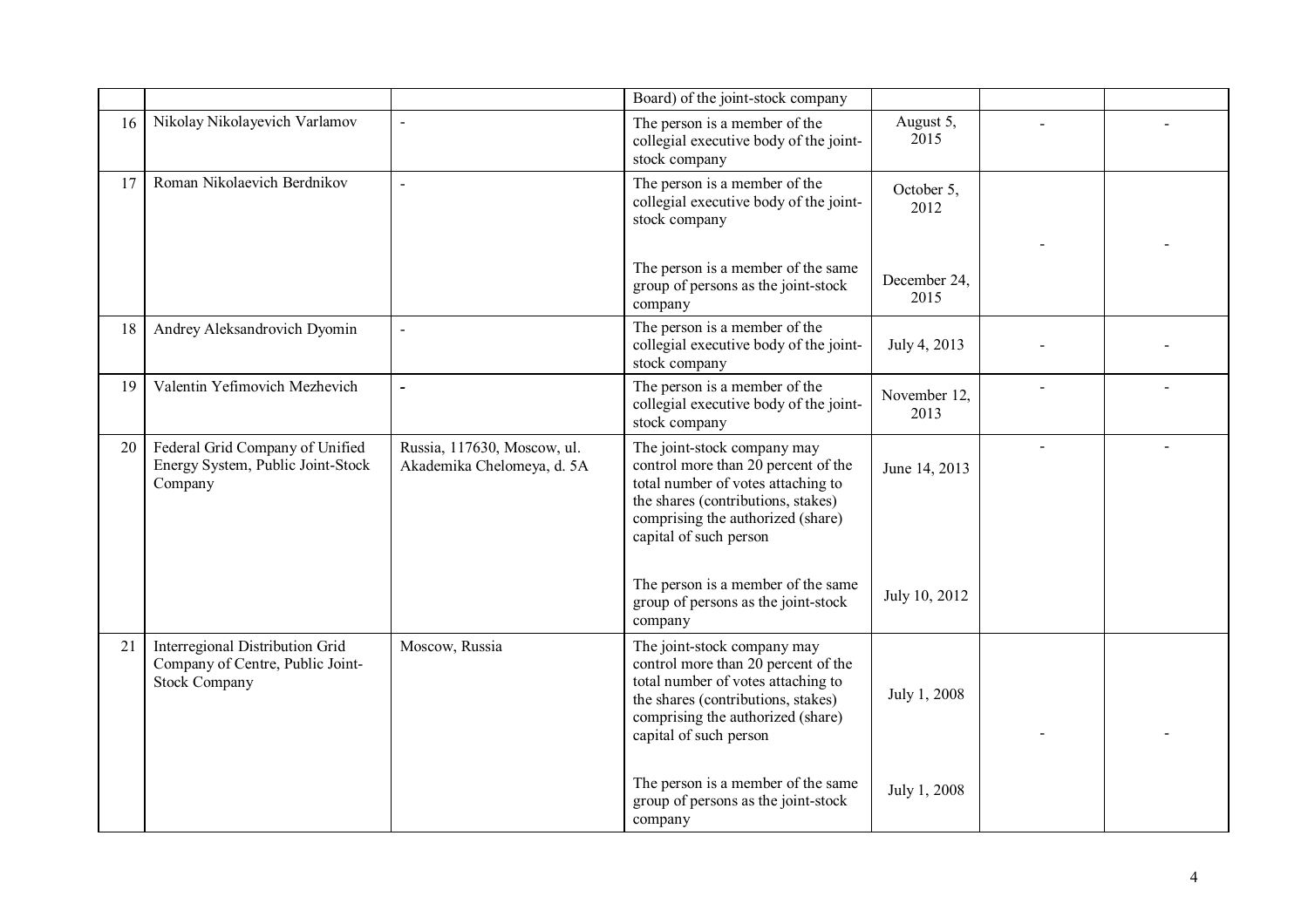| 22 | Interregional Distribution Grid<br>Company of North-West, Public<br>Joint Stock Company                 | Gatchina, Leningrad Region,<br>Russia                             | The joint-stock company may<br>control more than 20 percent of the<br>total number of votes attaching to<br>the shares (contributions, stakes)<br>comprising the authorized (share)<br>capital of such person | July 1, 2008 |          |          |
|----|---------------------------------------------------------------------------------------------------------|-------------------------------------------------------------------|---------------------------------------------------------------------------------------------------------------------------------------------------------------------------------------------------------------|--------------|----------|----------|
|    |                                                                                                         |                                                                   | The person is a member of the same<br>group of persons as the joint-stock<br>company                                                                                                                          | July 1, 2008 |          |          |
| 23 | Interregional Distribution Grid<br>Company of Urals, Joint Stock<br>Company                             | Russia, 620026, Yekaterinburg,<br>ul. Mamina-Sibiryaka, d. 140    | The joint-stock company may<br>control more than 20 percent of the<br>total number of votes attaching to<br>the shares (contributions, stakes)<br>comprising the authorized (share)<br>capital of such person | July 1, 2008 |          |          |
|    |                                                                                                         |                                                                   | The person is a member of the same<br>group of persons as the joint-stock<br>company                                                                                                                          | July 1, 2008 |          |          |
| 24 | Public Joint Stock Company<br>Interregional Distribution Grid<br>Company of Siberia                     | Russia, 660021, Krasnoyarsk, ul.<br>Bograda, 144a                 | The joint-stock company may<br>control more than 20 percent of the<br>total number of votes attaching to<br>the shares (contributions, stakes)<br>comprising the authorized (share)<br>capital of such person | July 1, 2008 | 0.000266 | 0.000269 |
|    |                                                                                                         |                                                                   | The person is a member of the same<br>group of persons as the joint-stock<br>company                                                                                                                          | July 1, 2008 |          |          |
| 25 | Interregional Distribution Grid<br>Company of Center and Volga<br>Region, Public Joint Stock<br>Company | Russia, 603950, Nizhni<br>Novgorod, ul. Rozhdestvenskaya,<br>d.33 | The joint-stock company may<br>control more than 20 percent of the<br>total number of votes attaching to<br>the shares (contributions, stakes)<br>comprising the authorized (share)<br>capital of such person | July 1, 2008 | 0.001050 | 0.001061 |
|    |                                                                                                         |                                                                   | The person is a member of the same                                                                                                                                                                            |              |          |          |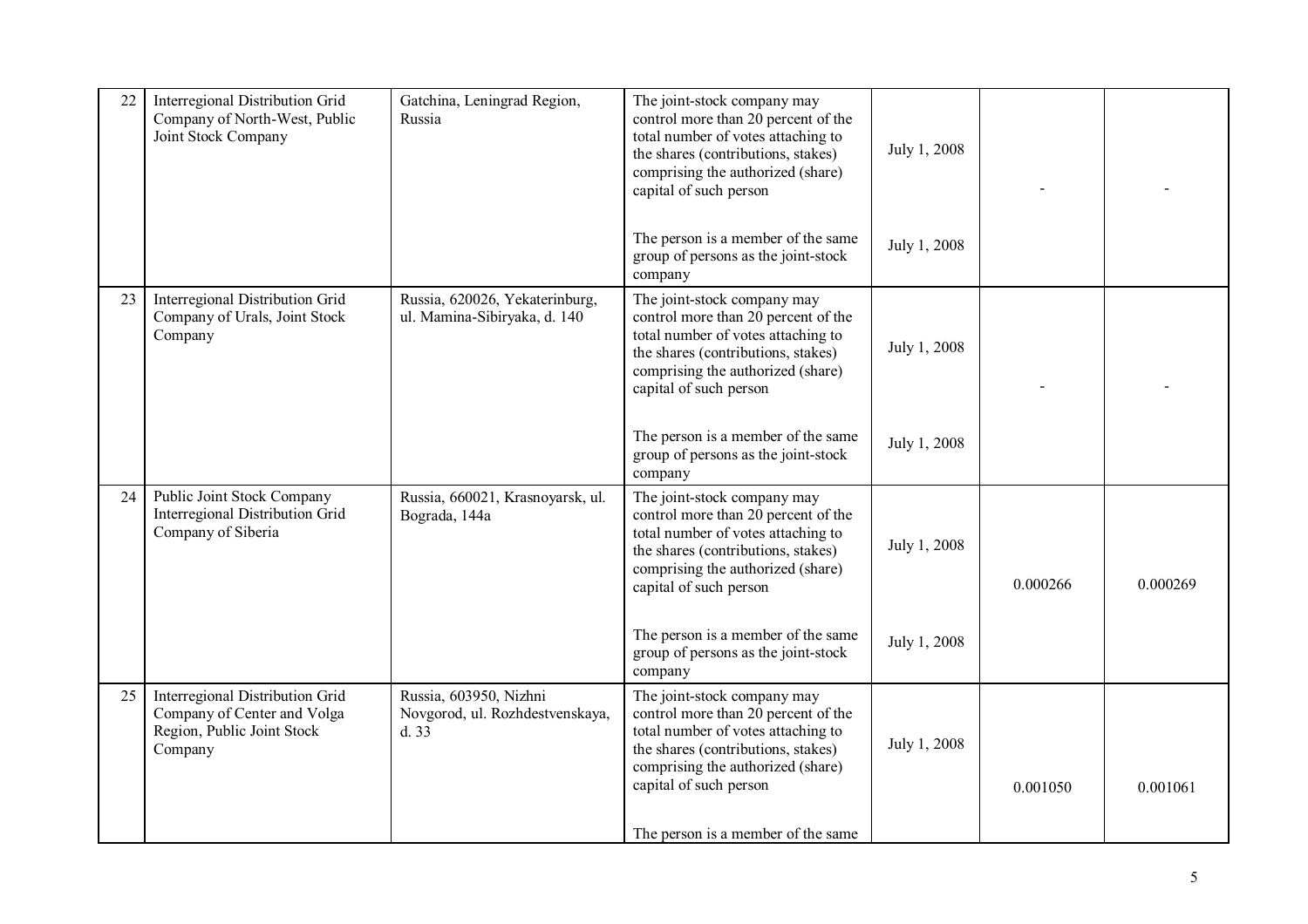|    |                                                                                                |                                                                                                              | group of persons as the joint-stock<br>company                                                                                                                                                                | July 1, 2008 |          |          |
|----|------------------------------------------------------------------------------------------------|--------------------------------------------------------------------------------------------------------------|---------------------------------------------------------------------------------------------------------------------------------------------------------------------------------------------------------------|--------------|----------|----------|
| 26 | Interregional Distribution Grid<br>Company of South, Public Joint<br><b>Stock Company</b>      | Rostov-on-Don, Russia                                                                                        | The joint-stock company may<br>control more than 20 percent of the<br>total number of votes attaching to<br>the shares (contributions, stakes)<br>comprising the authorized (share)<br>capital of such person | July 1, 2008 |          |          |
|    |                                                                                                |                                                                                                              | The person is a member of the same<br>group of persons as the joint-stock<br>company                                                                                                                          | July 1, 2008 |          |          |
| 27 | Interregional Distribution Grid<br>Company of Volga, Public Joint-<br><b>Stock Company</b>     | Saratov, Russia                                                                                              | The joint-stock company may<br>control more than 20 percent of the<br>total number of votes attaching to<br>the shares (contributions, stakes)<br>comprising the authorized (share)<br>capital of such person | July 1, 2008 | 0.000005 | 0.000005 |
|    |                                                                                                |                                                                                                              | The person is a member of the same<br>group of persons as the joint-stock<br>company                                                                                                                          | July 1, 2008 |          |          |
| 28 | Interregional Distribution Grid<br>Company of Northern Caucasus,<br>Public Joint-Stock Company | Russia, 357506, Stavropol<br>Territory, Pyatigorsk, village of<br>Energetik, ul. Podstantsionnaya, d.<br>13a | The joint-stock company may<br>control more than 20 percent of the<br>total number of votes attaching to<br>the shares (contributions, stakes)<br>comprising the authorized (share)<br>capital of such person | July 1, 2008 |          |          |
|    |                                                                                                |                                                                                                              | The person is a member of the same<br>group of persons as the joint-stock<br>company                                                                                                                          | July 1, 2008 |          |          |
| 29 | Joint Stock Company<br>Tyumenenergo                                                            | Surgut, Khanty-Mansijsk<br>Autonomous District - Yugra,<br>Tyumen Region, Russia                             | The joint-stock company may<br>control more than 20 percent of the<br>total number of votes attaching to<br>the shares (contributions, stakes)<br>comprising the authorized (share)<br>capital of such person | July 1, 2008 | 0.002521 |          |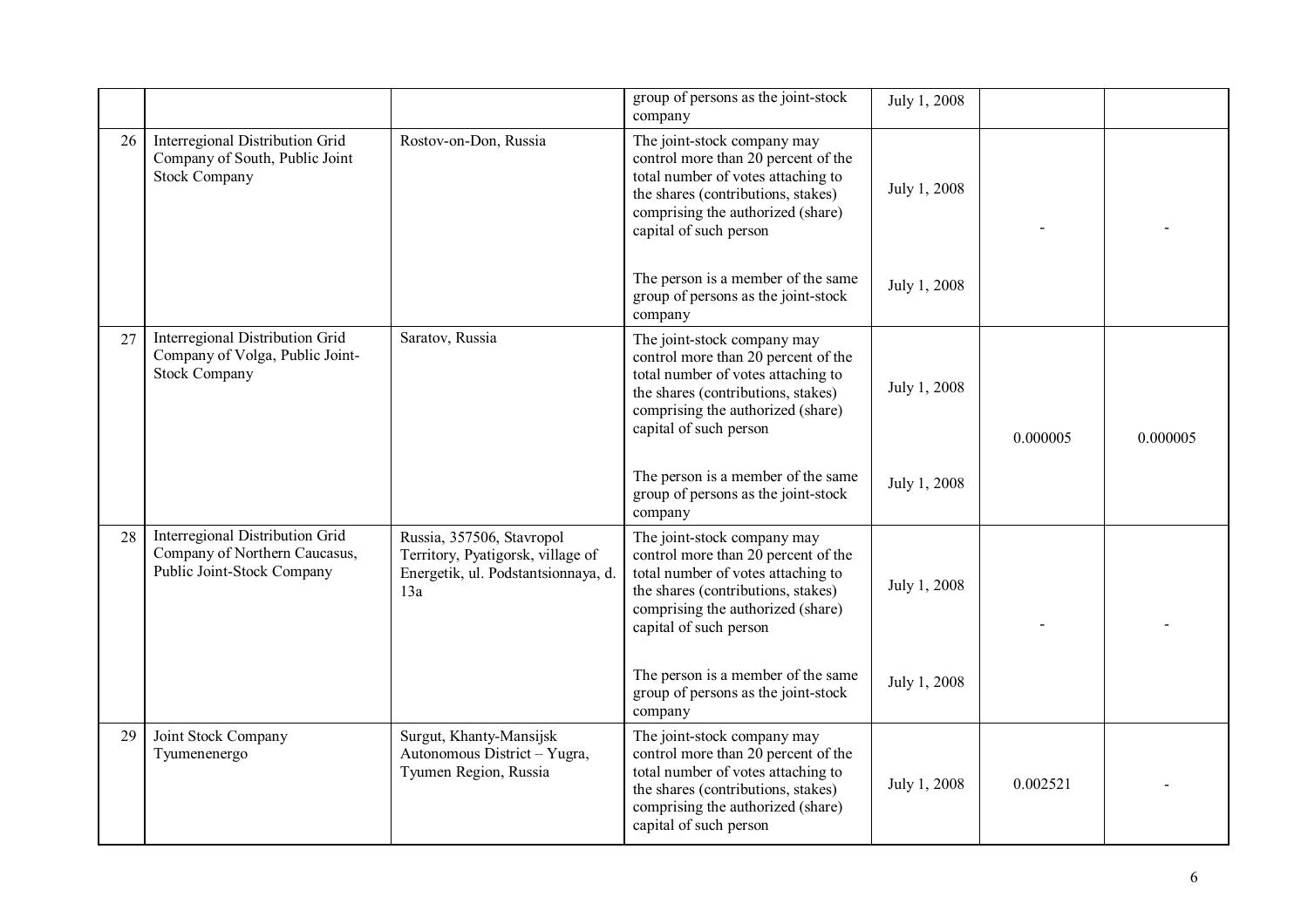|    |                                                                      |                          | The person is a member of the same<br>group of persons as the joint-stock<br>company                                                                                                                          | July 1, 2008 |  |
|----|----------------------------------------------------------------------|--------------------------|---------------------------------------------------------------------------------------------------------------------------------------------------------------------------------------------------------------|--------------|--|
| 30 | PUBLIC JOINT-STOCK<br>COMPANY LENENERGO                              | Saint Petersburg, Russia | The joint-stock company may<br>control more than 20 percent of the<br>total number of votes attaching to<br>the shares (contributions, stakes)<br>comprising the authorized (share)<br>capital of such person | July 1, 2008 |  |
|    |                                                                      |                          | The person is a member of the same<br>group of persons as the joint-stock<br>company                                                                                                                          | July 1, 2008 |  |
| 31 | Public Joint-Stock Company<br>Moscow United Electric Grid<br>Company | Moscow, Russia           | The joint-stock company may<br>control more than 20 percent of the<br>total number of votes attaching to<br>the shares (contributions, stakes)<br>comprising the authorized (share)<br>capital of such person | July 1, 2008 |  |
|    |                                                                      |                          | The person is a member of the same<br>group of persons as the joint-stock<br>company                                                                                                                          | July 1, 2008 |  |
| 32 | Yantarenergo Joint-Stock Company                                     | Kaliningrad, Russia      | The joint-stock company may<br>control more than 20 percent of the<br>total number of votes attaching to<br>the shares (contributions, stakes)<br>comprising the authorized (share)<br>capital of such person | July 1, 2008 |  |
|    |                                                                      |                          | The person is a member of the same<br>group of persons as the joint-stock<br>company                                                                                                                          | July 1, 2008 |  |
| 33 | JOINT STOCK COMPANY<br>NORTH-WEST ENERGY<br>MANAGING COMPANY         | Saint Petersburg, Russia | The joint-stock company may<br>control more than 20 percent of the<br>total number of votes attaching to<br>the shares (contributions, stakes)                                                                | July 1, 2008 |  |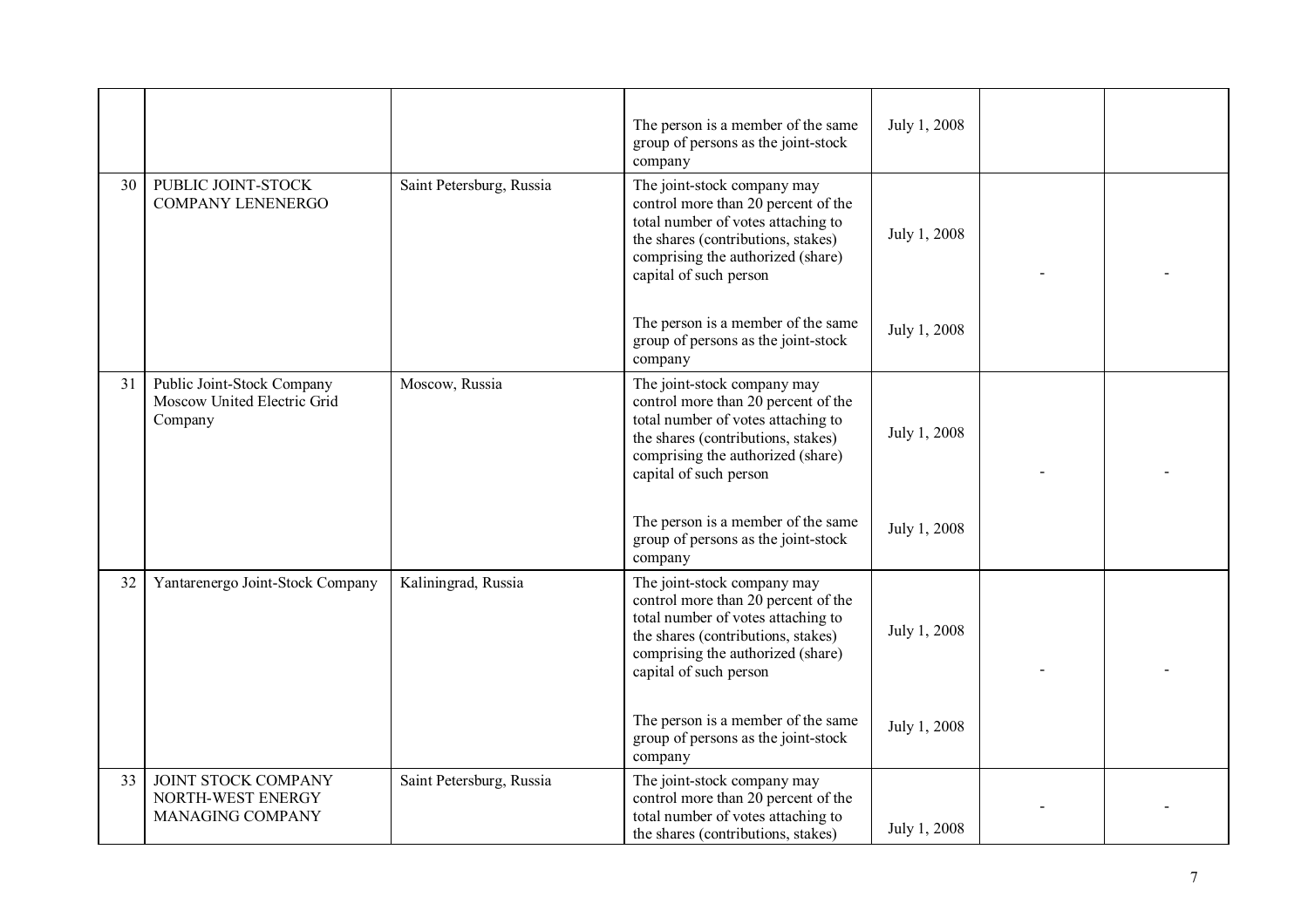|    |                                                                                         |                                                  | comprising the authorized (share)<br>capital of such person                                                                                                                                                   |              |          |          |
|----|-----------------------------------------------------------------------------------------|--------------------------------------------------|---------------------------------------------------------------------------------------------------------------------------------------------------------------------------------------------------------------|--------------|----------|----------|
|    |                                                                                         |                                                  | The person is a member of the same<br>group of persons as the joint-stock<br>company                                                                                                                          | July 1, 2008 |          |          |
| 34 | Dagestan Energy Supply Company,<br>Public Joint-Stock Company                           | Makhachkala, Republic of<br>Dagestan, Russia     | The joint-stock company may<br>control more than 20 percent of the<br>total number of votes attaching to<br>the shares (contributions, stakes)<br>comprising the authorized (share)<br>capital of such person | July 1, 2008 |          |          |
|    |                                                                                         |                                                  | The person is a member of the same<br>group of persons as the joint-stock<br>company                                                                                                                          | July 1, 2008 |          |          |
| 35 | Kabardino-Balkaria Energy and<br>Electrification Company, Public<br>Joint-Stock Company | Nalchik, Kabardino-Balkarian<br>Republic, Russia | The joint-stock company may<br>control more than 20 percent of the<br>total number of votes attaching to<br>the shares (contributions, stakes)<br>comprising the authorized (share)<br>capital of such person | July 1, 2008 |          |          |
|    |                                                                                         |                                                  | The person is a member of the same<br>group of persons as the joint-stock<br>company                                                                                                                          | July 1, 2008 |          |          |
| 36 | Joint-Stock Company Karachaevo-<br>Cherkesskenergo                                      | Cherkessk, Karachay-Cherkess<br>Republic, Russia | The joint-stock company may<br>control more than 20 percent of the<br>total number of votes attaching to<br>the shares (contributions, stakes)<br>comprising the authorized (share)<br>capital of such person | July 1, 2008 | 0.000060 | 0.000060 |
|    |                                                                                         |                                                  | The person is a member of the same<br>group of persons as the joint-stock<br>company                                                                                                                          | July 1, 2008 |          |          |
| 37 | Kalmenergosbyt Joint-Stock                                                              | Elista, Republic of Kalmykia,                    | The joint-stock company may                                                                                                                                                                                   |              |          |          |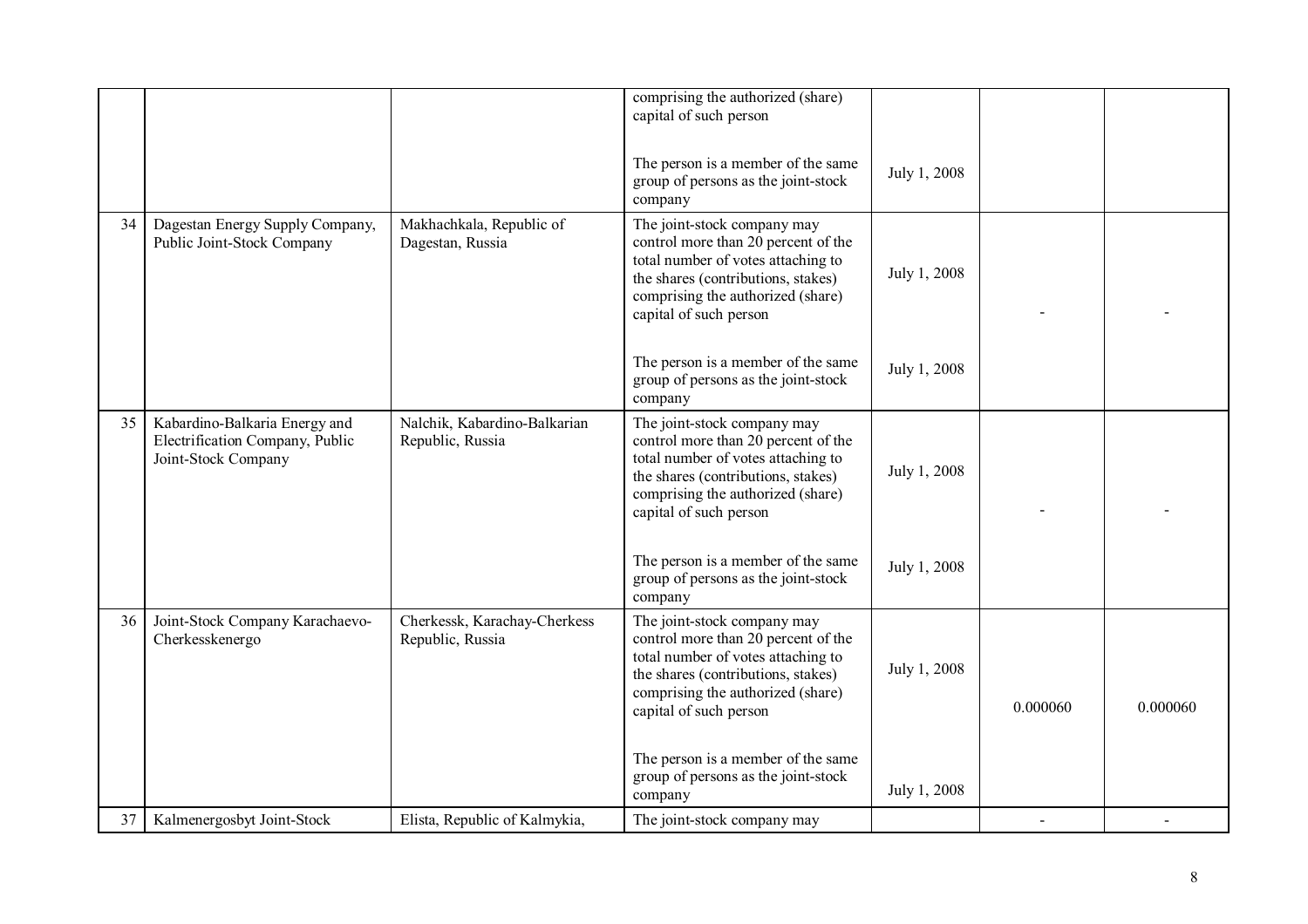|    | Company                                                               | Russia                                                                         | control more than 20 percent of the<br>total number of votes attaching to<br>the shares (contributions, stakes)<br>comprising the authorized (share)<br>capital of such person                                | July 1, 2008  |                |          |
|----|-----------------------------------------------------------------------|--------------------------------------------------------------------------------|---------------------------------------------------------------------------------------------------------------------------------------------------------------------------------------------------------------|---------------|----------------|----------|
|    |                                                                       |                                                                                | The person is a member of the same<br>group of persons as the joint-stock<br>company                                                                                                                          | July 1, 2008  |                |          |
| 38 | Joint Stock Company Power Grid<br><b>Optical Networks Engineering</b> | Moscow, Russia                                                                 | The joint-stock company may<br>control more than 20 percent of the<br>total number of votes attaching to<br>the shares (contributions, stakes)<br>comprising the authorized (share)<br>capital of such person | July 1, 2008  | 0.000338       | 0.000341 |
|    |                                                                       |                                                                                | The person is a member of the same<br>group of persons as the joint-stock<br>company                                                                                                                          | July 1, 2008  |                |          |
| 39 | Joint-Stock Company Saint<br>Petersburg Power Grid                    | Saint Petersburg, Russia                                                       | The person is a member of the same<br>group of persons as the joint-stock<br>company                                                                                                                          | June 30, 2015 |                |          |
| 40 | Joint-Stock Company Petrodvorets<br>Electric Company                  | Russia, 198510, Saint Petersburg,<br>Petrodvorets, ul. Volodi Dubinina,<br>d.9 | The person is a member of the same<br>group of persons as the joint-stock<br>company                                                                                                                          | June 30, 2015 | $\blacksquare$ |          |
| 41 | <b>Engineering Center UES Real Estate</b><br>Joint-Stock Company      | Moscow, Russia                                                                 | The joint-stock company may<br>control more than 20 percent of the<br>total number of votes attaching to<br>the shares (contributions, stakes)<br>comprising the authorized (share)<br>capital of such person | July 1, 2008  |                |          |
|    |                                                                       |                                                                                | The person is a member of the same<br>group of persons as the joint-stock<br>company                                                                                                                          | July 1, 2008  |                |          |
| 42 | Public-Stock Company Tomsk<br>Distribution Company                    | Tomsk, Russia                                                                  | The joint-stock company may<br>control more than 20 percent of the<br>total number of votes attaching to                                                                                                      |               |                |          |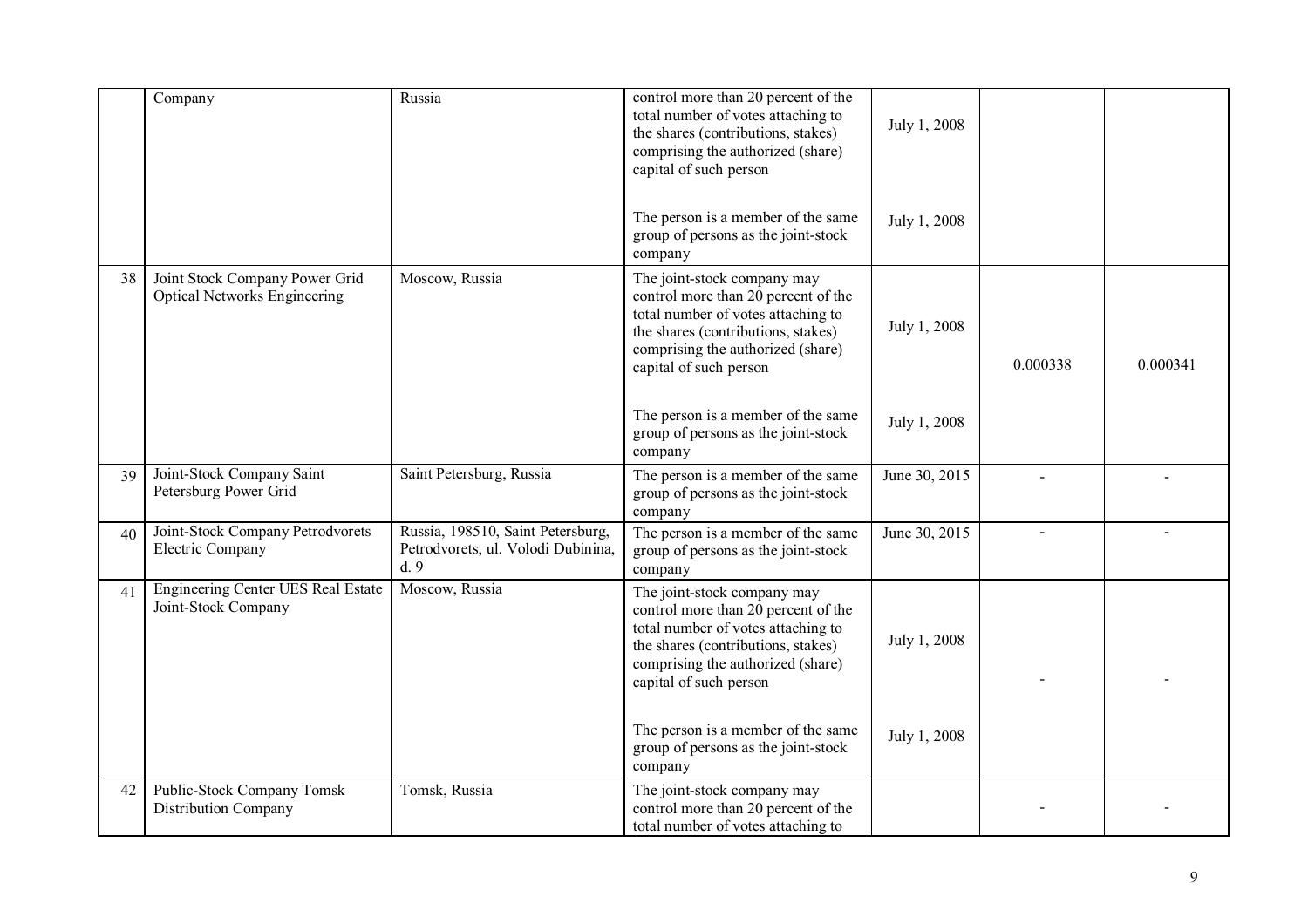|    |                                                                                              |                                                               | the shares (contributions, stakes)<br>comprising the authorized (share)<br>capital of such person                                                                                                             | July 1, 2008 |  |
|----|----------------------------------------------------------------------------------------------|---------------------------------------------------------------|---------------------------------------------------------------------------------------------------------------------------------------------------------------------------------------------------------------|--------------|--|
|    |                                                                                              |                                                               | The person is a member of the same<br>group of persons as the joint-stock<br>company                                                                                                                          | July 1, 2008 |  |
| 43 | Joint-Stock Company Research<br>Engineering Centre of IDGC                                   | Moscow, Russia                                                | The joint-stock company may<br>control more than 20 percent of the<br>total number of votes attaching to<br>the shares (contributions, stakes)<br>comprising the authorized (share)<br>capital of such person | July 1, 2008 |  |
|    |                                                                                              |                                                               | The person is a member of the same<br>group of persons as the joint-stock<br>company                                                                                                                          | July 1, 2008 |  |
| 44 | Joint-Stock Company Association<br><b>VNIPIENERGOPROM</b>                                    | Russia, 105094, Moscow,<br>Semyonovskaya nab., d. 2/1         | The joint-stock company may<br>control more than 20 percent of the<br>total number of votes attaching to<br>the shares (contributions, stakes)<br>comprising the authorized (share)<br>capital of such person | July 1, 2008 |  |
|    |                                                                                              |                                                               | The person is a member of the same<br>group of persons as the joint-stock<br>company                                                                                                                          | July 1, 2008 |  |
| 45 | Special Design Bureau of Heat<br>Power Engineering Equipment VTI<br>Open Joint-Stock Company | Russia, 115280, Moscow, 3<br>Avtozavodsky pr-d, d. 4, korp. 1 | The joint-stock company may<br>control more than 20 percent of the<br>total number of votes attaching to<br>the shares (contributions, stakes)<br>comprising the authorized (share)<br>capital of such person | July 1, 2008 |  |
|    |                                                                                              |                                                               | The person is a member of the same<br>group of persons as the joint-stock<br>company                                                                                                                          | July 1, 2008 |  |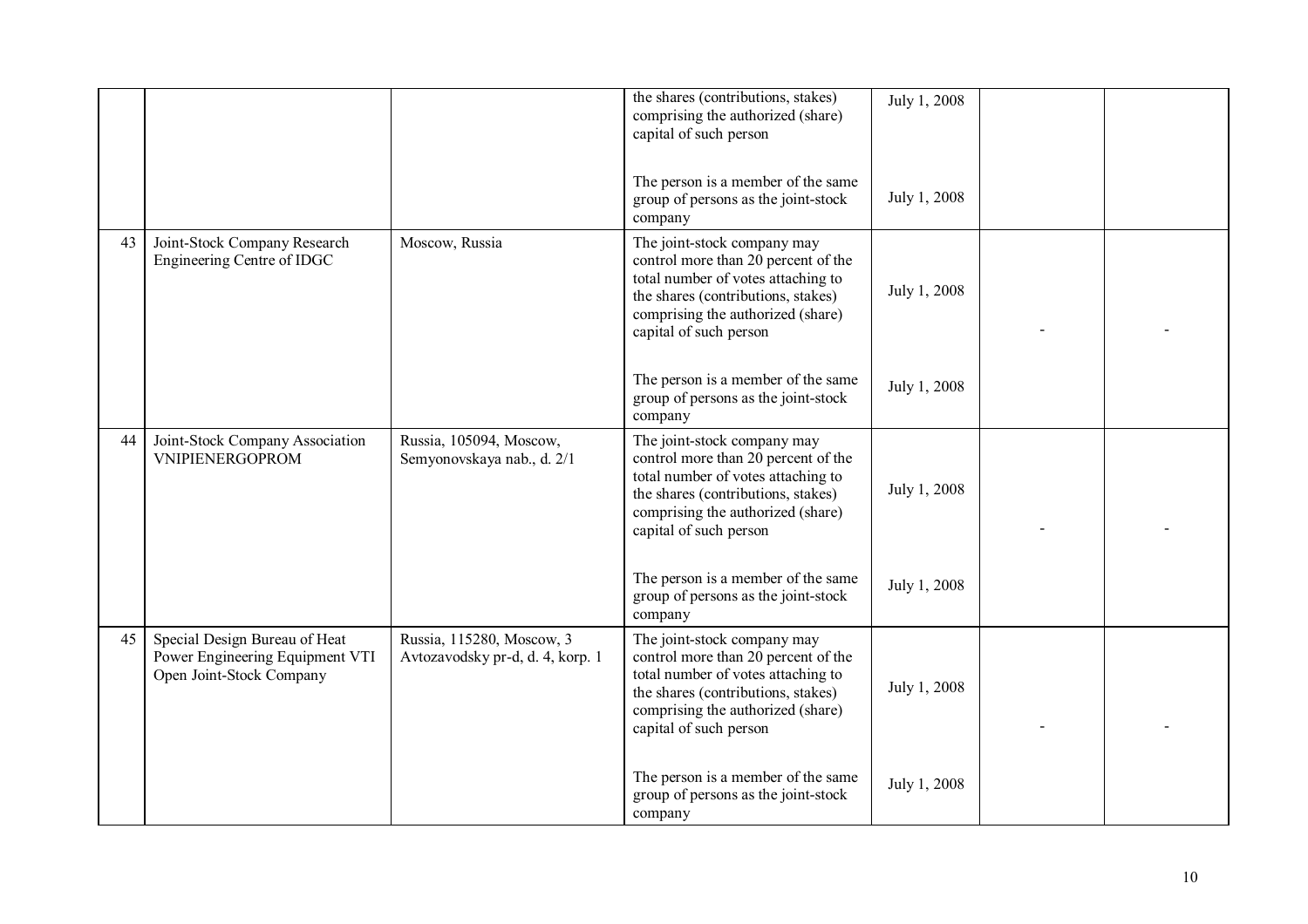| 46 | Tyvaenergosbyt Joint-Stock<br>Company                                                | Kyzyl, Republic of Tyva, Russia                          | The joint-stock company may<br>control more than 20 percent of the<br>total number of votes attaching to<br>the shares (contributions, stakes)<br>comprising the authorized (share)<br>capital of such person | July 1, 2008 |  |
|----|--------------------------------------------------------------------------------------|----------------------------------------------------------|---------------------------------------------------------------------------------------------------------------------------------------------------------------------------------------------------------------|--------------|--|
|    |                                                                                      |                                                          | The person is a member of the same<br>group of persons as the joint-stock<br>company                                                                                                                          | July 1, 2008 |  |
| 47 | Ingushenergo, Joint-Stock Company                                                    | Nazran, Republic of Ingushetia,<br>Russia                | The joint-stock company may<br>control more than 20 percent of the<br>total number of votes attaching to<br>the shares (contributions, stakes)<br>comprising the authorized (share)<br>capital of such person | July 1, 2008 |  |
|    |                                                                                      |                                                          | The person is a member of the same<br>group of persons as the joint-stock<br>company                                                                                                                          | July 1, 2008 |  |
| 48 | Kuban Power and Electrification<br>Public Joint Stock Company                        | Krasnodar, Russia                                        | The joint-stock company may<br>control more than 20 percent of the<br>total number of votes attaching to<br>the shares (contributions, stakes)<br>comprising the authorized (share)<br>capital of such person | July 1, 2008 |  |
|    |                                                                                      |                                                          | The person is a member of the same<br>group of persons as the joint-stock<br>company                                                                                                                          | July 1, 2008 |  |
| 49 | Sevkavkazenergo Energy and<br>Electrification Company, Public<br>Joint-Stock Company | Vladikavkaz, Republic of North<br>Ossetia-Alania, Russia | The joint-stock company may<br>control more than 20 percent of the<br>total number of votes attaching to<br>the shares (contributions, stakes)<br>comprising the authorized (share)<br>capital of such person | July 1, 2008 |  |
|    |                                                                                      |                                                          | The person is a member of the same                                                                                                                                                                            |              |  |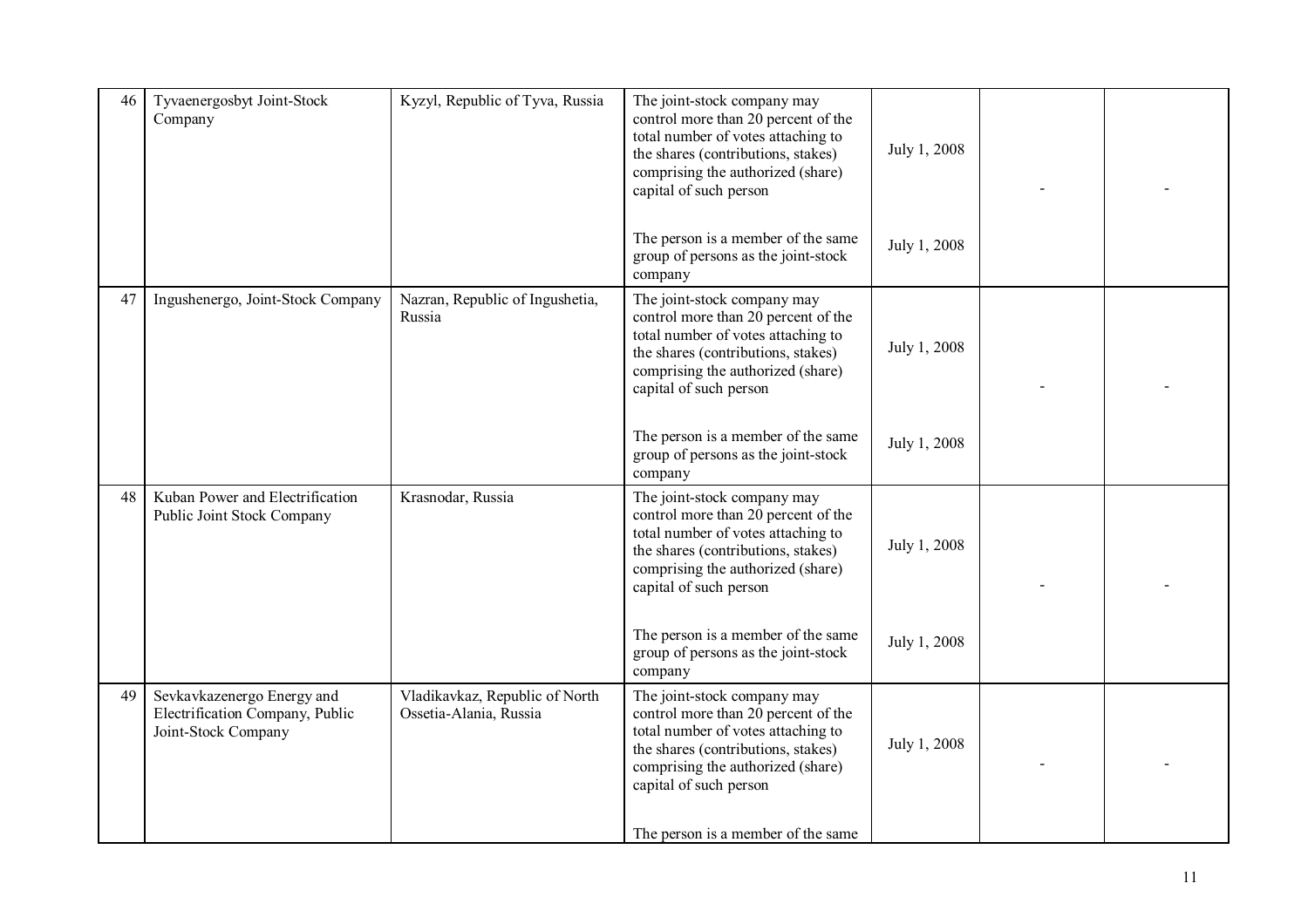|    |                                                                                                                  |                                                                                  | group of persons as the joint-stock<br>company                                                                                                                                                                                                      | July 1, 2008         |  |
|----|------------------------------------------------------------------------------------------------------------------|----------------------------------------------------------------------------------|-----------------------------------------------------------------------------------------------------------------------------------------------------------------------------------------------------------------------------------------------------|----------------------|--|
| 50 | Chechenenergo, Joint-Stock<br>Company                                                                            | Russia, 364051, Chechen<br>Republic, Grozny,<br>Staropromyslovskoye shosse, d. 6 | The joint-stock company may<br>control more than 20 percent of the<br>total number of votes attaching to<br>the shares (contributions, stakes)<br>comprising the authorized (share)<br>capital of such person<br>The person is a member of the same | December 18.<br>2008 |  |
|    |                                                                                                                  |                                                                                  | group of persons as the joint-stock<br>company                                                                                                                                                                                                      | December 18.<br>2008 |  |
| 51 | Joint Stock Company<br><b>NURENERGO</b>                                                                          | Russia, 364051, Chechen<br>Republic, Grozny,<br>Staropromyslovskoye shosse, d. 6 | The joint-stock company may<br>control more than 20 percent of the<br>total number of votes attaching to<br>the shares (contributions, stakes)<br>comprising the authorized (share)<br>capital of such person                                       | July 1, 2008         |  |
|    |                                                                                                                  |                                                                                  | The person is a member of the same<br>group of persons as the joint-stock<br>company                                                                                                                                                                | July 1, 2008         |  |
| 52 | Joint Stock Company North-West<br>Power Engineering Center                                                       | Russia, 191036, Saint Petersburg,<br>Nevsky prospekt, d. 111/3                   | The joint-stock company may<br>control more than 20 percent of the<br>total number of votes attaching to<br>the shares (contributions, stakes)<br>comprising the authorized (share)<br>capital of such person                                       | July 1, 2008         |  |
| 53 | Joint-Stock Company Volga Power<br><b>Engineering Center</b>                                                     | Russia, 443010, Samara, ul.<br>Krasnoarmeyskaya, d. 1                            | The joint-stock company may<br>control more than 20 percent of the<br>total number of votes attaching to<br>the shares (contributions, stakes)<br>comprising the authorized (share)<br>capital of such person                                       | July 1, 2008         |  |
| 54 | Urals Power Engineering Company<br>Joint-Stock Company-<br>URALVNIPIENERGOPROM,<br>Uralselenergoproekt, UralTEP, | Russia, 620075, Yekaterinburg,<br>ul. Pervomaiskaya, d. 56                       | The joint-stock company may<br>control more than 20 percent of the<br>total number of votes attaching to<br>the shares (contributions, stakes)                                                                                                      | July 1, 2008         |  |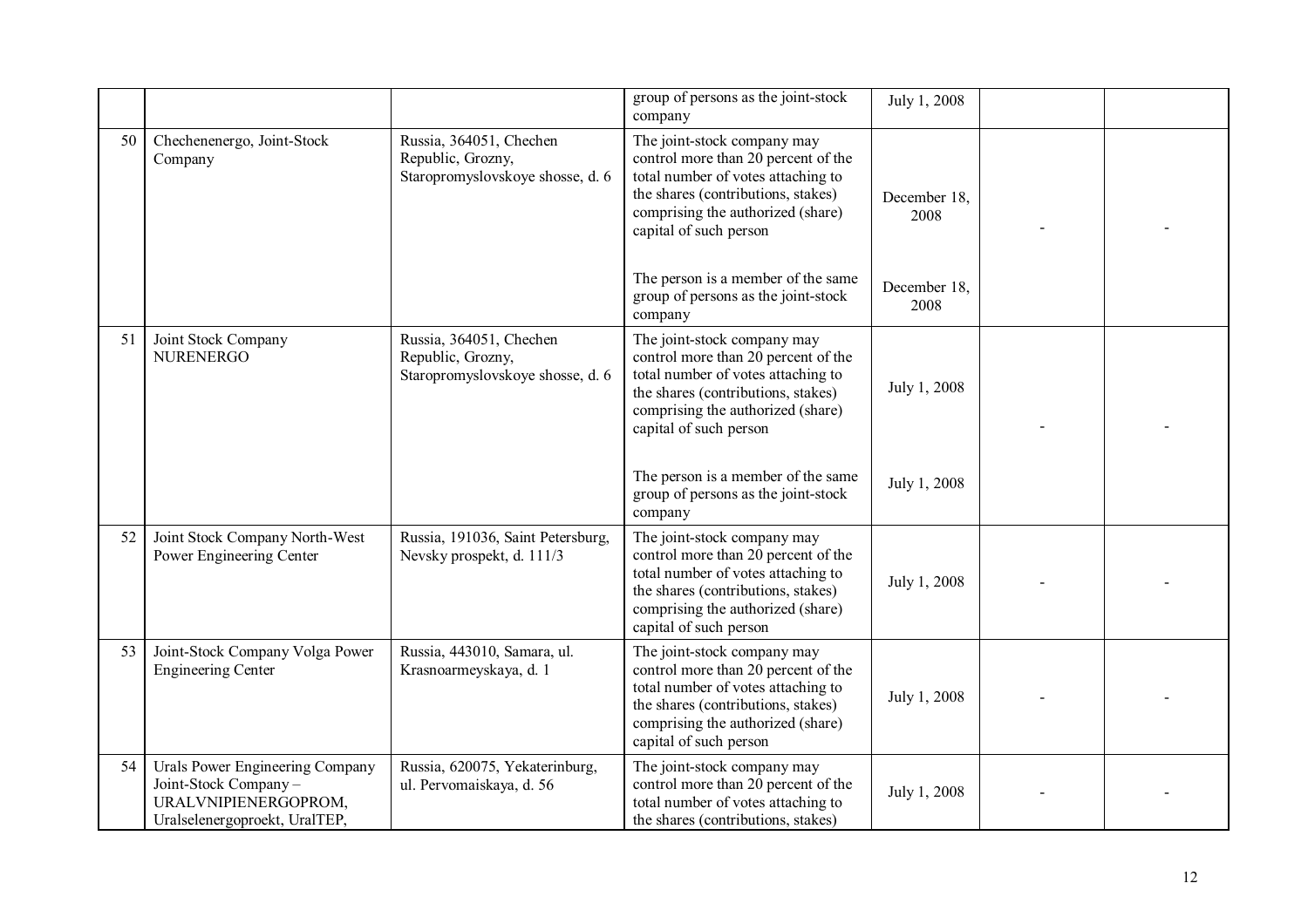|    | UralORGRES, UralVTI,<br>Uralenergosetproekt,<br>Chelyabenergosetproekt                              |                                                                                                   | comprising the authorized (share)<br>capital of such person                                                                                                                                                   |               |  |
|----|-----------------------------------------------------------------------------------------------------|---------------------------------------------------------------------------------------------------|---------------------------------------------------------------------------------------------------------------------------------------------------------------------------------------------------------------|---------------|--|
| 55 | Joint-Stock Company<br>G. M. Krzhizhanovsky Power<br>Engineering Institute                          | Russia, 119991, Moscow,<br>Leninsky prospekt, d. 19                                               | The joint-stock company may<br>control more than 20 percent of the<br>total number of votes attaching to<br>the shares (contributions, stakes)<br>comprising the authorized (share)<br>capital of such person | July 1, 2008  |  |
|    |                                                                                                     |                                                                                                   | The person is a member of the same<br>group of persons as the joint-stock<br>company                                                                                                                          | July 10, 2012 |  |
| 56 | Grozenergo Open Joint-Stock<br>Company for Energy and<br>Electrification of the Chechen<br>Republic | Russia, 364000, Chechen<br>Republic, Grozny,<br>Staropromyslovskoye shosse, d. 6                  | The joint-stock company may<br>control more than 20 percent of the<br>total number of votes attaching to<br>the shares (contributions, stakes)<br>comprising the authorized (share)<br>capital of such person | July 1, 2008  |  |
| 57 | Energetik Sanatorium Joint-Stock<br>Company                                                         | Russia, 392515, Tambov Region,<br>industrial settlement of Novaya<br>Lyada, ul. Sanatornaya, d. 1 | The person is a member of the same<br>group of persons as the joint-stock<br>company                                                                                                                          | July 1, 2008  |  |
| 58 | Pskovenergoagent Open Joint-Stock<br>Company                                                        | Russia, 180006, Pskov, ul. Staro-<br>Tekstilnaya, d. 32                                           | The person is a member of the same<br>group of persons as the joint-stock<br>company                                                                                                                          | July 1, 2008  |  |
| 59 | Pskovenergosbyt Open Joint-Stock<br>Company                                                         | Russia, 180000, Pskov, ul.<br>Zavodskaya, d. 24                                                   | The person is a member of the same<br>group of persons as the joint-stock<br>company                                                                                                                          | July 1, 2008  |  |
| 60 | Lesnaya Skazka Open Joint-Stock<br>Company                                                          | Russia, Republic of Karelia,<br>Pryazha District, village of<br>Sjargilahta                       | The person is a member of the same<br>group of persons as the joint-stock<br>company                                                                                                                          | July 1, 2008  |  |
| 61 | Yekaterinburg Electric Grid<br>Company Open Joint-Stock<br>Company                                  | Russia, 620014, Yekaterinburg,<br>ul. Borisa Yeltsina, d. 1                                       | The person is a member of the same<br>group of persons as the joint-stock<br>company                                                                                                                          | July 1, 2008  |  |
| 62 | Sibirelektrosetservis Joint-Stock<br>Company                                                        | Russia, 660062, Krasnoyarsk, ul.<br>Vilskogo, d. 7                                                | The person is a member of the same<br>group of persons as the joint-stock<br>company                                                                                                                          | July 1, 2008  |  |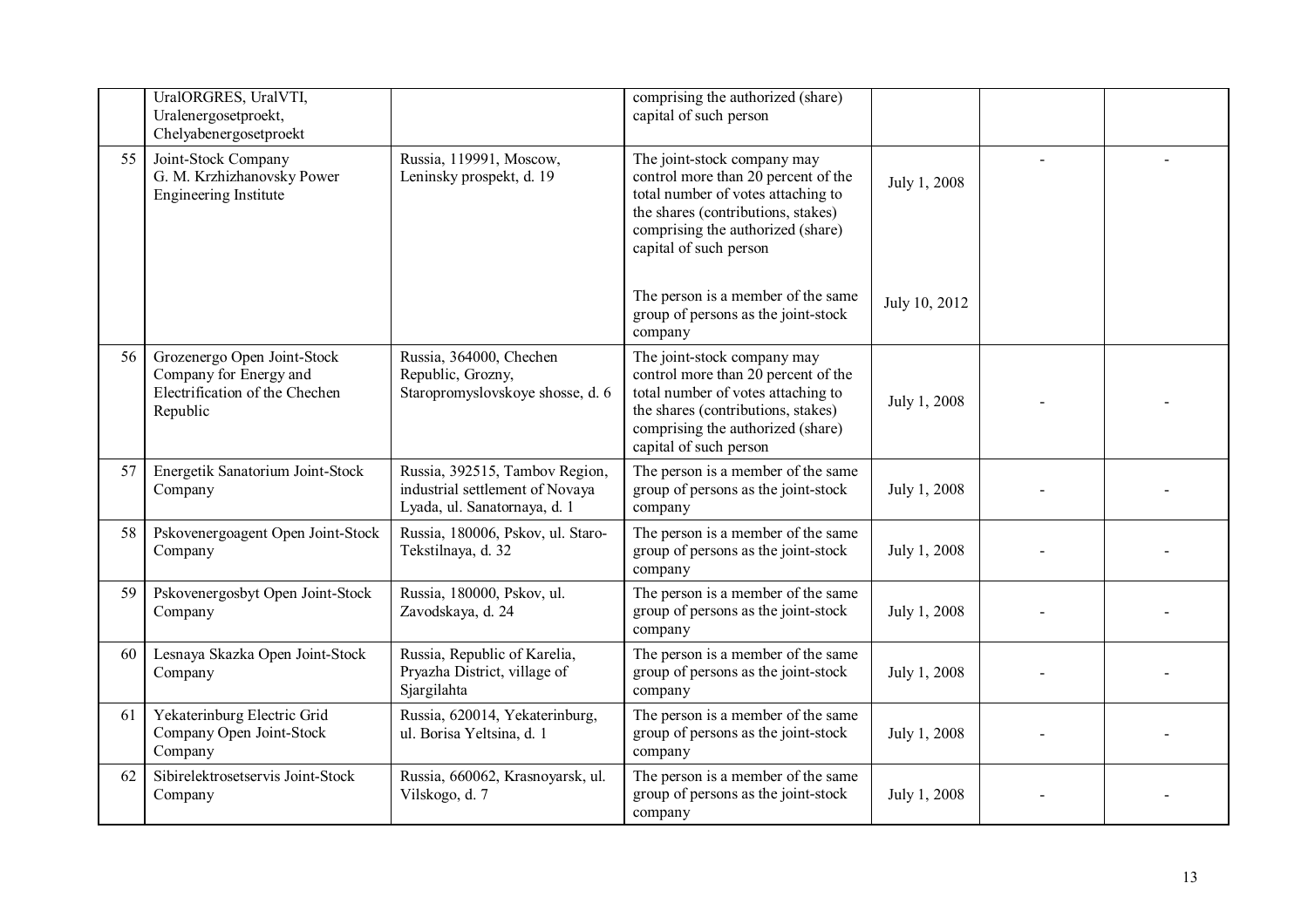| 63 | Sotssfera Open Joint-Stock<br>Company                                                                              | Russia, 644518, Omsk Region,<br>Omsk District, village of<br>Chernoluchye, Strelnikov<br><b>Recreation Center</b> | The person is a member of the same<br>group of persons as the joint-stock<br>company | July 1, 2008         |  |
|----|--------------------------------------------------------------------------------------------------------------------|-------------------------------------------------------------------------------------------------------------------|--------------------------------------------------------------------------------------|----------------------|--|
| 64 | Energoservis Yuga Open Joint-<br><b>Stock Company</b>                                                              | Russia, 344002, Rostov-on-Don,<br>ul. Bolshaya Sadovaya, d. 49                                                    | The person is a member of the same<br>group of persons as the joint-stock<br>company | December 30,<br>2010 |  |
| 65 | <b>Energy Efficient Technologies</b><br><b>Interregional Energy Service</b><br>Company Open Joint-Stock<br>Company | Russia, 603155, Nizhni<br>Novgorod, ul. Proviantskaya, d. 6                                                       | The person is a member of the same<br>group of persons as the joint-stock<br>company | December 31,<br>2010 |  |
| 66 | Tyvaenergo Open Joint-Stock<br>Company                                                                             | Russia, 667001, Republic of Tyva,<br>Kyzyl, ul. Rabochaya, d. 4                                                   | The person is a member of the same<br>group of persons as the joint-stock<br>company | July 1, 2008         |  |
| 67 | Svet Closed Joint-Stock Company                                                                                    | Russia, 606440, Nizhni Novgorod<br>Region, Bor, ul. Lunacharskogo,<br>$d.\overline{8}$                            | The person is a member of the same<br>group of persons as the joint-stock<br>company | July 1, 2008         |  |
| 68 | Berendeyevskoye Open Joint-Stock<br>Company                                                                        | Russia, 606241, Nizhni Novgorod<br>Region, Lyskovo District, village<br>of Berendeyevka                           | The person is a member of the same<br>group of persons as the joint-stock<br>company | July 1, 2008         |  |
| 69 | Avtotransportnoye Khozyaystvo<br>Open Joint-Stock Company                                                          | Russia, Kirov Region, Orichi<br>District, village of Orichi, ul.<br>Yuzhnaya, d. 50                               | The person is a member of the same<br>group of persons as the joint-stock<br>company | July 1, 2008         |  |
| 70 | Energetik Sanatorium-Preventorium<br>Open Joint-Stock Company                                                      | Russia, Udmurtian Republic,<br>Izhevsk, ul. Aviatsionnaya, d. 10                                                  | The person is a member of the same<br>group of persons as the joint-stock<br>company | July 1, 2008         |  |
| 71 | Kaliningrad Generation Company<br>Open Joint-Stock Company                                                         | Russia, Kaliningrad, ul. Pravaya<br>Naberezhnaya, d. 10A                                                          | The person is a member of the same<br>group of persons as the joint-stock<br>company | July 1, 2008         |  |
| 72 | Yantarenergosbyt Open Joint-Stock<br>Company                                                                       | Russia, Kaliningrad, ul. Darvina,<br>d.10                                                                         | The person is a member of the same<br>group of persons as the joint-stock<br>company | July 1, 2008         |  |
| 73 | <b>Energetik Recreation Center Open</b><br>Joint-Stock Company                                                     | Russia, 352818, Krasnodar<br>Territory, Tuapse District, village<br>of Shepsi, ul. Shkolnaya, d. 3                | The person is a member of the same<br>group of persons as the joint-stock<br>company | July 1, 2008         |  |
| 74 | Sokolovskoye Agricultural<br>Enterprise Open Joint-Stock                                                           | Russia, Rostov Region,<br>Novoshakhtinsk-10, village of                                                           | The person is a member of the same<br>group of persons as the joint-stock            | July 1, 2008         |  |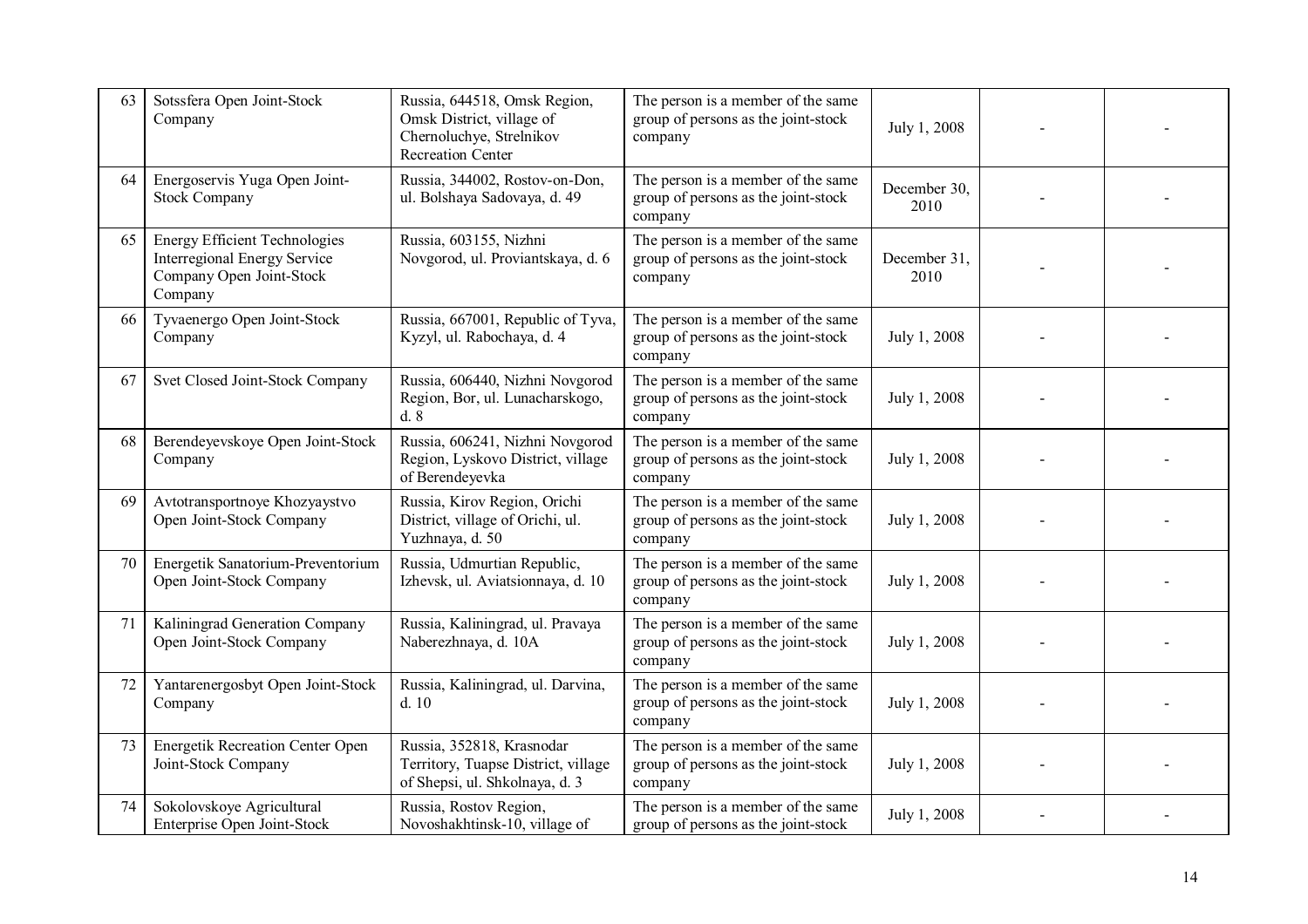|    | Company                                                              | Sokolovo-Kundryuchensky, ul.<br>Kurskaya, d. 32                                                 | company                                                                              |                      |  |
|----|----------------------------------------------------------------------|-------------------------------------------------------------------------------------------------|--------------------------------------------------------------------------------------|----------------------|--|
| 75 | A. A. Grechko Agricultural<br>Enterprise Open Joint-Stock<br>Company | Russia, Rostov Region,<br>Kuibyshevo District, village of<br>Kuibyshevo, ul. Teatralnaya, d. 21 | The person is a member of the same<br>group of persons as the joint-stock<br>company | July 1, 2008         |  |
| 76 | Lenenergospetsremont Closed Joint-<br><b>Stock Company</b>           | Russia, 191180, Saint Petersburg,<br>Vasilievsky Island, 12 liniya, d.<br>43, lit. A            | The person is a member of the same<br>group of persons as the joint-stock<br>company | July 1, 2008         |  |
| 77 | Sotsialnaya Sfera - M Open Joint-<br><b>Stock Company</b>            | Russia, 430003, Russia,<br>Mordovia, Saransk, pr. Lenina, d.<br>50                              | The person is a member of the same<br>group of persons as the joint-stock<br>company | July 1, 2008         |  |
| 78 | Chuvashia Trucking Company Open<br>Joint-Stock Company               | Russia, 429954,<br>Novocheboksarsk, ul.<br>Promyshlennaya, d. 21                                | The person is a member of the same<br>group of persons as the joint-stock<br>company | July 1, 2008         |  |
| 79 | Solnechny Sanatorium-<br>Preventorium Open Joint-Stock<br>Company    | Russia, 460023, Orenburg, ul.<br>Turbinnaya, d. 58                                              | The person is a member of the same<br>group of persons as the joint-stock<br>company | July 1, 2008         |  |
| 80 | Moskabelsetmontazh Open Joint-<br><b>Stock Company</b>               | Russia, 115088, Moscow, ul.<br>Yuzhnoportovaya, d. 17                                           | The person is a member of the same<br>group of persons as the joint-stock<br>company | July 1, 2008         |  |
| 81 | Moskabelenergoremont Open Joint-<br><b>Stock Company</b>             | Russia, 111539, Moscow, ul.<br>Reutovskaya, d. 7B                                               | The person is a member of the same<br>group of persons as the joint-stock<br>company | July 1, 2008         |  |
| 82 | <b>Electrical Equipment Repair Works</b><br>Open Joint-Stock Company | Russia, 152201, Moscow,<br>Starokashirskoye shosse, d. 4a                                       | The person is a member of the same<br>group of persons as the joint-stock<br>company | July 1, 2008         |  |
| 83 | Dagenergoset Open Joint-Stock<br>Company                             | Russia, 367000, Republic of<br>Dagestan, Makhachkala, ul.<br>Dakhadaeva, d. 73                  | The person is a member of the same<br>group of persons as the joint-stock<br>company | January 27,<br>2010  |  |
| 84 | Electroservice Company Limited<br>Liability Company                  | Russia, 620100, Yekaterinburg,<br>ul. Sibirsky Trakt, 39V                                       | The person is a member of the same<br>group of persons as the joint-stock<br>company | December 31,<br>2009 |  |
| 85 | Energetik Vacation Hotel Open<br>Joint-Stock Company                 | Russia, 353490, Krasnodar<br>Territory, village of<br>Divnomorskoye, ul. Pionerskaya,<br>d.4    | The person is a member of the same<br>group of persons as the joint-stock<br>company | July 1, 2008         |  |
| 86 | Plamya Recreation Complex Open                                       | Russia, 352856, Krasnodar                                                                       | The person is a member of the same                                                   | July 1, 2008         |  |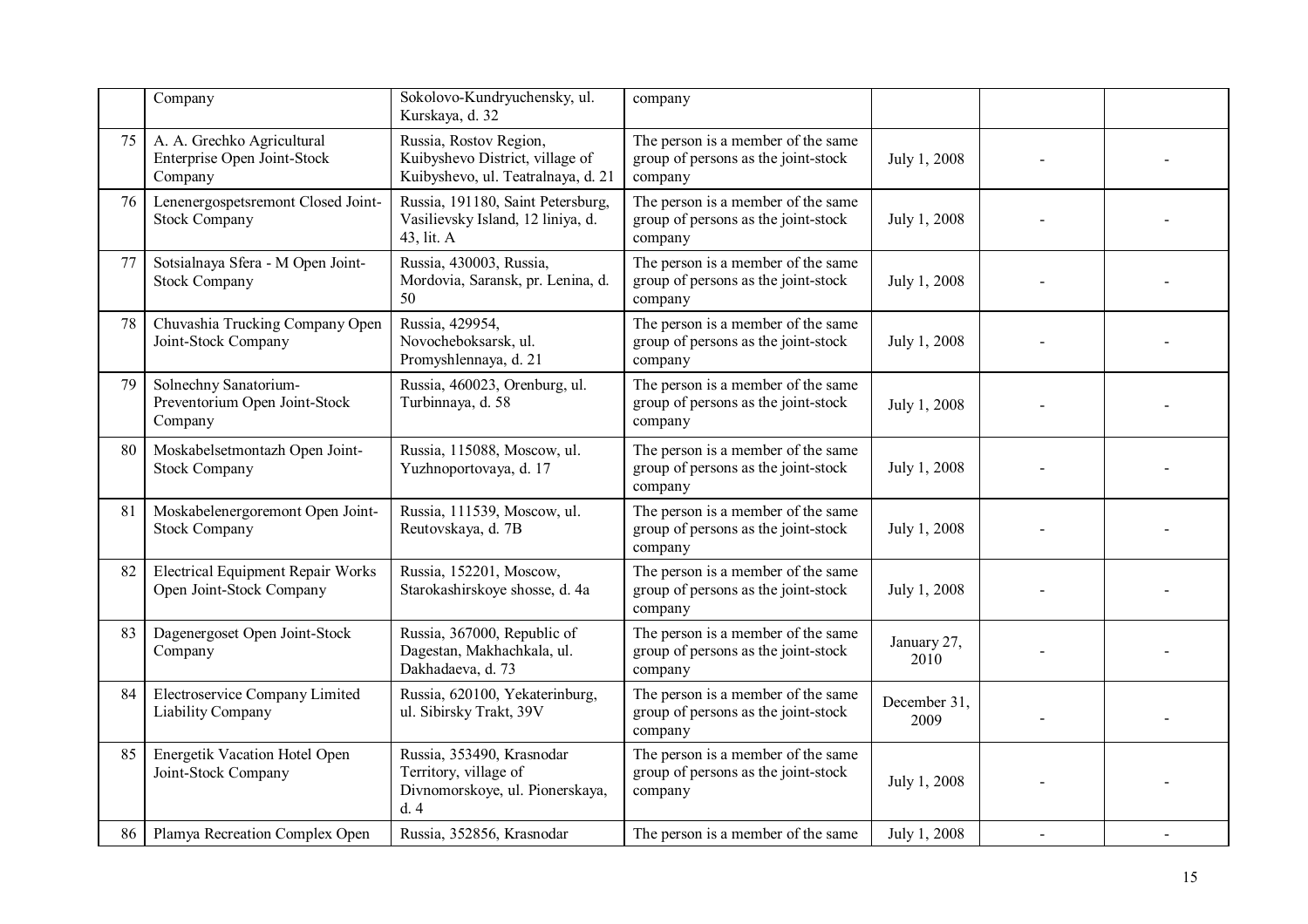|    | Joint-Stock Company                                                           | Territory, Tuapse District, village<br>of Novomikhailovsky, d. 2           | group of persons as the joint-stock<br>company                                       |                      |  |
|----|-------------------------------------------------------------------------------|----------------------------------------------------------------------------|--------------------------------------------------------------------------------------|----------------------|--|
| 87 | Yaroslavl Electric Grid Company<br>Joint-Stock Company                        | Russia, 150042, Yaroslavl, ul.<br>Blyukhera, d. 26                         | The person is a member of the same<br>group of persons as the joint-stock<br>company | December 31.<br>2009 |  |
| 88 | Tsarskoye Selo Energy Company<br>Closed Joint-Stock Company                   | Russia, Saint Petersburg, Pushkin,<br>ul. Glinki, d. 3                     | The person is a member of the same<br>group of persons as the joint-stock<br>company | July 1, 2008         |  |
| 89 | Yekaterinburgenergosbyt Open<br>Joint-Stock Company                           | Russia, 620144, Yekaterinburg,<br>ul. Surikova, d. 48                      | The person is a member of the same<br>group of persons as the joint-stock<br>company | July 1, 2008         |  |
| 90 | Center for Innovations and Energy<br>Efficiency Closed Joint-Stock<br>Company | Russia, 150042, Yaroslavl, ul.<br>Blyukhera, d. 26                         | The person is a member of the same<br>group of persons as the joint-stock<br>company | September 8,<br>2011 |  |
| 91 | Uralenergotrans Limited Liability<br>Company                                  | Russia, 620026, Yekaterinburg,<br>ul. Mamina-Sibiryaka, d. 140             | The person is a member of the same<br>group of persons as the joint-stock<br>company | August 9,<br>2010    |  |
| 92 | Kurortenergo Closed Joint-Stock<br>Company                                    | Russia, 197706, Saint Petersburg,<br>Sestroretsk, ul. Kommunarov, d.<br>16 | The person is a member of the same<br>group of persons as the joint-stock<br>company | July 1, 2008         |  |
| 93 | Energotsentr Open Joint-Stock<br>Company                                      | Russia, 142117, Moscow Region,<br>Podolsk, ul. Kirova, d. 65               | The person is a member of the same<br>group of persons as the joint-stock<br>company | July 1, 2008         |  |
| 94 | Siberia Energy Service Company<br>Open Joint-Stock Company                    | Russia, 660135, Krasnoyarsk, ul.<br>Vzlyotnaya, d. 5, str. 1               | The person is a member of the same<br>group of persons as the joint-stock<br>company | February 15,<br>2011 |  |
| 95 | Dagestan Grid Company, Joint-<br><b>Stock Company</b>                         | Russia, Republic of Dagestan,<br>Makhachkala                               | The person is a member of the same<br>group of persons as the joint-stock<br>company | March 23,<br>2011    |  |
| 96 | Energoservis Volgi Open Joint-<br><b>Stock Company</b>                        | Russia, 410012, Saratov, ul.<br>Moskovskaya, d. 149A                       | The person is a member of the same<br>group of persons as the joint-stock<br>company | January 12,<br>2011  |  |
| 97 | Energoservis Kubani Open Joint-<br><b>Stock Company</b>                       | Russia, 350080, Krasnodar, ul.<br>Novorossiyskaya, d. 47                   | The person is a member of the same<br>group of persons as the joint-stock<br>company | January 26,<br>2011  |  |
| 98 | Energy Service Company Open<br>Joint-Stock Company                            | Russia, 398001, Lipetsk, ul. 50 let<br>NLMK, d. 33                         | The person is a member of the same<br>group of persons as the joint-stock            | January 28,<br>2011  |  |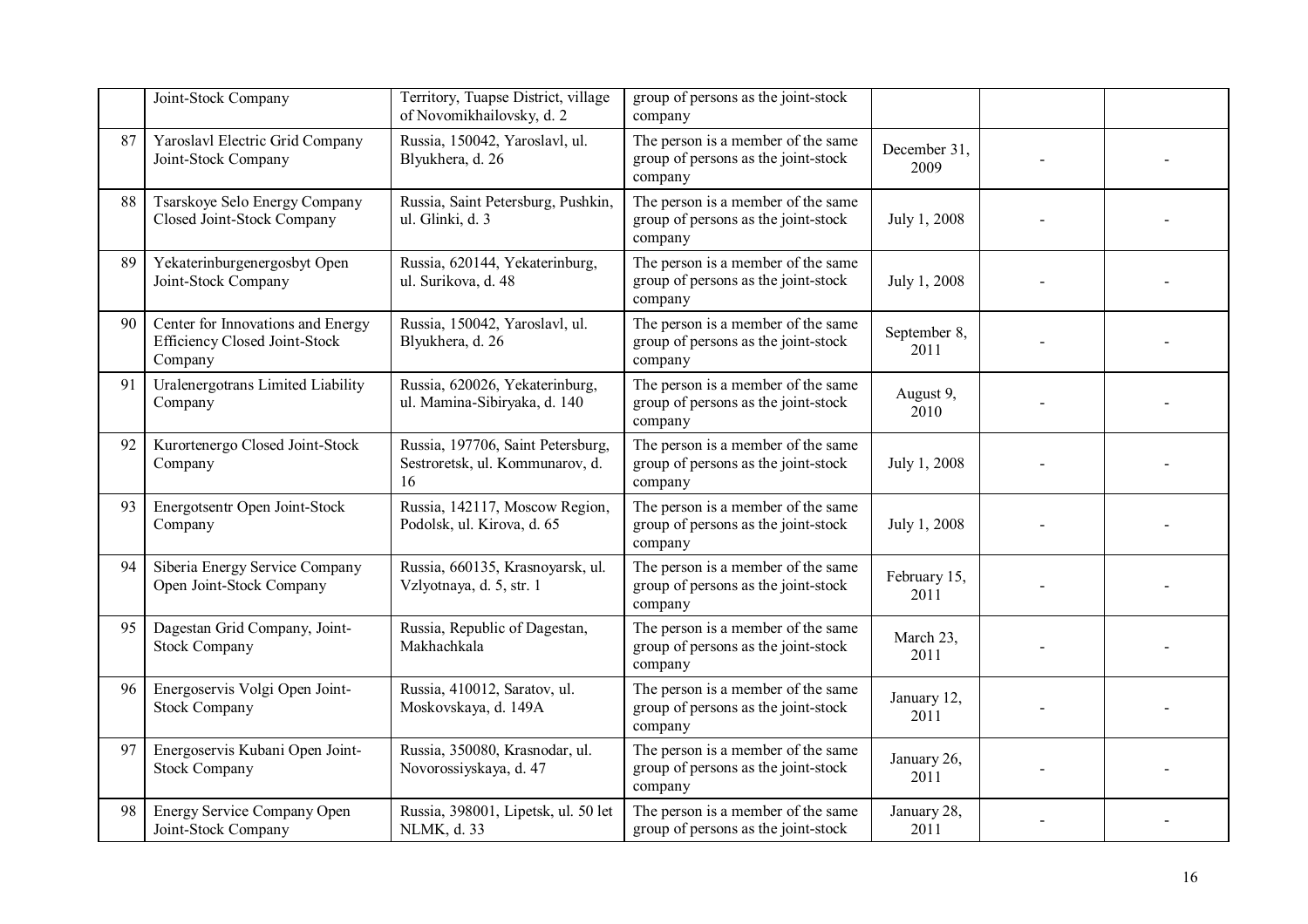|     |                                                                                                                    |                                                                                                                         | company                                                                              |                     |  |
|-----|--------------------------------------------------------------------------------------------------------------------|-------------------------------------------------------------------------------------------------------------------------|--------------------------------------------------------------------------------------|---------------------|--|
| 99  | Yantarenergoservis Open Joint-<br><b>Stock Company</b>                                                             | Russia, 236010, Kaliningrad, ul.<br>Krasnoselskaya, d. 83                                                               | The person is a member of the same<br>group of persons as the joint-stock<br>company | January 12,<br>2011 |  |
| 100 | <b>Urals Energy Service Company</b><br>Open Joint-Stock Company                                                    | Russia, 620142, Yekaterinburg,<br>ul. Tchaikovskogo, d. 19                                                              | The person is a member of the same<br>group of persons as the joint-stock<br>company | January 24,<br>2011 |  |
| 101 | Energoservis Severo-Zapada Open<br>Joint-Stock Company                                                             | Russia, 188300, Leningrad<br>Region, Gatchina, ul. Sobornaya,<br>d.31                                                   | The person is a member of the same<br>group of persons as the joint-stock<br>company | January 28,<br>2011 |  |
| 102 | Tyumenenergo Energy Service<br>Company Open Joint-Stock<br>Company                                                 | Russia, 628406, Tyumen Region,<br>Khanty-Mansijsk Autonomous<br>District - Yugra, Surgut, ul.<br>Universitetskaya, d. 4 | The person is a member of the same<br>group of persons as the joint-stock<br>company | January 12,<br>2011 |  |
| 103 | Lenenergo Energy Service<br>Company Open Joint-Stock<br>Company                                                    | Russia, 191124, Saint Petersburg,<br>Sinopskaya naberezhnaya, d. 60-<br>62, lit. A                                      | The person is a member of the same<br>group of persons as the joint-stock<br>company | January 10,<br>2012 |  |
| 104 | Yurenergoconsult Limited Liability<br>Company                                                                      | Russia, 357506, Stavropol<br>Territory, Pyatigorsk, ul. 295<br>Strelkovoy Divizii, d. 18                                | The person is a member of the same<br>group of persons as the joint-stock<br>company | June 13, 2012       |  |
| 105 | Moscow Telecommunications<br>Center of Energy Systems                                                              | Moscow, Russia                                                                                                          | The person is a member of the same<br>group of persons as the joint-stock<br>company | July 10, 2012       |  |
| 106 | Research and Development Center<br>at Federal Grid Company of Unified<br>Energy System, Joint-Stock<br>Company     | Russia, 115201, Moscow,<br>Kashirskoye shosse, d. 22, korp. 3                                                           | The person is a member of the same<br>group of persons as the joint-stock<br>company | July 10, 2012       |  |
| 107 | Specialized Electric Power Grid<br>Service Company of the Unified<br>National Energy System Joint-Stock<br>Company | Noginsk, Moscow Region, Russia                                                                                          | The person is a member of the same<br>group of persons as the joint-stock<br>company | July 10, 2012       |  |
| 108 | Joint-Stock Company The Centre of<br>Engineering and Management of<br>Construction of the Unified Energy<br>System | Moscow, Russia                                                                                                          | The person is a member of the same<br>group of persons as the joint-stock<br>company | July 10, 2012       |  |
| 109 | Joint-Stock Company<br>Energostroysnabkomplekt of                                                                  | Moscow, Russia                                                                                                          | The person is a member of the same<br>group of persons as the joint-stock            | July 10, 2012       |  |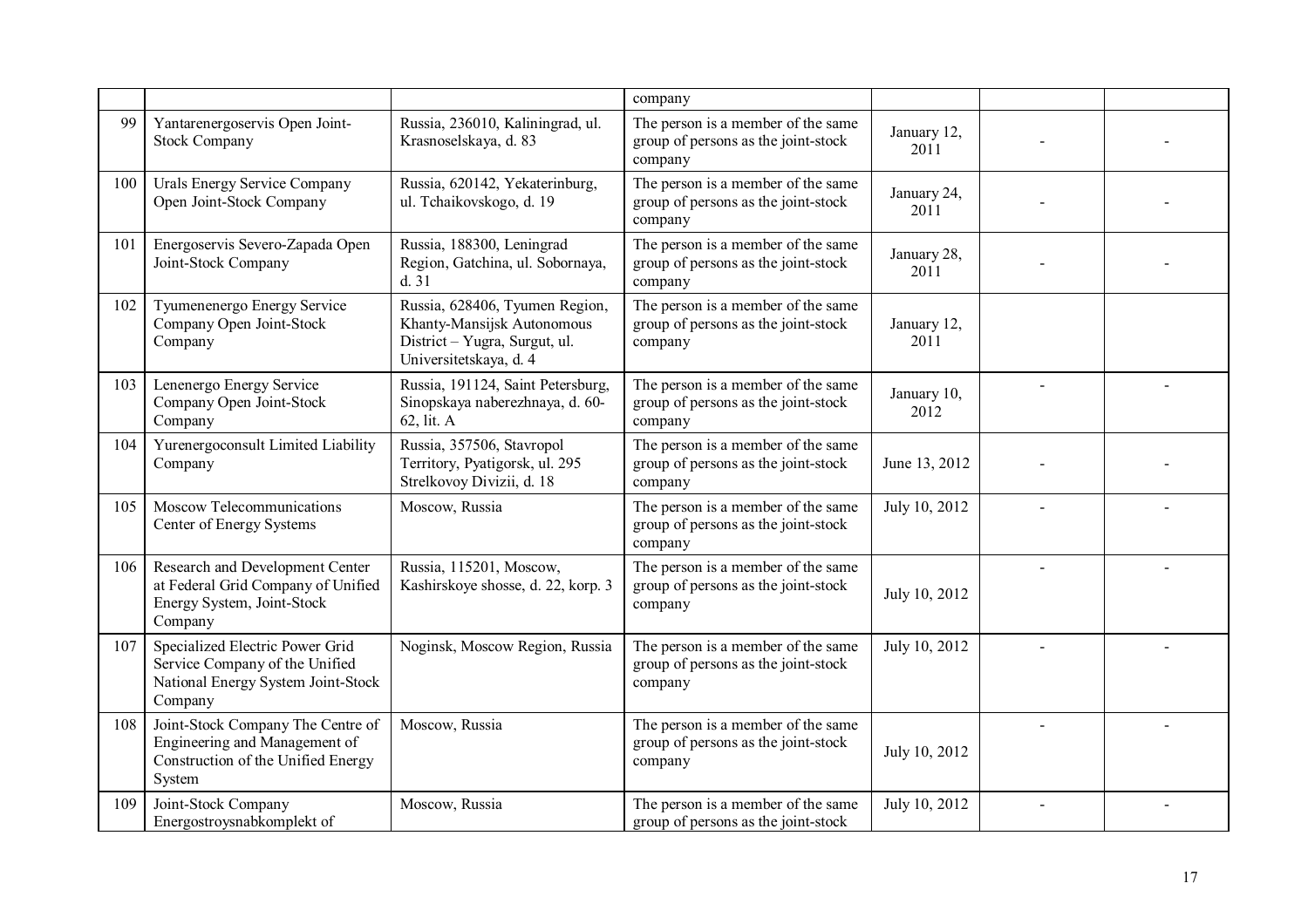|     | Unified Energy System                                        |                                                                             | company                                                                              |                       |          |          |
|-----|--------------------------------------------------------------|-----------------------------------------------------------------------------|--------------------------------------------------------------------------------------|-----------------------|----------|----------|
| 110 | Joint-Stock Company Energy<br>Forecasting Agency             | Moscow, Russia                                                              | The person is a member of the same<br>group of persons as the joint-stock<br>company | July 10, 2012         |          |          |
| 111 | Joint-Stock Company<br>Chitatehenergy                        | Chita, Trans-Baikal Territory,<br>Russia                                    | The person is a member of the same<br>group of persons as the joint-stock<br>company | July 10, 2012         |          |          |
| 112 | Joint-Stock Company Mobile GTES                              | Russia, 119072, Moscow,<br>Bersenevskaya nab., d. 16, str. 5                | The person is a member of the same<br>group of persons as the joint-stock<br>company | July 10, 2012         |          |          |
| 113 | Limited Liability Company Index of<br>Energy - FGC UES       | Russia, 117630, Moscow, ul.<br>Akademika Chelomeya, d. 5A                   | The person is a member of the same<br>group of persons as the joint-stock<br>company | July 10, 2012         | 0.698693 | 0.551363 |
| 114 | Joint-Stock Company<br>Energotechkomplekt                    | Russia, 109028, Moscow,<br>Podkolokolny per., 13/5                          | The person is a member of the same<br>group of persons as the joint-stock<br>company | July 10, 2012         |          |          |
| 115 | Joint-Stock Company Tomsk<br><b>Backbone Grids</b>           | Russia, Tomsk, prospekt Kirova,<br>36                                       | The person is a member of the same<br>group of persons as the joint-stock<br>company | July 10, 2012         |          |          |
| 116 | Joint-Stock Company Kuban<br><b>Backbone Grids</b>           | Russia, 350911, Krasnodar<br>Territory, Krasnodar, ul.<br>Tramvaynaya, d. 5 | The person is a member of the same<br>group of persons as the joint-stock<br>company | July 10, 2012         |          |          |
| 117 | Joint-Stock Company<br>Dalenergosetproekt                    | Vladivostok, Primorie Territory                                             | The person is a member of the same<br>group of persons as the joint-stock<br>company | July 10, 2012         |          |          |
| 118 | IT Energy Service Limited Liability<br>Company               | Russia, 109074, Moscow,<br>Kitaygorodsky proezd, d. 7, str. 5               | The person is a member of the same<br>group of persons as the joint-stock<br>company | July 10, 2012         |          |          |
| 119 | <b>Energotrans Limited Liability</b><br>Company              | Russia, 197730, Saint Petersburg,<br>Beloostrov, Novoye shosse, d. 45       | The person is a member of the same<br>group of persons as the joint-stock<br>company | June 26, 2014         |          |          |
| 120 | Open Joint-Stock Company<br>Donenergo                        | Russia, 344006, Rostov-on-Don,<br>ul. Pushkinskaya, d. 162                  | The person is a member of the same<br>group of persons as the joint-stock<br>company | September 30,<br>2014 |          |          |
| 121 | Regional Development Corporation<br>Open Joint-Stock Company | Russia, 344022, Rostov-on-Don, ul.<br>Suvorova, 91, floor 7, room 44        | The person is a member of the same<br>group of persons as the joint-stock<br>company | September 30,<br>2014 |          |          |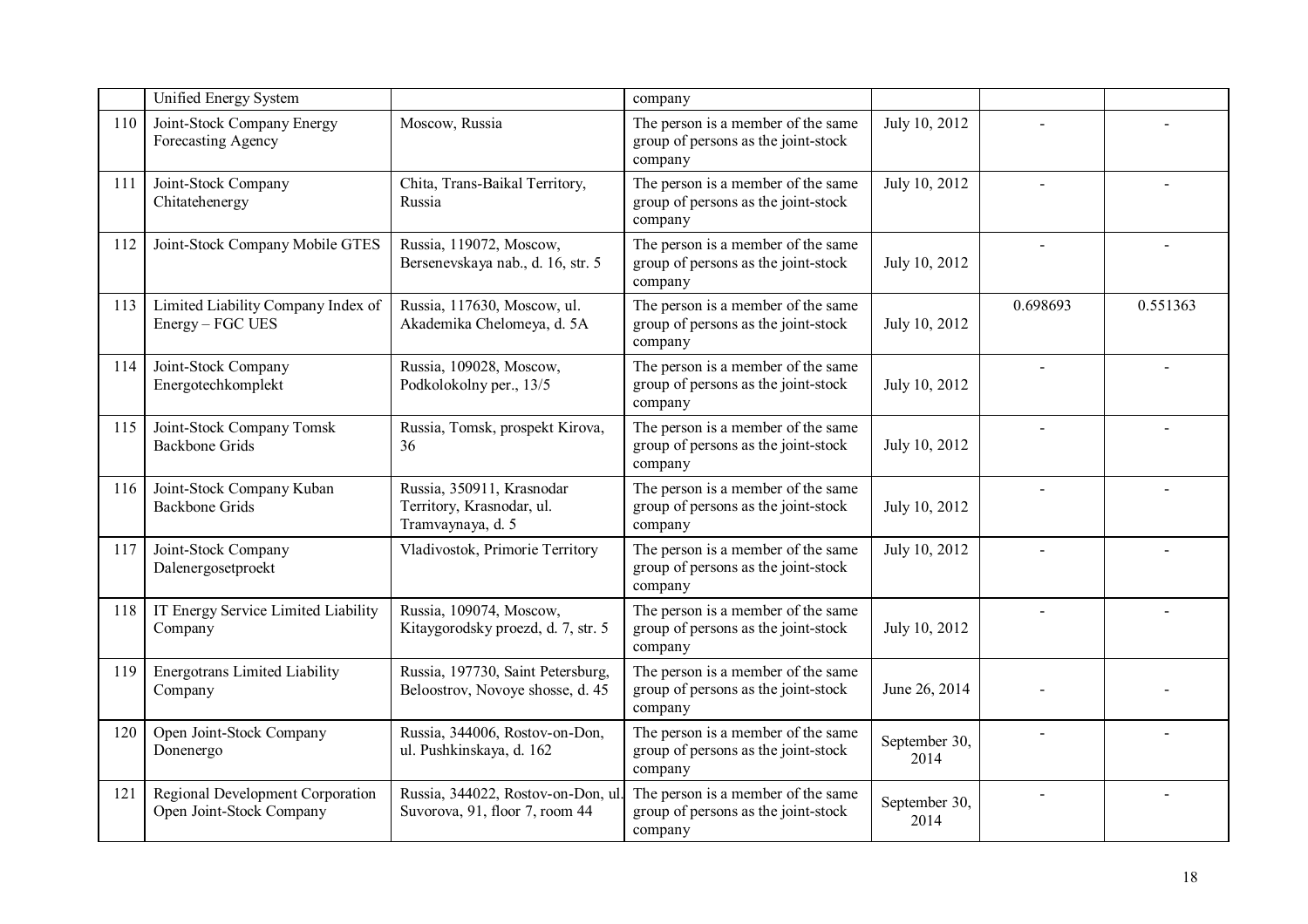| 122 | Donenergoservis Limited Liability<br>Company                | Russia, 346880, Rostov Region,<br>Bataysk, ul. Rechnaya, d. 114                   | The person is a member of the same<br>group of persons as the joint-stock<br>company | September 30,<br>2014 |                |          |
|-----|-------------------------------------------------------------|-----------------------------------------------------------------------------------|--------------------------------------------------------------------------------------|-----------------------|----------------|----------|
| 123 | Public Joint Stock Company Federal<br><b>Testing Center</b> | Russia, 196608, Saint Petersburg,<br>Pushkin, Oktyabrsky b-r, d. 50/30,<br>lit. A | The person is a member of the same<br>group of persons as the joint-stock<br>company | November 21,<br>2014  |                |          |
| 124 | FGC - Asset Management Limited<br>Liability Company         | Moscow, Russia                                                                    | The person is a member of the same<br>group of persons as the joint-stock<br>company | November 16,<br>2015  | $\overline{a}$ |          |
| 125 | Yelena Vladimirovna Sopoleva                                |                                                                                   | The person is a member of the same<br>group of persons as the joint-stock<br>company | September 30,<br>2009 |                |          |
| 126 | Pyotr Yurievich Vagin                                       |                                                                                   | The person is a member of the same<br>group of persons as the joint-stock<br>company | May 6, 2015           |                |          |
| 127 | Dmitry Vasilyevich Katynov                                  |                                                                                   | The person is a member of the same<br>group of persons as the joint-stock<br>company | January 1,<br>2016    |                |          |
| 128 | Vladimir Anatolyevich Ryabikin                              |                                                                                   | The person is a member of the same<br>group of persons as the joint-stock<br>company | December 15,<br>2008  |                |          |
| 129 | Viktor Yurievich Seleznev                                   |                                                                                   | The person is a member of the same<br>group of persons as the joint-stock<br>company | March 1, 2016         |                |          |
| 130 | Olga Veniaminovna Smirnova                                  |                                                                                   | The person is a member of the same<br>group of persons as the joint-stock<br>company | July 1, 2008          |                |          |
| 131 | Veronika Viktorovna Tarnorutskaya                           |                                                                                   | The person is a member of the same<br>group of persons as the joint-stock<br>company | July 1, 2008          |                |          |
| 132 | Yevgeny Viktorovich Ushakov                                 |                                                                                   | The person is a member of the same<br>group of persons as the joint-stock<br>company | September 28,<br>2015 | 0.000066       | 0.000066 |
| 133 | Tatiana Alekseyevna Churikova                               |                                                                                   | The person is a member of the same<br>group of persons as the joint-stock<br>company | July 1, 2008          |                |          |
| 134 | Eduard Nikolayevich Vlasyuk                                 |                                                                                   | The person is a member of the same                                                   | April 30, 2016        |                |          |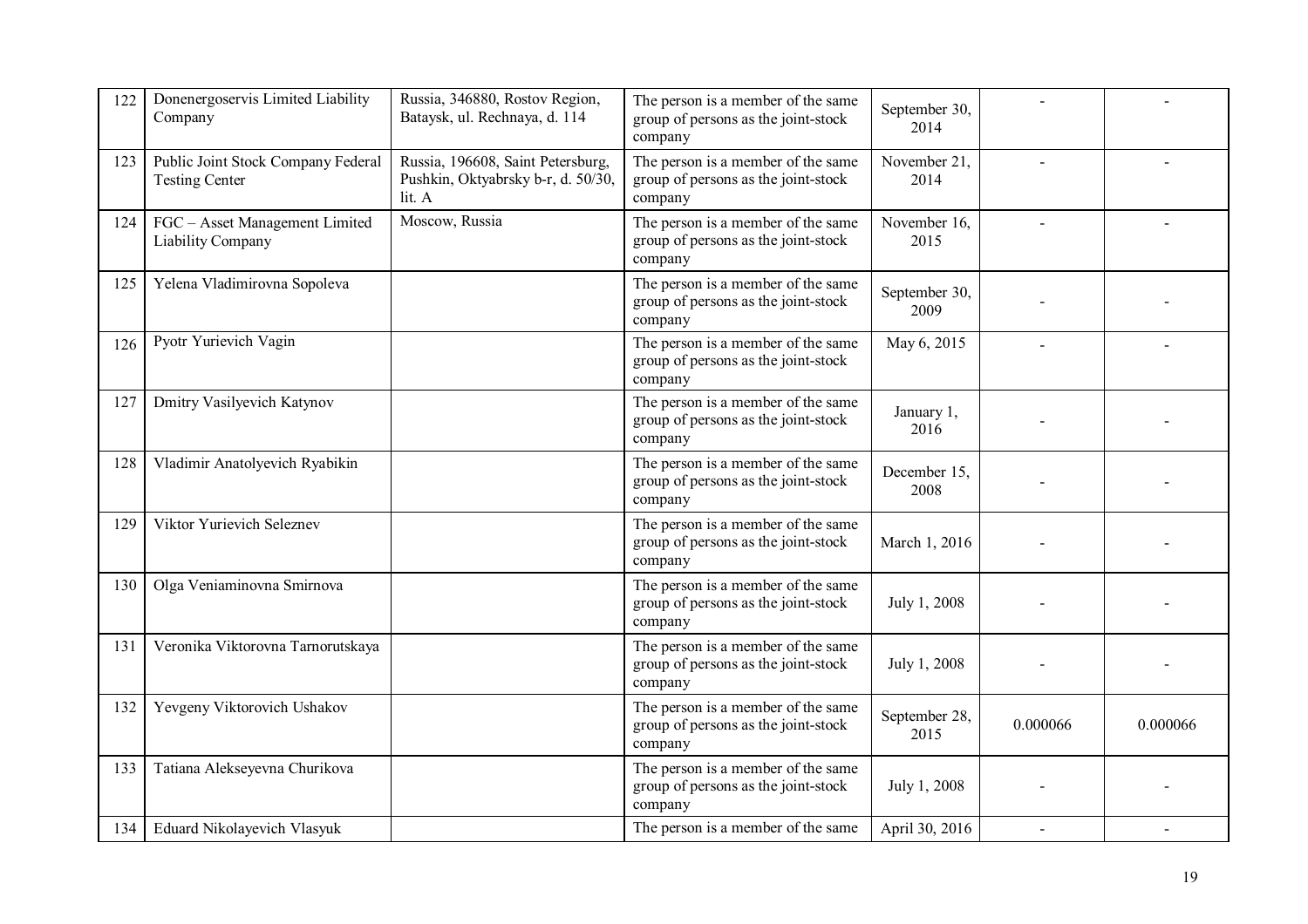|     |                                  | group of persons as the joint-stock<br>company                                       |                      |                |  |
|-----|----------------------------------|--------------------------------------------------------------------------------------|----------------------|----------------|--|
| 135 | Maksim Anatolyevich Ivanov       | The person is a member of the same<br>group of persons as the joint-stock<br>company | February 17,<br>2016 |                |  |
| 136 | Konstantin Yurievich Petukhov    | The person is a member of the same<br>group of persons as the joint-stock<br>company | February 19,<br>2011 |                |  |
| 137 | Mikhail Nikolayevich Beresnev    | The person is a member of the same<br>group of persons as the joint-stock<br>company | January 24,<br>2011  |                |  |
| 138 | Vladimir Vasilyevich Vasilyev    | The person is a member of the same<br>group of persons as the joint-stock<br>company | March 21,<br>2016    |                |  |
| 139 | Vladislava Vladimirovna Rezakova | The person is a member of the same<br>group of persons as the joint-stock<br>company | April 30, 2016       | $\overline{a}$ |  |
| 140 | Viktor Vilenovich Shvab          | The person is a member of the same<br>group of persons as the joint-stock<br>company | December 12,<br>2011 |                |  |
| 141 | Igor Pavlovich Sharoshikhin      | The person is a member of the same<br>group of persons as the joint-stock<br>company | December 17,<br>2011 |                |  |
| 142 | Pavel Alexandrovich Mikheyev     | The person is a member of the same<br>group of persons as the joint-stock<br>company | February 4,<br>2016  |                |  |
| 143 | Viktor Vasilyevich Ivanov        | The person is a member of the same<br>group of persons as the joint-stock<br>company | April 27, 2012       |                |  |
| 144 | Svetlana Vasilyevna Shemyakina   | The person is a member of the same<br>group of persons as the joint-stock<br>company | June 26, 2012        |                |  |
| 145 | Svetlana Viktorovna Shvagerus    | The person is a member of the same<br>group of persons as the joint-stock<br>company | June 13, 2012        |                |  |
| 146 | Yevgeny Nikolayevich Frolkin     | The person is a member of the same<br>group of persons as the joint-stock<br>company | July 10, 2012        |                |  |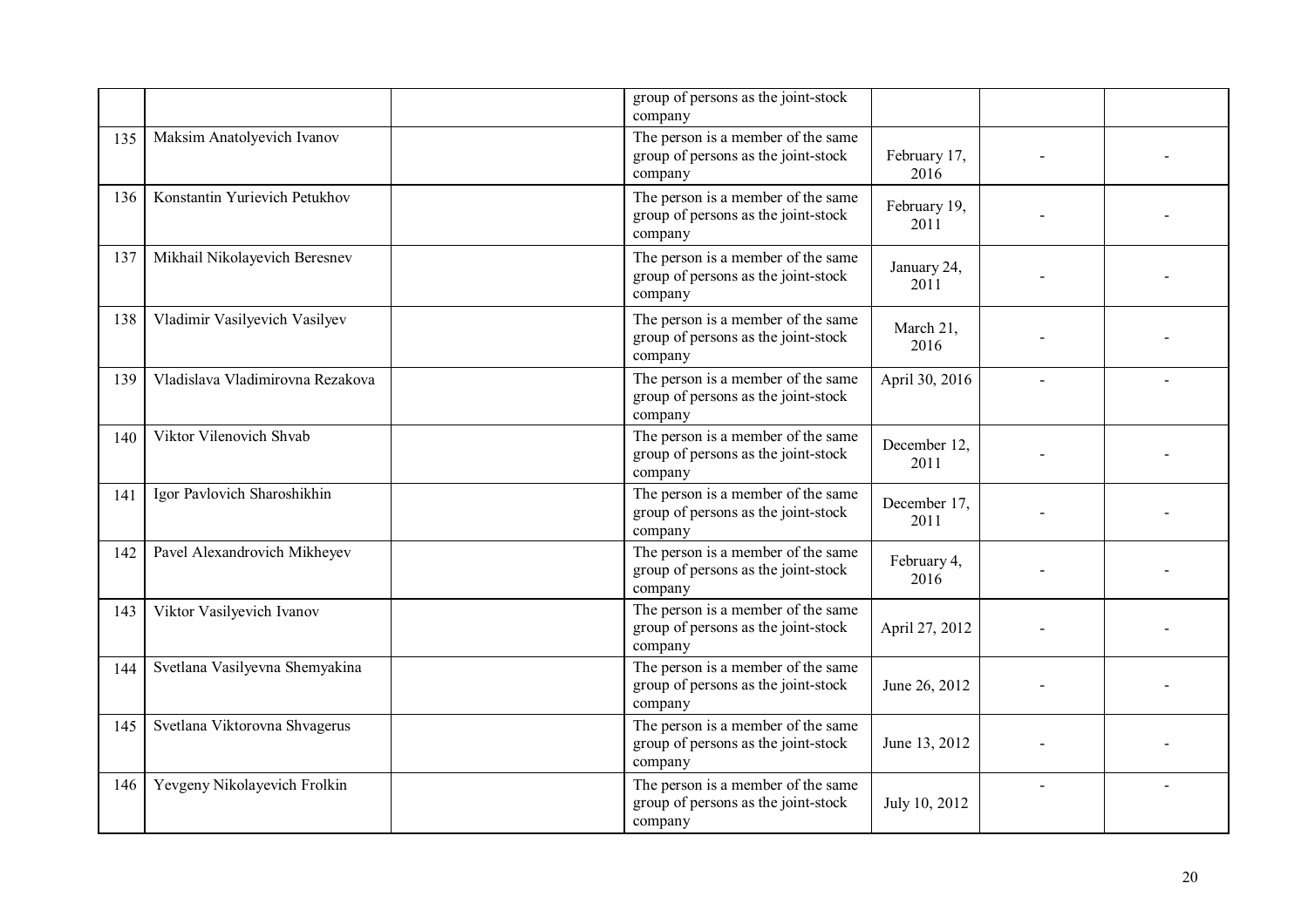| 147 | Yuri Kazbekovich Zafesov              | The person is a member of the same<br>group of persons as the joint-stock<br>company | July 10, 2012         |                |  |
|-----|---------------------------------------|--------------------------------------------------------------------------------------|-----------------------|----------------|--|
| 148 | Vyacheslav Ivanovich Kudinov          | The person is a member of the same<br>group of persons as the joint-stock<br>company | July 10, 2012         |                |  |
| 149 | Mikhail Yurievich Kryuchkov           | The person is a member of the same<br>group of persons as the joint-stock<br>company | July 10, 2012         | $\overline{a}$ |  |
| 150 | Alexander Vladimirovich Yuryev        | The person is a member of the same<br>group of persons as the joint-stock<br>company | October 24,<br>2015   |                |  |
| 151 | Pavel Georgyevich Zamorokin           | The person is a member of the same<br>group of persons as the joint-stock<br>company | October 1,<br>2015    |                |  |
| 152 | Roman Sergeyevich Sokolov             | The person is a member of the same<br>group of persons as the joint-stock<br>company | April 27, 2016        |                |  |
| 153 | Alexander Vyacheslavovich<br>Letyagin | The person is a member of the same<br>group of persons as the joint-stock<br>company | April 25, 2014        |                |  |
| 154 | Pyotr Alekseyevich Sinyutin           | The person is a member of the same<br>group of persons as the joint-stock<br>company | February 5,<br>2016   |                |  |
| 155 | Irina Yuryevna Mishina                | The person is a member of the same<br>group of persons as the joint-stock<br>company | December 15,<br>2015  |                |  |
| 156 | Igor Vladimirovich Makovsky           | The person is a member of the same<br>group of persons as the joint-stock<br>company | September 28,<br>2015 |                |  |
| 157 | <b>Boris Borisovich Ebzeev</b>        | The person is a member of the same<br>group of persons as the joint-stock<br>company | June 17, 2014         |                |  |
| 158 | Oleg Yurievich Isaev                  | The person is a member of the same<br>group of persons as the joint-stock<br>company | December 11,<br>2012  |                |  |
| 159 | Dmitry Olegovich Zhuravlyov           | The person is a member of the same<br>group of persons as the joint-stock            | March 1, 2013         |                |  |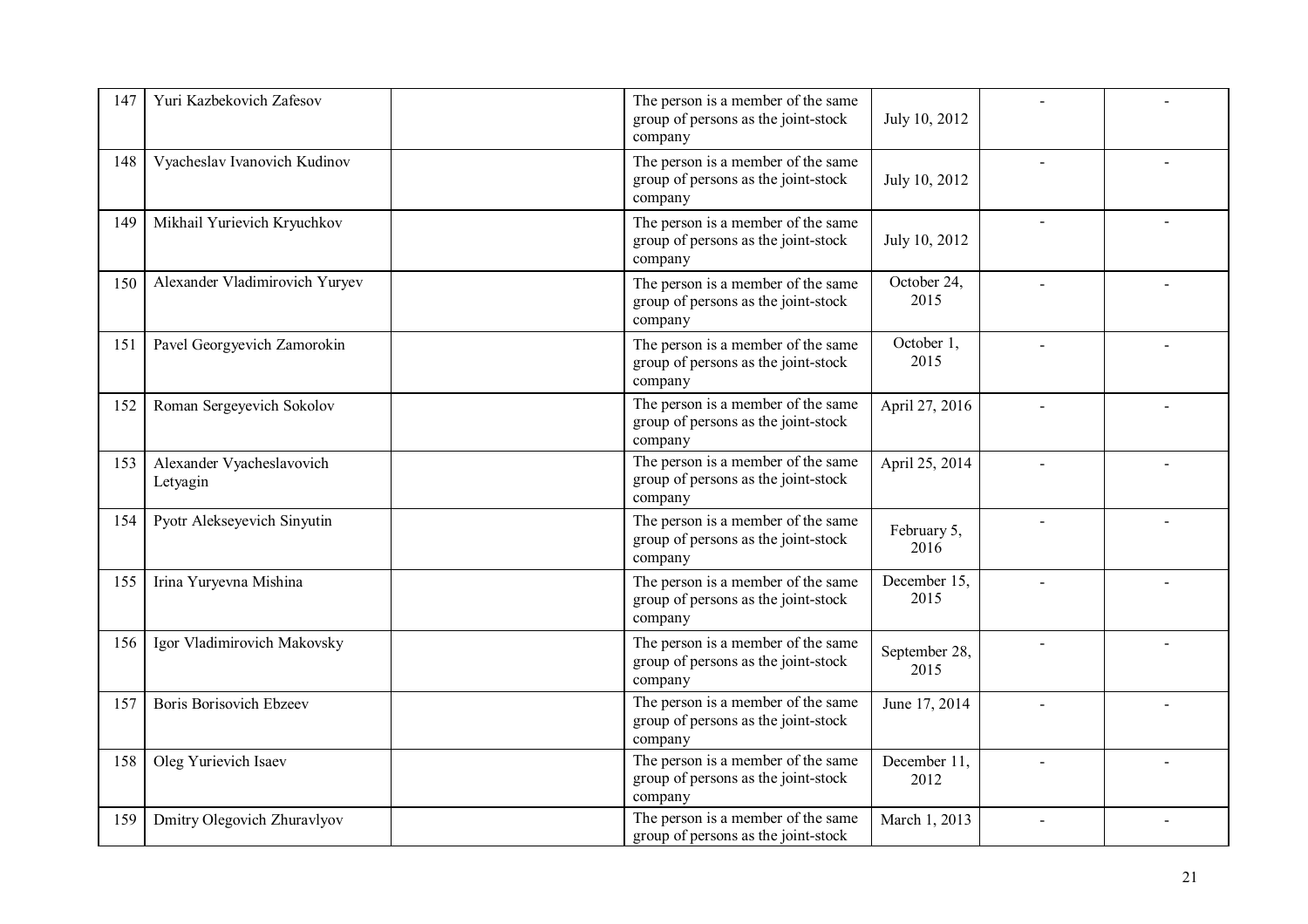|     |                                     | company                                                                              |                      |                          |  |
|-----|-------------------------------------|--------------------------------------------------------------------------------------|----------------------|--------------------------|--|
| 160 | Alexander Ilyich Gavrilov           | The person is a member of the same<br>group of persons as the joint-stock<br>company | May 23, 2016         |                          |  |
| 161 | Alla Vyacheslavovna Zaychenko       | The person is a member of the same<br>group of persons as the joint-stock<br>company | April 20, 2013       |                          |  |
| 162 | Aleksey Aleksandrovich Sergeyev     | The person is a member of the same<br>group of persons as the joint-stock<br>company | May 8, 2013          | $\overline{\phantom{a}}$ |  |
| 163 | Alexander Borisovich Lebedev        | The person is a member of the same<br>group of persons as the joint-stock<br>company | May 15, 2013         | $\overline{\phantom{0}}$ |  |
| 164 | Artyom Vladimirovich Glotov         | The person is a member of the same<br>group of persons as the joint-stock<br>company | June 7, 2013         | $\overline{a}$           |  |
| 165 | Yevgenia Vladimirovna Chigarkova    | The person is a member of the same<br>group of persons as the joint-stock<br>company | July 2, 2013         |                          |  |
| 166 | Ivan Vladimirovich Trofimov         | The person is a member of the same<br>group of persons as the joint-stock<br>company | April 20, 2016       |                          |  |
| 167 | Ruslan Avdeyevich Starystoyants     | The person is a member of the same<br>group of persons as the joint-stock<br>company | December 24,<br>2015 |                          |  |
| 168 | Aleksey Vyacheslavovich<br>Mirmanov | The person is a member of the same<br>group of persons as the joint-stock<br>company | October 17,<br>2014  | $\blacksquare$           |  |
| 169 | Alexander Viktorovich Domanin       | The person is a member of the same<br>group of persons as the joint-stock<br>company | May 6, 2016          |                          |  |
| 170 | Sergey Vladimirovich Kondrashov     | The person is a member of the same<br>group of persons as the joint-stock<br>company | December 27,<br>2013 |                          |  |
| 171 | Maria Nikolayevna Pichugina         | The person is a member of the same<br>group of persons as the joint-stock<br>company | December 27,<br>2013 |                          |  |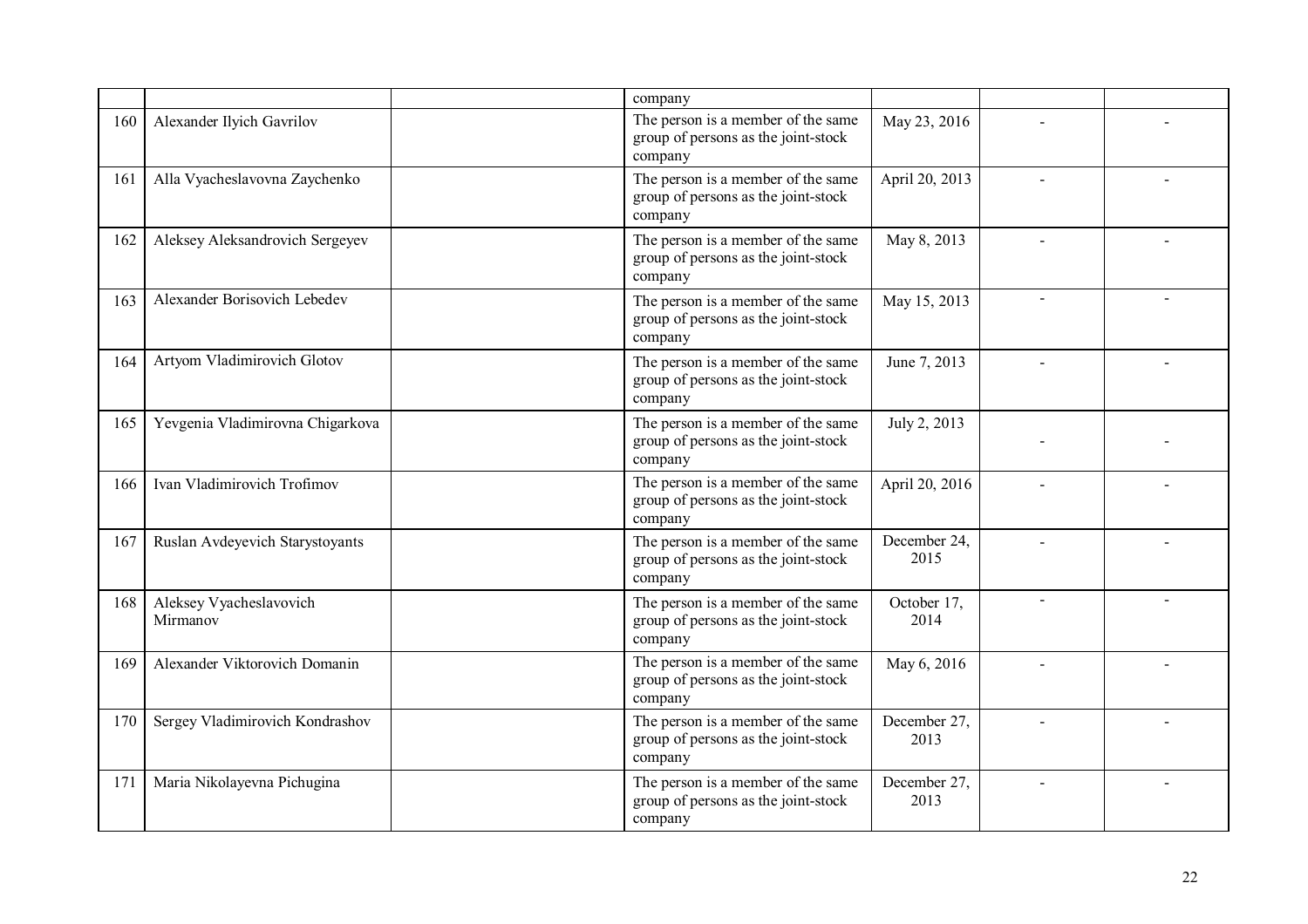| 172 | Yelena Yurievna Abramova         | The person is a member of the same<br>group of persons as the joint-stock<br>company | January 24,<br>2014   |                |  |
|-----|----------------------------------|--------------------------------------------------------------------------------------|-----------------------|----------------|--|
| 173 | Stanislav Nikolayevich Terentyev | The person is a member of the same<br>group of persons as the joint-stock<br>company | March 4, 2014         |                |  |
| 174 | Pavel Viktorovich Bakhtin        | The person is a member of the same<br>group of persons as the joint-stock<br>company | December 31,<br>2014  |                |  |
| 175 | Olesya Andreyevna Sukhotskaya    | The person is a member of the same<br>group of persons as the joint-stock<br>company | February 2,<br>2014   |                |  |
| 176 | Ramil Yagafarovich Safaryanov    | The person is a member of the same<br>group of persons as the joint-stock<br>company | November 3.<br>2015   | $\overline{a}$ |  |
| 177 | Igor Alexeyevich Kosolapov       | The person is a member of the same<br>group of persons as the joint-stock<br>company | February 4,<br>2014   |                |  |
| 178 | Alexander Petrovich Penkov       | The person is a member of the same<br>group of persons as the joint-stock<br>company | June 26, 2014         |                |  |
| 179 | Aleksey Borisovich Stepantsev    | The person is a member of the same<br>group of persons as the joint-stock<br>company | July 21, 2014         |                |  |
| 180 | Vadim Ilyich Peshkurov           | The person is a member of the same<br>group of persons as the joint-stock<br>company | June 16, 2016         |                |  |
| 181 | Pavel Grigoryevich Shkuratovsky  | The person is a member of the same<br>group of persons as the joint-stock<br>company | August 13,<br>2014    |                |  |
| 182 | Yuri Viktorovich Zaytsev         | The person is a member of the same<br>group of persons as the joint-stock<br>company | August 29,<br>2014    |                |  |
| 183 | Nikolay Igorevich Pozdnyakov     | The person is a member of the same<br>group of persons as the joint-stock<br>company | September 13,<br>2014 |                |  |
| 184 | Viktor Georgyevich Goncharov     | The person is a member of the same<br>group of persons as the joint-stock            | September 30,         |                |  |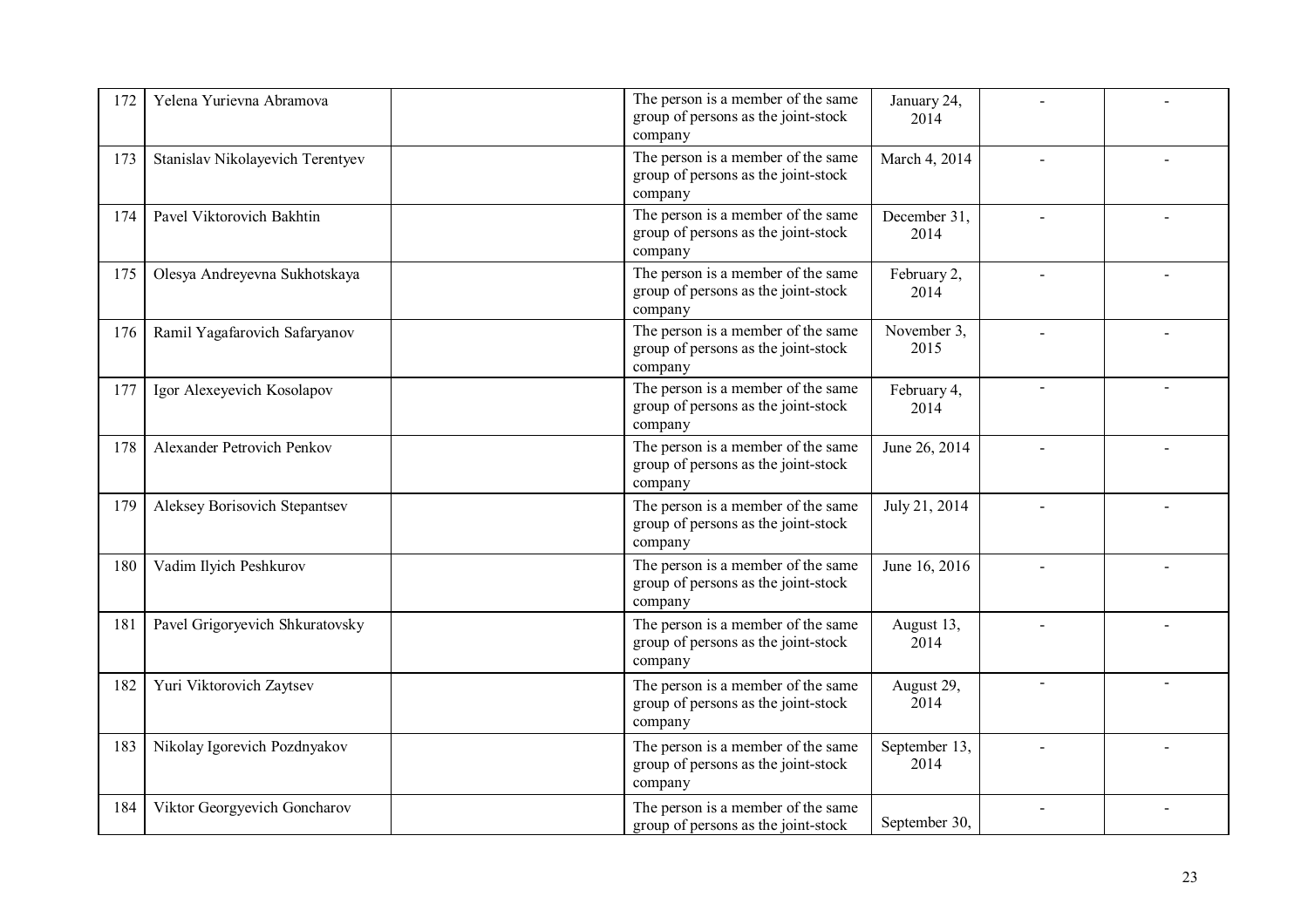|     |                                   | company                                                                              | 2014                  |                          |  |
|-----|-----------------------------------|--------------------------------------------------------------------------------------|-----------------------|--------------------------|--|
| 185 | Gennady Ivanovich Kravtsov        | The person is a member of the same<br>group of persons as the joint-stock<br>company | September 30,<br>2014 |                          |  |
| 186 | Anatoly Yurievich Yablokov        | The person is a member of the same<br>group of persons as the joint-stock<br>company | December 25,<br>2015  |                          |  |
| 187 | Viktor Aleksandrovich Reshetnikov | The person is a member of the same<br>group of persons as the joint-stock<br>company | October 28,<br>2014   |                          |  |
| 188 | Natalia Aleksandrovna Kamolina    | The person is a member of the same<br>group of persons as the joint-stock<br>company | October 29,<br>2014   |                          |  |
| 189 | Alexander Leonidovich Dyuzhinov   | The person is a member of the same<br>group of persons as the joint-stock<br>company | March 1, 2016         |                          |  |
| 190 | Vladislav Leonidovich Surmenko    | The person is a member of the same<br>group of persons as the joint-stock<br>company | July 1, 2015          |                          |  |
| 191 | Sergey Georgyevich Dregval        | The person is a member of the same<br>group of persons as the joint-stock<br>company | October 28,<br>2014   |                          |  |
| 192 | Igor Alekseyevich Mosin           | The person is a member of the same<br>group of persons as the joint-stock<br>company | January 1,<br>2016    |                          |  |
| 193 | Stanislav Feliksovich Khatskevich | The person is a member of the same<br>group of persons as the joint-stock<br>company | November 4,<br>2015   |                          |  |
| 194 | Yuri Petrovich Shevelyov          | The person is a member of the same<br>group of persons as the joint-stock<br>company | February 7,<br>2015   |                          |  |
| 195 | Alexander Petrovich Sharko        | The person is a member of the same<br>group of persons as the joint-stock<br>company | January 1,<br>2015    |                          |  |
| 196 | Aleksey Viktorovich Fortov        | The person is a member of the same<br>group of persons as the joint-stock<br>company | March 25,<br>2015     |                          |  |
| 197 | Yegor Vladimirovich Kalenyuk      | The person is a member of the same                                                   | June 22, 2016         | $\overline{\phantom{a}}$ |  |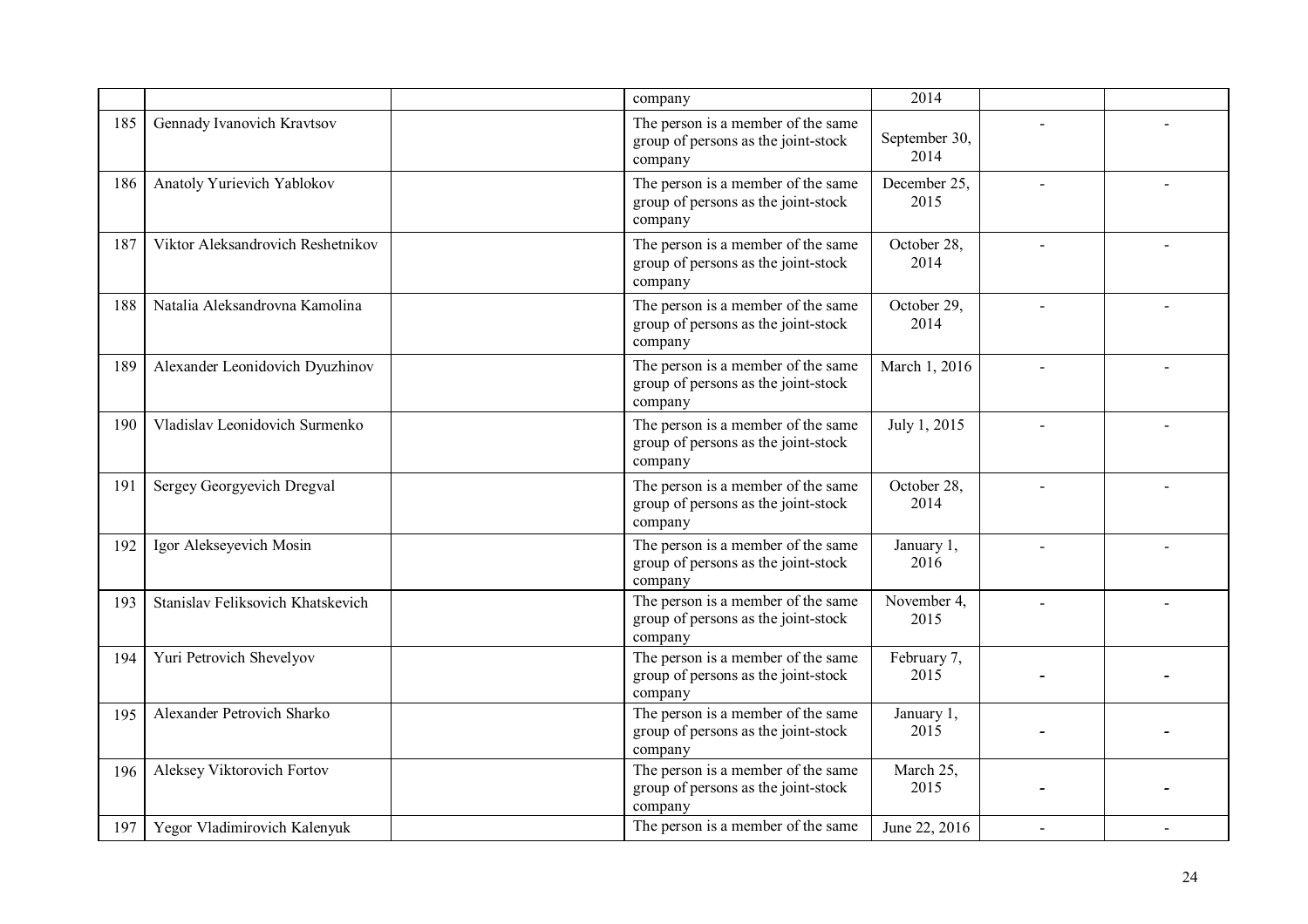|     |                                   | group of persons as the joint-stock<br>company                                       |                      |  |
|-----|-----------------------------------|--------------------------------------------------------------------------------------|----------------------|--|
| 198 | Andrey Vasilyevich Malkov         | The person is a member of the same<br>group of persons as the joint-stock<br>company | June 2, 2016         |  |
| 199 | Sergey Valentinovich Sizikov      | The person is a member of the same<br>group of persons as the joint-stock<br>company | April 19, 2016       |  |
| 200 | Oleg Valentinovich Petrov         | The person is a member of the same<br>group of persons as the joint-stock<br>company | July 1, 2015         |  |
| 201 | Andrey Aleksandrovich Loza        | The person is a member of the same<br>group of persons as the joint-stock<br>company | December 30,<br>2015 |  |
| 202 | Vyacheslav Anatolyevich Nalivayko | The person is a member of the same<br>group of persons as the joint-stock<br>company | September 2,<br>2015 |  |
| 203 | Alexander Kazimirovich Yakimets   | The person is a member of the same<br>group of persons as the joint-stock<br>company | November 4,<br>2015  |  |
| 204 | Filipp Petrovich Zorin            | The person is a member of the same<br>group of persons as the joint-stock<br>company | December 16,<br>2015 |  |
| 205 | Dmitry Vladimirovich Sergienko    | The person is a member of the same<br>group of persons as the joint-stock<br>company | July 8, 2015         |  |
| 206 | Vladimir Mikhailovich Saukh       | The person is a member of the same<br>group of persons as the joint-stock<br>company | December 17,<br>2015 |  |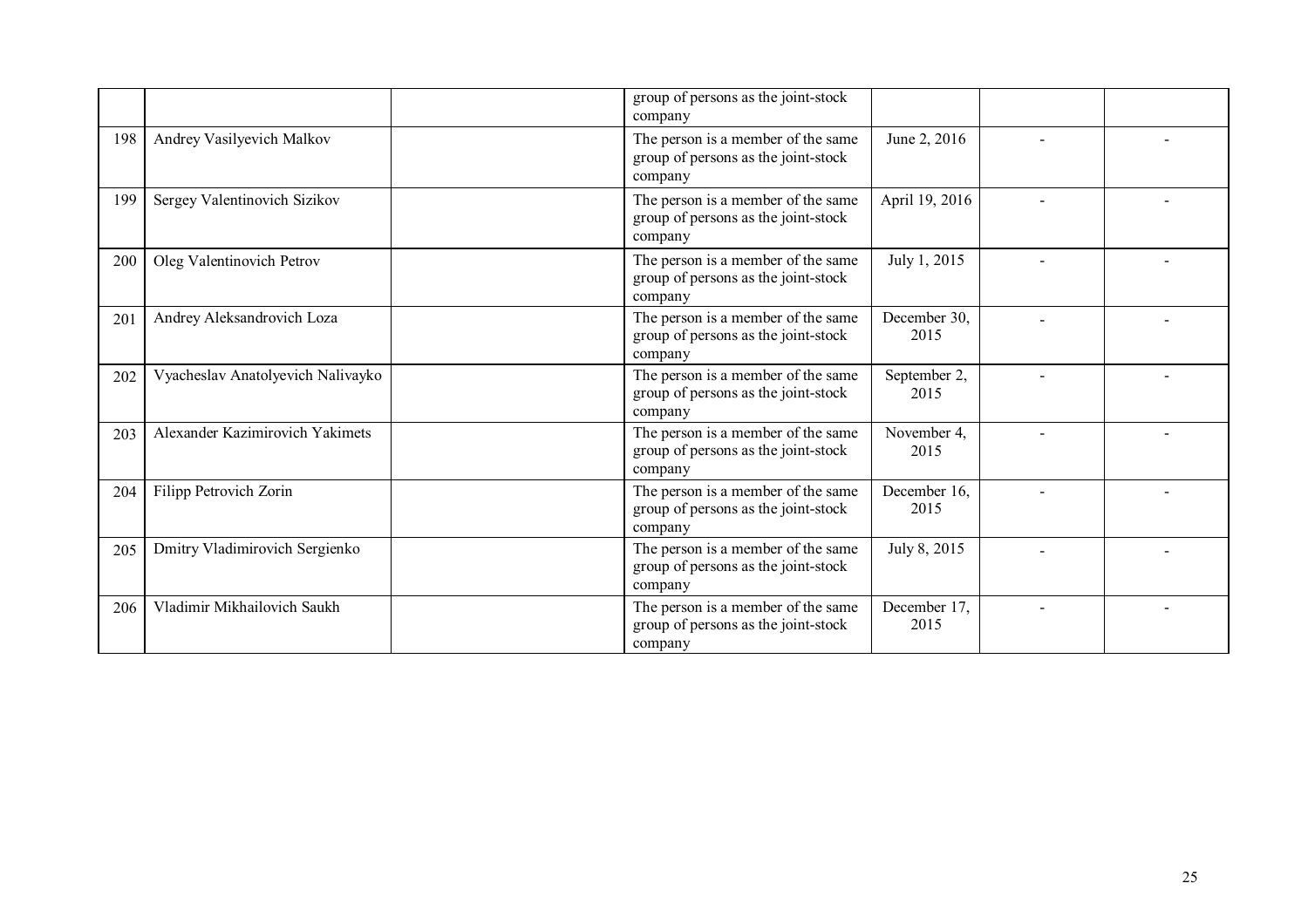## **II. Changes in the List of Affiliates for the period from April 1, 2016, to June 30, 2016**

| Item             | Affiliate's Full Corporate Name<br>(in the Case of a Nonprofit)<br>Organization, Name) or Given,<br>Middle, and Family Names | Corporate Entity's Registered<br>Address or an Individual's Place of<br>Residence (specified only with the<br>consent of an individual) | Grounds for Being Deemed to Be<br>an Affiliate                                                                          | Start Date of<br>Being Deemed<br>to Be an<br>Affiliate | Affiliate's Share<br>in the Authorized<br>Capital of the<br>Joint-Stock<br>Company, % | Percentage of the<br>Joint-Stock<br>Company's Ordinary<br>Shares Owned by the<br>Affiliate |
|------------------|------------------------------------------------------------------------------------------------------------------------------|-----------------------------------------------------------------------------------------------------------------------------------------|-------------------------------------------------------------------------------------------------------------------------|--------------------------------------------------------|---------------------------------------------------------------------------------------|--------------------------------------------------------------------------------------------|
|                  | $\overline{2}$                                                                                                               | 3                                                                                                                                       | 4                                                                                                                       | 5                                                      | 6                                                                                     | $\tau$                                                                                     |
| Item             |                                                                                                                              |                                                                                                                                         | Date of Change                                                                                                          | Date of Change in the<br>List of Affiliates            |                                                                                       |                                                                                            |
|                  |                                                                                                                              | The person ceased to be a member of the Board of Directors of PJSC ROSSETI                                                              |                                                                                                                         |                                                        | June 30, 2016                                                                         | June 30, 2016                                                                              |
|                  | Description of affiliate information prior to change:                                                                        |                                                                                                                                         |                                                                                                                         |                                                        |                                                                                       |                                                                                            |
|                  | 2                                                                                                                            | $\overline{3}$                                                                                                                          | $\overline{4}$                                                                                                          | 5                                                      | 6                                                                                     | $7\phantom{.0}$                                                                            |
| $\boldsymbol{q}$ | <b>Denis Stanislavovich Morozov</b>                                                                                          | $\overline{\phantom{a}}$                                                                                                                | The person is a member of the<br><b>Board of Directors (Supervisory</b><br><b>Board</b> ) of the joint-stock<br>company | June 30, 2015                                          |                                                                                       |                                                                                            |
|                  | Description of affiliate information after change:                                                                           |                                                                                                                                         |                                                                                                                         |                                                        |                                                                                       |                                                                                            |
|                  | $\overline{2}$                                                                                                               | $\overline{3}$                                                                                                                          | $\overline{4}$                                                                                                          | 5                                                      | 6                                                                                     | 7                                                                                          |
|                  | Denis Stanislavovich Morozov                                                                                                 |                                                                                                                                         | The person ceased to be an<br>affiliate                                                                                 |                                                        |                                                                                       |                                                                                            |
| $\mathbf{2}$     |                                                                                                                              | The person ceased to be a member of the Board of Directors of PJSC ROSSETI                                                              |                                                                                                                         |                                                        | June 30, 2016                                                                         | June 30, 2016                                                                              |
|                  | Description of affiliate information prior to change:                                                                        |                                                                                                                                         |                                                                                                                         |                                                        |                                                                                       |                                                                                            |
|                  | $\mathfrak{D}$                                                                                                               | 3                                                                                                                                       | $\overline{4}$                                                                                                          | 5                                                      | 6                                                                                     | $\overline{7}$                                                                             |
| 8                | <b>Alexei Aleksandrovich Makarov</b>                                                                                         |                                                                                                                                         | The person is a member of the<br><b>Board of Directors (Supervisory</b><br><b>Board</b> ) of the joint-stock<br>company | June 30, 2015                                          |                                                                                       |                                                                                            |
|                  | Description of affiliate information after change:                                                                           |                                                                                                                                         |                                                                                                                         |                                                        |                                                                                       |                                                                                            |
|                  | 2                                                                                                                            | 3                                                                                                                                       | $\overline{4}$                                                                                                          | 5                                                      | 6                                                                                     | 7                                                                                          |
|                  | <b>Alexei Aleksandrovich Makarov</b>                                                                                         |                                                                                                                                         | The person ceased to be an<br>affiliate                                                                                 |                                                        |                                                                                       |                                                                                            |
| 3                |                                                                                                                              | The person ceased to be a member of the Board of Directors of PJSC ROSSETI                                                              |                                                                                                                         |                                                        | June 30, 2016                                                                         | June 30, 2016                                                                              |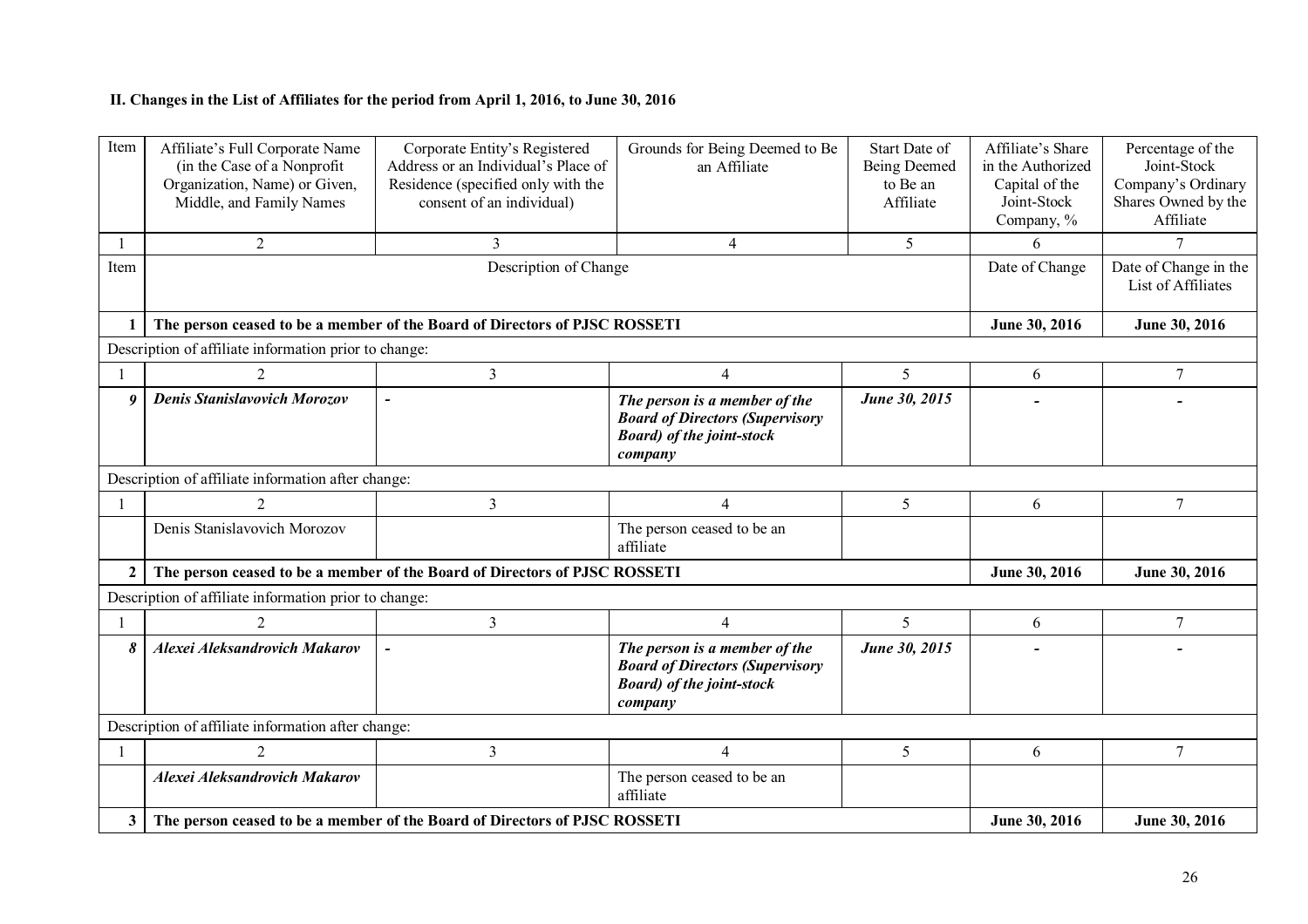|                         | Description of affiliate information prior to change:         |                                                                            |                                                                                                                         |               |               |                |  |  |
|-------------------------|---------------------------------------------------------------|----------------------------------------------------------------------------|-------------------------------------------------------------------------------------------------------------------------|---------------|---------------|----------------|--|--|
| -1                      | $\mathfrak{D}$                                                | $\overline{3}$                                                             | 4                                                                                                                       | 5             | 6             | 7              |  |  |
| 6                       | <b>Andrey Yurievich Ivanov</b>                                | $\overline{a}$                                                             | The person is a member of the<br><b>Board of Directors (Supervisory</b><br><b>Board</b> ) of the joint-stock<br>company | June 30, 2015 |               |                |  |  |
|                         | Description of affiliate information after change:            |                                                                            |                                                                                                                         |               |               |                |  |  |
|                         |                                                               | $\overline{3}$                                                             | $\overline{4}$                                                                                                          | 5             | 6             | 7              |  |  |
|                         | Andrey Yurievich Ivanov                                       |                                                                            | The person ceased to be an<br>affiliate                                                                                 |               |               |                |  |  |
| $\overline{\mathbf{4}}$ |                                                               | The person ceased to be a member of the Board of Directors of PJSC ROSSETI |                                                                                                                         |               | June 30, 2016 | June 30, 2016  |  |  |
|                         | Description of affiliate information prior to change:         |                                                                            |                                                                                                                         |               |               |                |  |  |
|                         |                                                               | $\overline{3}$                                                             | $\overline{4}$                                                                                                          | 5             | 6             | $\overline{7}$ |  |  |
| 12                      | <b>Oleg Romanovich Fyodorov</b>                               | $\overline{a}$                                                             | The person is a member of the<br><b>Board of Directors (Supervisory</b><br><b>Board</b> ) of the joint-stock<br>company | June 30, 2015 |               |                |  |  |
|                         | Description of affiliate information after change:            |                                                                            |                                                                                                                         |               |               |                |  |  |
| $\mathbf{1}$            | $\overline{2}$                                                | $\mathfrak{Z}$                                                             | $\overline{4}$                                                                                                          | 5             | 6             | 7              |  |  |
|                         | Oleg Romanovich Fyodorov                                      |                                                                            | The person ceased to be an<br>affiliate                                                                                 |               |               |                |  |  |
| 5                       |                                                               | The person ceased to be a member of the Board of Directors of PJSC ROSSETI |                                                                                                                         |               | June 30, 2016 | June 30, 2016  |  |  |
|                         | Description of affiliate information prior to change:         |                                                                            |                                                                                                                         |               |               |                |  |  |
|                         | $\overline{2}$                                                | $\overline{3}$                                                             | $\overline{4}$                                                                                                          | 5             | 6             | $\overline{7}$ |  |  |
| 13                      | <b>Andrey Nikolayevich Shishkin</b>                           | $\overline{a}$                                                             | The person is a member of the<br><b>Board of Directors (Supervisory</b><br><b>Board</b> ) of the joint-stock<br>company | June 30, 2015 |               |                |  |  |
|                         | Description of affiliate information after change:            |                                                                            |                                                                                                                         |               |               |                |  |  |
|                         | $\mathcal{D}_{\mathcal{L}}$                                   | $\overline{3}$                                                             | $\overline{\mathcal{A}}$                                                                                                | 5             | 6             | 7              |  |  |
|                         | Andrey Nikolayevich Shishkin                                  |                                                                            | The person ceased to be an<br>affiliate                                                                                 |               |               |                |  |  |
| 6                       | Elected as a member of the Board of Directors of PJSC ROSSETI |                                                                            |                                                                                                                         |               | June 30, 2016 | June 30, 2016  |  |  |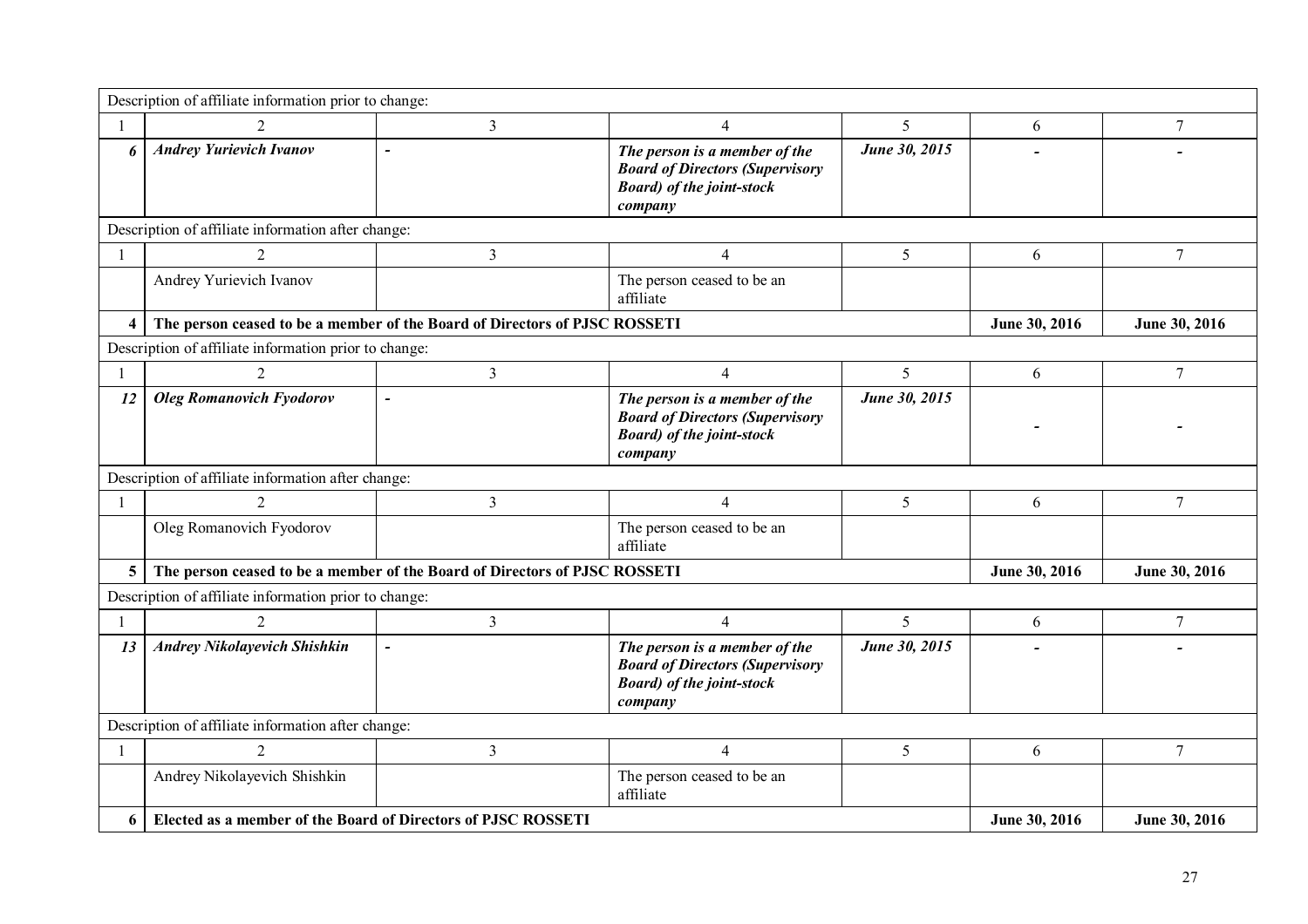|                | Description of affiliate information prior to change:         |                |                                                                                                       |               |               |                 |  |  |
|----------------|---------------------------------------------------------------|----------------|-------------------------------------------------------------------------------------------------------|---------------|---------------|-----------------|--|--|
| $\mathbf{1}$   | $\overline{2}$                                                | 3              | $\overline{4}$                                                                                        | 5             | 6             | $7\phantom{.0}$ |  |  |
|                | <b>Oleg Markovich Dubnov</b>                                  |                | The person was not an affiliate                                                                       |               |               |                 |  |  |
|                | Description of affiliate information after change:            |                |                                                                                                       |               |               |                 |  |  |
|                | $\mathcal{D}_{\mathcal{L}}$                                   | 3              | $\overline{4}$                                                                                        | 5             | 6             | 7               |  |  |
| 6              | Oleg Markovich Dubnov                                         |                | The person is a member of the<br>Board of Directors (Supervisory<br>Board) of the joint-stock company | June 30, 2016 |               |                 |  |  |
| $\overline{7}$ | Elected as a member of the Board of Directors of PJSC ROSSETI |                | June 30, 2016                                                                                         | June 30, 2016 |               |                 |  |  |
|                | Description of affiliate information prior to change:         |                |                                                                                                       |               |               |                 |  |  |
| $\mathbf{1}$   | $\mathcal{D}_{\mathcal{L}}$                                   | 3              | $\overline{4}$                                                                                        | 5             | 6             | $\overline{7}$  |  |  |
|                | Vyacheslav Mikhailovich<br><b>Kravchenko</b>                  |                | The person was not an affiliate                                                                       |               |               |                 |  |  |
|                | Description of affiliate information after change:            |                |                                                                                                       |               |               |                 |  |  |
| $\mathbf{1}$   | $\overline{2}$                                                | 3              | $\overline{4}$                                                                                        | 5             | 6             | $\tau$          |  |  |
| 8              | Vyacheslav Mikhailovich<br>Kravchenko                         | $\blacksquare$ | The person is a member of the<br>Board of Directors (Supervisory<br>Board) of the joint-stock company | June 30, 2016 |               |                 |  |  |
| 8              | Elected as a member of the Board of Directors of PJSC ROSSETI |                |                                                                                                       |               | June 30, 2016 | June 30, 2016   |  |  |
|                | Description of affiliate information prior to change:         |                |                                                                                                       |               |               |                 |  |  |
|                | $\overline{2}$                                                | 3              | $\overline{4}$                                                                                        | 5             | 6             | $\tau$          |  |  |
|                | <b>Nikolay Dmitryevich Rogalev</b>                            |                | The person was not an affiliate                                                                       |               |               |                 |  |  |
|                | Description of affiliate information after change:            |                |                                                                                                       |               |               |                 |  |  |
| $\mathbf{1}$   |                                                               | 3              | $\overline{4}$                                                                                        | 5             | 6             | $\tau$          |  |  |
| 9              | Nikolay Dmitryevich Rogalev                                   |                | The person is a member of the<br>Board of Directors (Supervisory<br>Board) of the joint-stock company | June 30, 2016 |               |                 |  |  |
| 9              | Elected as a member of the Board of Directors of PJSC ROSSETI |                |                                                                                                       |               | June 30, 2016 | June 30, 2016   |  |  |
|                | Description of affiliate information prior to change:         |                |                                                                                                       |               |               |                 |  |  |
|                | $\mathcal{D}_{\mathcal{L}}$                                   | 3              | $\overline{4}$                                                                                        | 5             | 6             | $7\phantom{.0}$ |  |  |
|                | <b>Nikolay Radyevich Podguzov</b>                             |                | The person was not an affiliate                                                                       |               |               |                 |  |  |
|                | Description of affiliate information after change:            |                |                                                                                                       |               |               |                 |  |  |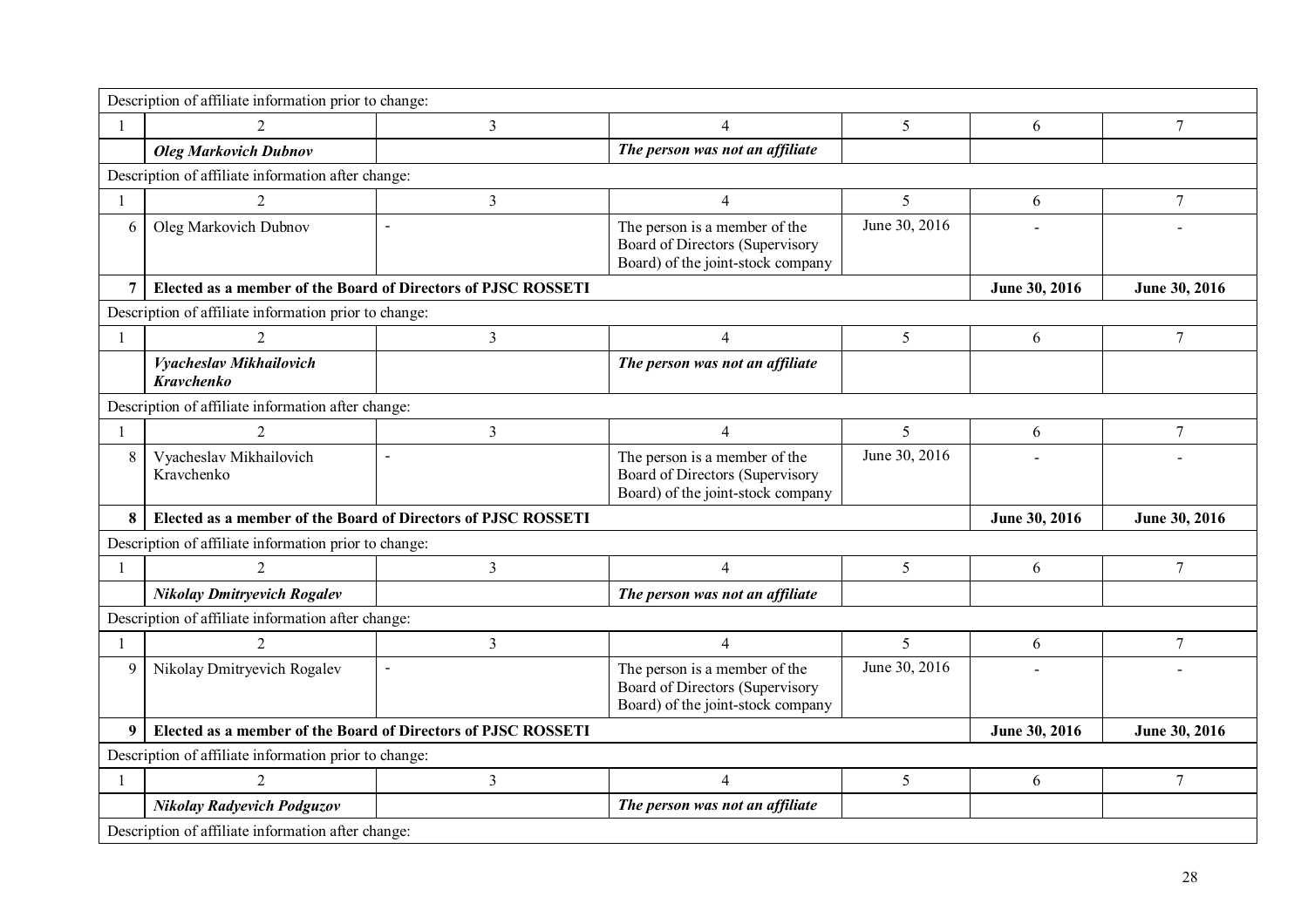|              | 2                                                             | 3              | 4                                                                                                                       | 5             | 6             | $\overline{7}$  |
|--------------|---------------------------------------------------------------|----------------|-------------------------------------------------------------------------------------------------------------------------|---------------|---------------|-----------------|
| 12           | Nikolay Radyevich Podguzov                                    | $\overline{a}$ | The person is a member of the<br>Board of Directors (Supervisory<br>Board) of the joint-stock company                   | June 30, 2016 |               |                 |
| 10           | Elected as a member of the Board of Directors of PJSC ROSSETI |                |                                                                                                                         |               | June 30, 2016 | June 30, 2016   |
|              | Description of affiliate information prior to change:         |                |                                                                                                                         |               |               |                 |
|              | $\mathcal{D}_{\mathcal{L}}$                                   | $\overline{3}$ | $\overline{4}$                                                                                                          | 5             | 6             | $\overline{7}$  |
|              | Mikhail Igorevich Poluboyarinov                               |                | The person was not an affiliate                                                                                         |               |               |                 |
|              | Description of affiliate information after change:            |                |                                                                                                                         |               |               |                 |
| $\mathbf{1}$ | $\mathfrak{D}$                                                | $\mathfrak{Z}$ | $\overline{4}$                                                                                                          | 5             | 6             | $\tau$          |
| 13           | Mikhail Igorevich Poluboyarinov                               | $\overline{a}$ | The person is a member of the<br>Board of Directors (Supervisory<br>Board) of the joint-stock company                   | June 30, 2016 |               |                 |
| 11           | Elected as a member of the Board of Directors of PJSC ROSSETI |                |                                                                                                                         |               | June 30, 2016 | June 30, 2016   |
|              | Description of affiliate information prior to change:         |                |                                                                                                                         |               |               |                 |
|              | $\overline{2}$                                                | $\overline{3}$ | $\overline{4}$                                                                                                          | 5             | 6             | 7               |
|              | <b>Nikolay Grigoryevich Shulginov</b>                         |                | The person was not an affiliate                                                                                         |               |               |                 |
|              | Description of affiliate information after change:            |                |                                                                                                                         |               |               |                 |
|              |                                                               | 3              | $\overline{4}$                                                                                                          | 5             | 6             | $7\phantom{.0}$ |
| 15           | Nikolay Grigoryevich Shulginov                                |                | The person is a member of the<br>Board of Directors (Supervisory<br>Board) of the joint-stock company                   | June 30, 2016 |               |                 |
| 12           | company's ordinary shares owned by the affiliate              |                | Change in the affiliate's share in the authorized capital of the joint-stock company/percentage of the joint-stock      |               | June 29, 2016 | June 30, 2016   |
|              | Description of affiliate information prior to change:         |                |                                                                                                                         |               |               |                 |
|              | $\mathfrak{D}$                                                | 3              | $\overline{4}$                                                                                                          | 5             | 6             | 7               |
| 1            | <b>Boris Ilyich Ayuyev</b>                                    |                | The person is a member of the<br><b>Board of Directors (Supervisory</b><br><b>Board</b> ) of the joint-stock<br>company | June 30, 2015 | 0.005501      | 0.005572        |
|              | Description of affiliate information after change:            |                |                                                                                                                         |               |               |                 |
|              |                                                               | $\overline{3}$ | $\overline{4}$                                                                                                          | 5             | 6             | $7\phantom{.0}$ |
|              | Boris Ilyich Ayuyev                                           | $\blacksquare$ | The person is a member of the                                                                                           | June 30, 2015 | 0.004531      | 0.004579        |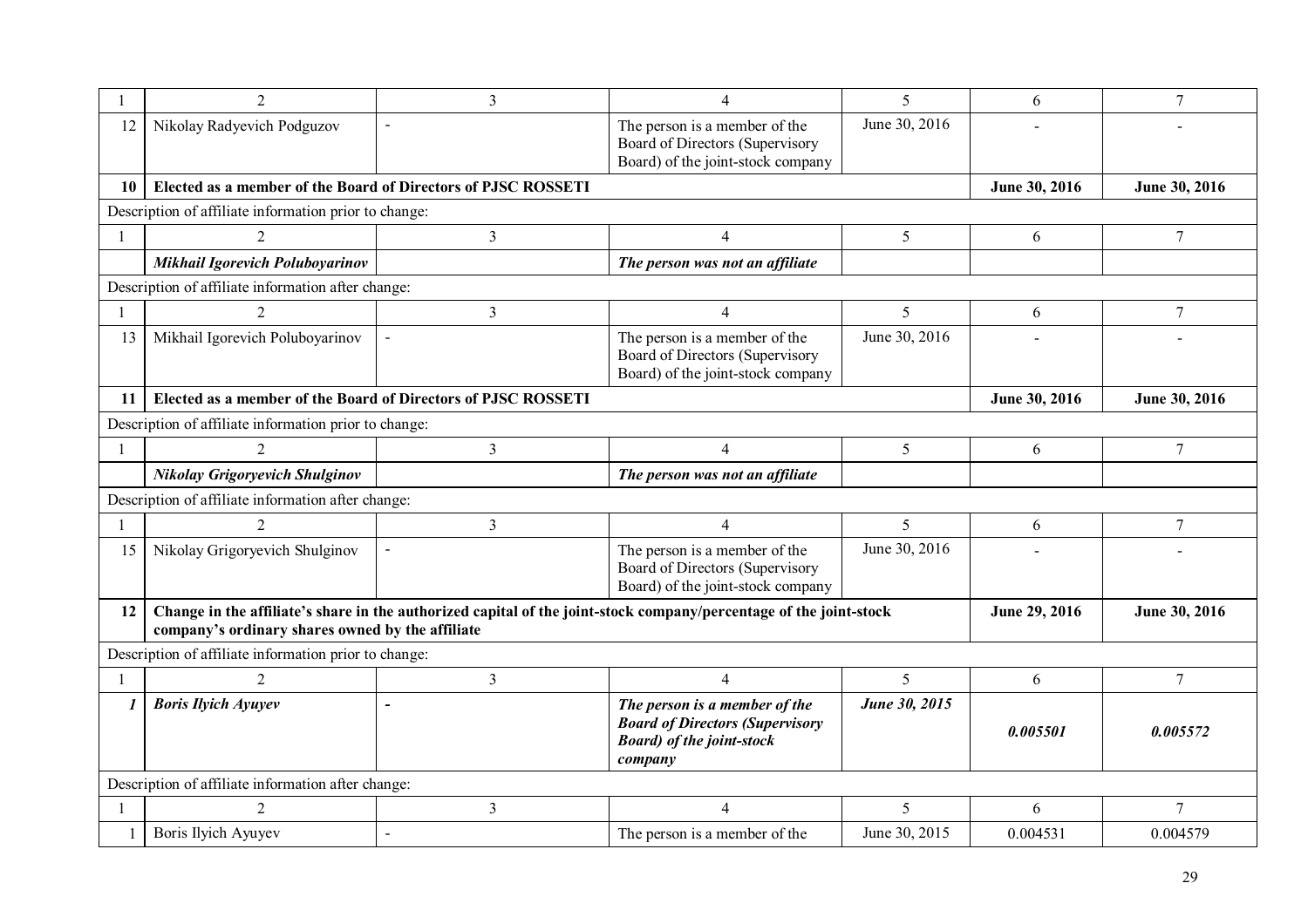|                                                                                                    |                                                                             |                          | Board of Directors (Supervisory<br>Board) of the joint-stock company                                                    |               |                |                 |
|----------------------------------------------------------------------------------------------------|-----------------------------------------------------------------------------|--------------------------|-------------------------------------------------------------------------------------------------------------------------|---------------|----------------|-----------------|
| 13                                                                                                 | Change in the start date of being deemed to be an affiliate of PJSC ROSSETI |                          |                                                                                                                         |               | June 30, 2016  | June 30, 2016   |
|                                                                                                    | Description of affiliate information prior to change:                       |                          |                                                                                                                         |               |                |                 |
|                                                                                                    |                                                                             |                          |                                                                                                                         |               |                |                 |
|                                                                                                    | $\overline{c}$                                                              | $\overline{3}$           | $\overline{4}$                                                                                                          | 5             | 6              | $7\phantom{.}$  |
| $\boldsymbol{l}$                                                                                   | <b>Boris Ilyich Ayuyev</b>                                                  |                          | The person is a member of the<br><b>Board of Directors (Supervisory</b><br><b>Board</b> ) of the joint-stock<br>company | June 30, 2015 | 0.004531       | 0.004579        |
|                                                                                                    | Description of affiliate information after change:                          |                          |                                                                                                                         |               |                |                 |
|                                                                                                    | $\overline{2}$                                                              | $\overline{3}$           | $\overline{4}$                                                                                                          | 5             | 6              | $\overline{7}$  |
| 1                                                                                                  | Boris Ilyich Ayuyev                                                         |                          | The person is a member of the<br>Board of Directors (Supervisory<br>Board) of the joint-stock company                   | June 30, 2016 | 0.004531       | 0.004579        |
| Change in the start date of being deemed to be an affiliate of PJSC ROSSETI<br>June 30, 2016<br>14 |                                                                             |                          |                                                                                                                         |               |                |                 |
|                                                                                                    | Description of affiliate information prior to change:                       |                          |                                                                                                                         |               |                |                 |
|                                                                                                    |                                                                             | 3                        | $\overline{4}$                                                                                                          | 5             | 6              | $7\phantom{.0}$ |
| $\overline{2}$                                                                                     | <b>Stanislav Olegovich Ashirov</b>                                          | $\blacksquare$           | The person is a member of the<br><b>Board of Directors (Supervisory</b><br><b>Board</b> ) of the joint-stock<br>company | June 30, 2015 | $\overline{a}$ |                 |
|                                                                                                    | Description of affiliate information after change:                          |                          |                                                                                                                         |               |                |                 |
|                                                                                                    | $\overline{2}$                                                              | $\overline{3}$           | $\overline{4}$                                                                                                          | 5             | 6              | $\overline{7}$  |
| $\overline{2}$                                                                                     | Stanislav Olegovich Ashirov                                                 | $\blacksquare$           | The person is a member of the<br>Board of Directors (Supervisory<br>Board) of the joint-stock company                   | June 30, 2016 |                |                 |
| 15                                                                                                 | Change in the start date of being deemed to be an affiliate of PJSC ROSSETI |                          |                                                                                                                         |               | June 30, 2016  | June 30, 2016   |
|                                                                                                    | Description of affiliate information prior to change:                       |                          |                                                                                                                         |               |                |                 |
|                                                                                                    | $\overline{2}$                                                              | $\mathfrak{Z}$           | $\overline{4}$                                                                                                          | 5             | 6              | $\tau$          |
| $\mathfrak{z}$                                                                                     | <b>Oleg Gennadyevich Barkin</b>                                             | $\overline{\phantom{0}}$ | The person is a member of the<br><b>Board of Directors (Supervisory</b><br><b>Board</b> ) of the joint-stock<br>company | June 30, 2015 |                |                 |
|                                                                                                    | Description of affiliate information after change:                          |                          |                                                                                                                         |               |                |                 |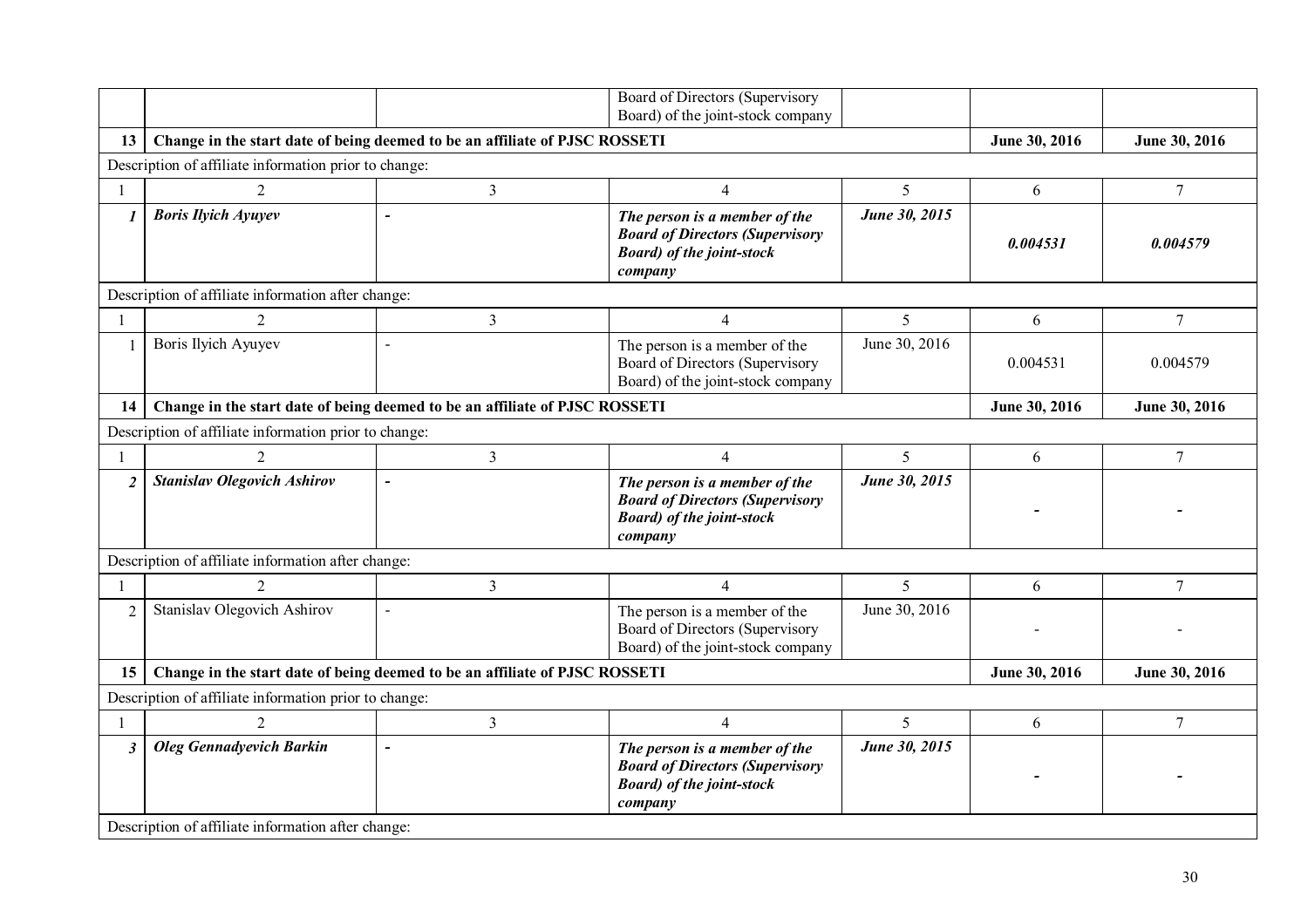|                | 2                                                     | $\overline{3}$                                                              | 4                                                                                                                       | 5                    | 6             | $\overline{7}$ |
|----------------|-------------------------------------------------------|-----------------------------------------------------------------------------|-------------------------------------------------------------------------------------------------------------------------|----------------------|---------------|----------------|
| 3              | Oleg Gennadyevich Barkin                              | $\overline{a}$                                                              | The person is a member of the<br>Board of Directors (Supervisory<br>Board) of the joint-stock company                   | June 30, 2016        |               |                |
| 16             |                                                       | Change in the start date of being deemed to be an affiliate of PJSC ROSSETI |                                                                                                                         |                      | June 30, 2016 | June 30, 2016  |
|                | Description of affiliate information prior to change: |                                                                             |                                                                                                                         |                      |               |                |
| 1              | $\overline{2}$                                        | $\overline{3}$                                                              | $\overline{4}$                                                                                                          | 5                    | 6             | $\overline{7}$ |
| $\overline{4}$ | <b>Vasily Mikhailovich Belov</b>                      | $\overline{a}$                                                              | The person is a member of the<br><b>Board of Directors (Supervisory</b><br><b>Board</b> ) of the joint-stock<br>company | June 30, 2015        |               |                |
|                | Description of affiliate information after change:    |                                                                             |                                                                                                                         |                      |               |                |
|                | 2                                                     | 3                                                                           | $\overline{4}$                                                                                                          | 5                    | 6             | 7              |
| $\overline{4}$ | Vasily Mikhailovich Belov                             | $\blacksquare$                                                              | The person is a member of the<br>Board of Directors (Supervisory<br>Board) of the joint-stock company                   | June 30, 2016        |               |                |
| 17             |                                                       | Change in the start date of being deemed to be an affiliate of PJSC ROSSETI |                                                                                                                         |                      | June 30, 2016 | June 30, 2016  |
|                | Description of affiliate information prior to change: |                                                                             |                                                                                                                         |                      |               |                |
|                | $\overline{2}$                                        | $\overline{3}$                                                              | $\overline{4}$                                                                                                          | 5 <sup>5</sup>       | 6             | $\overline{7}$ |
| 5              | <b>Oleg Mikhailovich Budargin</b>                     | $\overline{\phantom{a}}$                                                    | The person exercises the powers<br>of the sole executive body of the<br>joint-stock company                             | June 15, 2013        |               |                |
|                |                                                       |                                                                             | The person is a member of the<br>collegial executive body of the<br>joint-stock company                                 | July 10, 2012        |               |                |
|                |                                                       |                                                                             | The person is a member of the<br><b>Board of Directors (Supervisory</b><br><b>Board</b> ) of the joint-stock<br>company | June 30, 2015        |               |                |
|                |                                                       |                                                                             | The person is a member of the<br>same group of persons as the<br>joint-stock company                                    | <b>July 10, 2012</b> |               |                |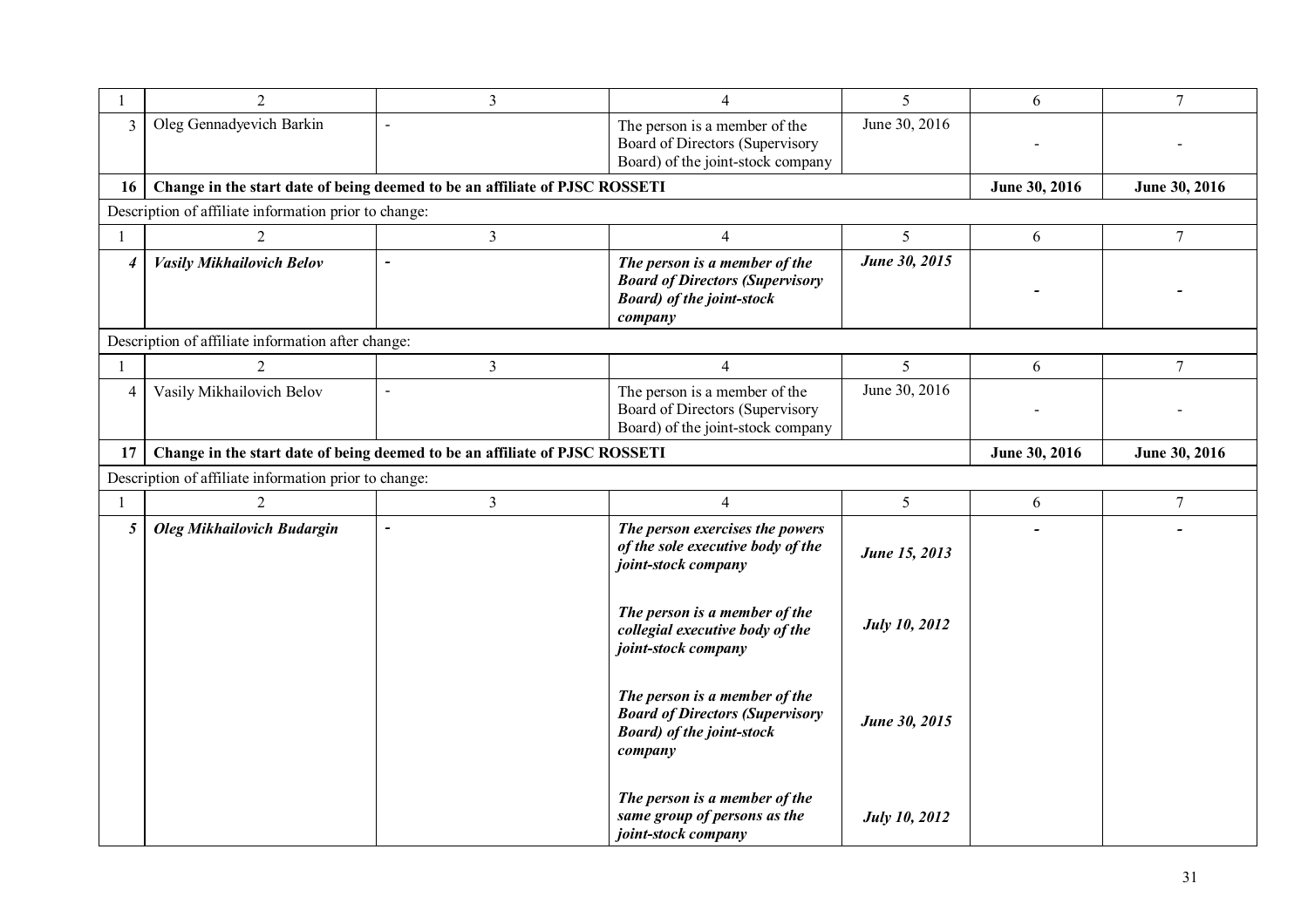|                | Description of affiliate information after change:    |                                                                             |                                                                                                                         |               |               |                |
|----------------|-------------------------------------------------------|-----------------------------------------------------------------------------|-------------------------------------------------------------------------------------------------------------------------|---------------|---------------|----------------|
|                | $\overline{2}$                                        | 3                                                                           | $\overline{4}$                                                                                                          | 5             | 6             | $\overline{7}$ |
| 5              | Oleg Mikhailovich Budargin                            | $\blacksquare$                                                              | The person exercises the powers<br>of the sole executive body of the<br>joint-stock company                             | June 15, 2013 |               |                |
|                |                                                       |                                                                             | The person is a member of the<br>collegial executive body of the<br>joint-stock company                                 | July 10, 2012 |               |                |
|                |                                                       |                                                                             | The person is a member of the<br>Board of Directors (Supervisory<br>Board) of the joint-stock company                   | June 30, 2016 |               |                |
|                |                                                       |                                                                             | The person is a member of the<br>same group of persons as the<br>joint-stock company                                    | July 10, 2012 |               |                |
| 18             |                                                       | Change in the start date of being deemed to be an affiliate of PJSC ROSSETI |                                                                                                                         |               | June 30, 2016 | June 30, 2016  |
|                | Description of affiliate information prior to change: |                                                                             |                                                                                                                         |               |               |                |
|                |                                                       |                                                                             |                                                                                                                         |               |               |                |
|                | $\mathcal{D}_{\mathcal{L}}$                           | $\overline{3}$                                                              | $\overline{4}$                                                                                                          | 5             | 6             | $\overline{7}$ |
| $\overline{7}$ | <b>Alexander Sergeyevich Kalinin</b>                  | $\overline{\phantom{a}}$                                                    | The person is a member of the<br><b>Board of Directors (Supervisory</b><br><b>Board</b> ) of the joint-stock<br>company | June 30, 2015 |               |                |
|                | Description of affiliate information after change:    |                                                                             |                                                                                                                         |               |               |                |
|                | $\overline{2}$                                        | $\overline{3}$                                                              | $\overline{4}$                                                                                                          | 5             | 6             | $\overline{7}$ |
|                | Alexander Sergeyevich Kalinin                         | $\blacksquare$                                                              | The person is a member of the<br>Board of Directors (Supervisory<br>Board) of the joint-stock company                   | June 30, 2016 |               |                |
| 19             |                                                       | Change in the start date of being deemed to be an affiliate of PJSC ROSSETI |                                                                                                                         |               | June 30, 2016 | June 30, 2016  |
|                | Description of affiliate information prior to change: |                                                                             |                                                                                                                         |               |               |                |
|                | $\overline{2}$                                        | $\mathfrak{Z}$                                                              | $\overline{4}$                                                                                                          | 5             | 6             | $\tau$         |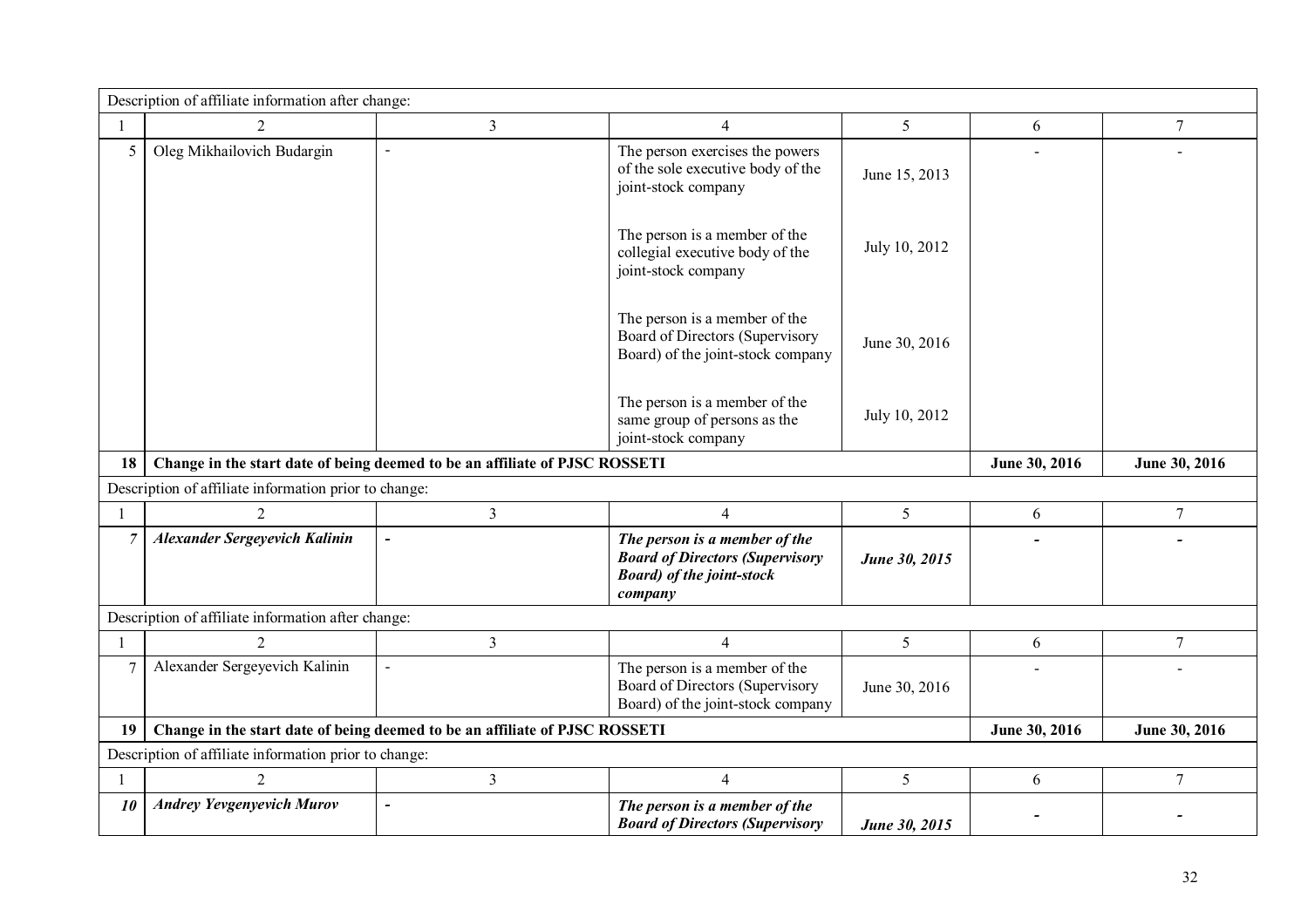|    |                                                                             |                                                                             | <b>Board</b> ) of the joint-stock                                                                                       |                      |                          |                |
|----|-----------------------------------------------------------------------------|-----------------------------------------------------------------------------|-------------------------------------------------------------------------------------------------------------------------|----------------------|--------------------------|----------------|
|    |                                                                             |                                                                             | company                                                                                                                 |                      |                          |                |
|    |                                                                             |                                                                             | The person is a member of the<br>same group of persons as the<br>joint-stock company                                    | November 11,<br>2013 |                          |                |
|    | Description of affiliate information after change:                          |                                                                             |                                                                                                                         |                      |                          |                |
| -1 | $\overline{2}$                                                              | $\overline{3}$                                                              | $\overline{4}$                                                                                                          | $\mathfrak{S}$       | 6                        | $\tau$         |
| 10 | Andrey Yevgenyevich Murov                                                   | $\overline{\phantom{a}}$                                                    | The person is a member of the<br>Board of Directors (Supervisory<br>Board) of the joint-stock company                   | June 30, 2016        |                          |                |
|    |                                                                             |                                                                             | The person is a member of the<br>same group of persons as the<br>joint-stock company                                    | November 11,<br>2013 |                          |                |
| 20 | Change in the start date of being deemed to be an affiliate of PJSC ROSSETI |                                                                             | June 30, 2016                                                                                                           | June 30, 2016        |                          |                |
|    | Description of affiliate information prior to change:                       |                                                                             |                                                                                                                         |                      |                          |                |
|    |                                                                             | 3                                                                           | $\overline{4}$                                                                                                          | 5                    | 6                        | $\overline{7}$ |
| 11 | <b>Alexander Valentinovich Novak</b>                                        | $\overline{\phantom{a}}$                                                    | The person is a member of the<br><b>Board of Directors (Supervisory</b><br><b>Board</b> ) of the joint-stock<br>company | June 30, 2015        |                          |                |
|    | Description of affiliate information after change:                          |                                                                             |                                                                                                                         |                      |                          |                |
|    | $\mathfrak{D}$                                                              | 3                                                                           | $\overline{4}$                                                                                                          | 5                    | 6                        | $\overline{7}$ |
| 11 | Alexander Valentinovich Novak                                               | $\sim$                                                                      | The person is a member of the<br>Board of Directors (Supervisory<br>Board) of the joint-stock company                   | June 30, 2016        |                          |                |
| 21 |                                                                             | Change in the start date of being deemed to be an affiliate of PJSC ROSSETI |                                                                                                                         |                      | June 30, 2016            | June 30, 2016  |
|    | Description of affiliate information prior to change:                       |                                                                             |                                                                                                                         |                      |                          |                |
|    | $\overline{2}$                                                              | $\overline{3}$                                                              | $\overline{4}$                                                                                                          | 5                    | 6                        | $\tau$         |
| 14 | <b>Sergey Ivanovich Shmatko</b>                                             | $\overline{\phantom{a}}$                                                    | The person is a member of the<br><b>Board of Directors (Supervisory</b><br><b>Board</b> ) of the joint-stock<br>company | June 30, 2015        | $\overline{\phantom{0}}$ |                |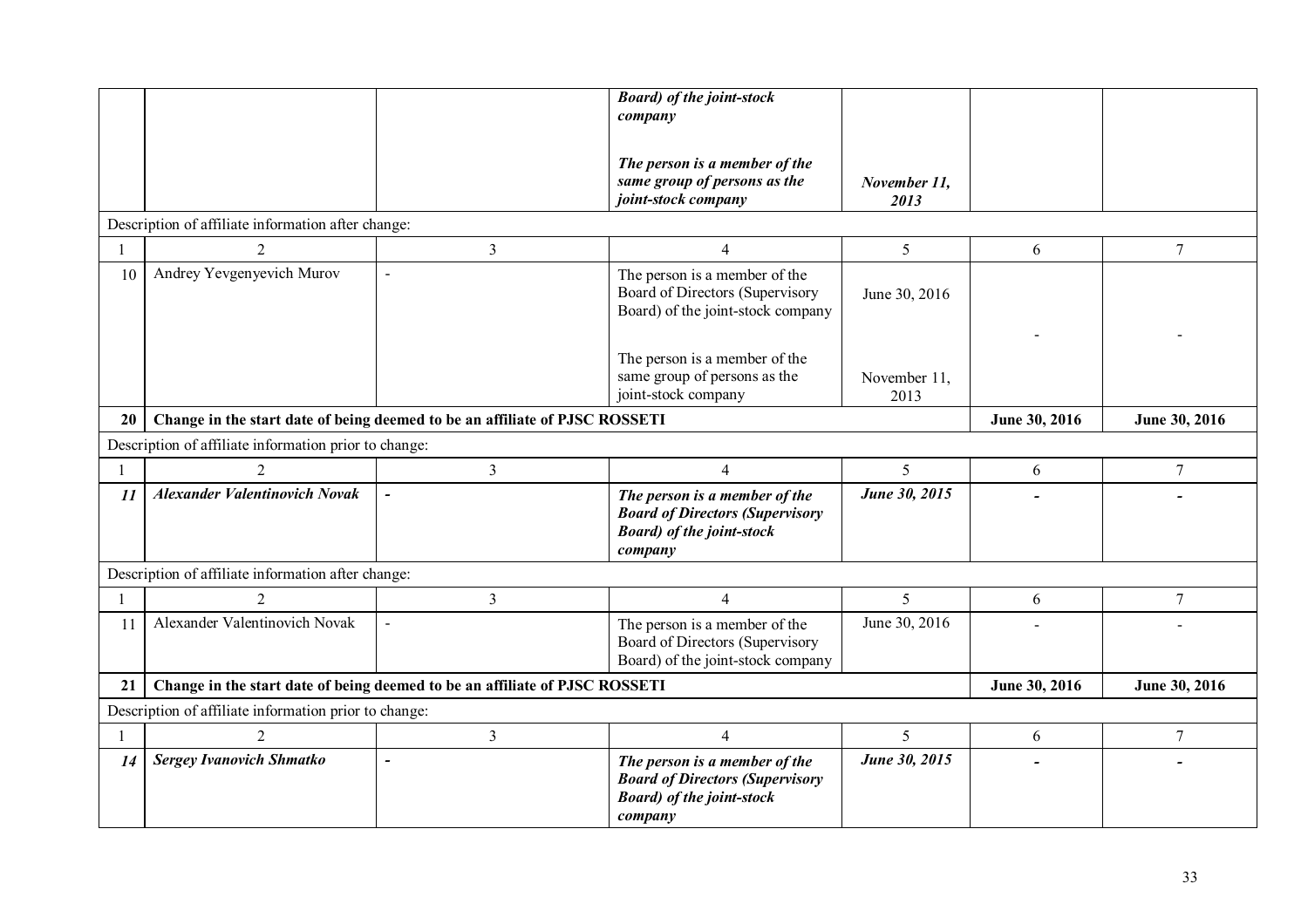|     | Description of affiliate information after change:                                             |                                                                                                |                                                                                                       |                          |                |               |
|-----|------------------------------------------------------------------------------------------------|------------------------------------------------------------------------------------------------|-------------------------------------------------------------------------------------------------------|--------------------------|----------------|---------------|
|     | 2                                                                                              | 3                                                                                              | $\overline{4}$                                                                                        | 5                        | 6              | 7             |
| 14  | Sergey Ivanovich Shmatko                                                                       | $\blacksquare$                                                                                 | The person is a member of the<br>Board of Directors (Supervisory<br>Board) of the joint-stock company | June 30, 2016            |                |               |
| 22  |                                                                                                | Deleted from the list of persons that are members of the same group of persons as PJSC ROSSETI |                                                                                                       |                          | April 29, 2016 | June 30, 2016 |
|     | Description of affiliate information prior to change:                                          |                                                                                                |                                                                                                       |                          |                |               |
|     | 2                                                                                              | 3                                                                                              | $\overline{4}$                                                                                        | 5                        | 6              | 7             |
| 138 | Yevgeny Mikhailovich Udaltsov                                                                  |                                                                                                | The person is a member of the<br>same group of persons as the<br>joint-stock company                  | May 23, 2015             |                |               |
|     | Description of affiliate information after change:                                             |                                                                                                |                                                                                                       |                          |                |               |
|     | $\mathfrak{D}$                                                                                 | 3                                                                                              | $\overline{4}$                                                                                        | 5                        | 6              | 7             |
|     | Yevgeny Mikhailovich Udaltsov                                                                  |                                                                                                | The person ceased to be an<br>affiliate                                                               |                          |                |               |
| 23  | Deleted from the list of persons that are members of the same group of persons as PJSC ROSSETI |                                                                                                | April 29, 2016                                                                                        | June 30, 2016            |                |               |
|     | Description of affiliate information prior to change:                                          |                                                                                                |                                                                                                       |                          |                |               |
|     | 2                                                                                              | 3                                                                                              | $\overline{4}$                                                                                        | 5                        | 6              | 7             |
| 179 | <b>Vadim Gennadyevich Islentyev</b>                                                            |                                                                                                | The person is a member of the<br>same group of persons as the<br>joint-stock company                  | September 22,<br>2015    |                |               |
|     | Description of affiliate information after change:                                             |                                                                                                |                                                                                                       |                          |                |               |
|     |                                                                                                | 3                                                                                              | $\overline{4}$                                                                                        | 5                        | 6              | 7             |
|     | Vadim Gennadyevich Islentyev                                                                   |                                                                                                | The person ceased to be an<br>affiliate                                                               |                          |                |               |
| 24  |                                                                                                | Deleted from the list of persons that are members of the same group of persons as PJSC ROSSETI |                                                                                                       |                          | April 26, 2016 | June 30, 2016 |
|     | Description of affiliate information prior to change:                                          |                                                                                                |                                                                                                       |                          |                |               |
|     | $\mathcal{D}$                                                                                  | 3                                                                                              | $\overline{4}$                                                                                        | $\overline{\mathcal{L}}$ | 6              | 7             |
| 198 | <b>Alexander Vladimirovich</b><br><b>Sukhanov</b>                                              |                                                                                                | The person is a member of the<br>same group of persons as the<br>joint-stock company                  | December 31,<br>2015     |                |               |
|     | Description of affiliate information after change:                                             |                                                                                                |                                                                                                       |                          |                |               |
|     | $\overline{2}$                                                                                 | 3                                                                                              | 4                                                                                                     | 5                        | 6              | 7             |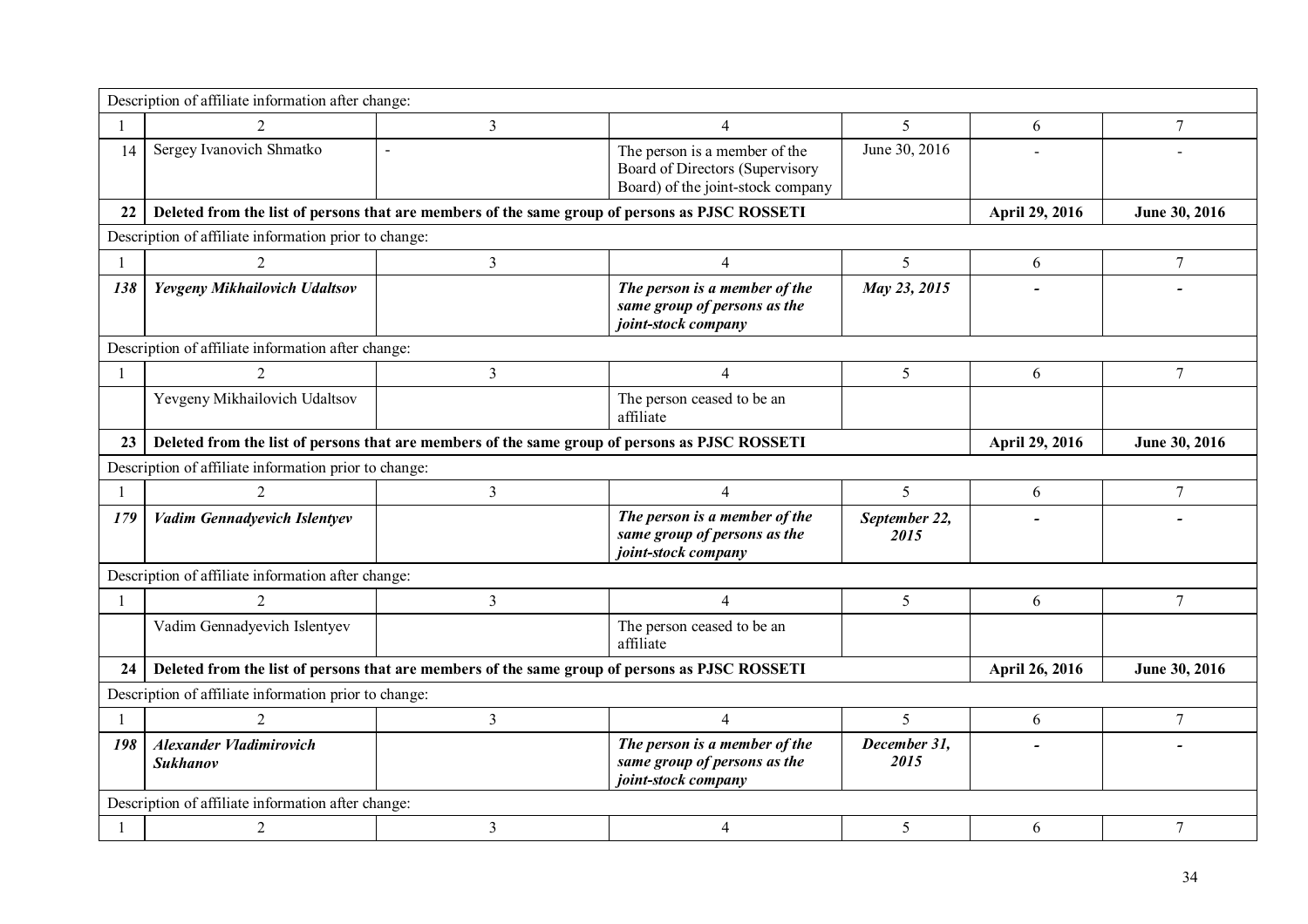|     | Alexander Vladimirovich<br>Sukhanov                                                            |                | The person ceased to be an<br>affiliate                                              |                       |                       |                |
|-----|------------------------------------------------------------------------------------------------|----------------|--------------------------------------------------------------------------------------|-----------------------|-----------------------|----------------|
| 25  | Deleted from the list of persons that are members of the same group of persons as PJSC ROSSETI |                |                                                                                      |                       | April 19, 2016        | June 30, 2016  |
|     | Description of affiliate information prior to change:                                          |                |                                                                                      |                       |                       |                |
|     | $\mathcal{D}_{\mathcal{L}}$                                                                    | 3              | $\overline{4}$                                                                       | 5                     | 6                     | $7\phantom{.}$ |
| 165 | Nikolai Alexeyevich Grishaev                                                                   |                | The person is a member of the<br>same group of persons as the<br>joint-stock company | September 14,<br>2013 |                       |                |
|     | Description of affiliate information after change:                                             |                |                                                                                      |                       |                       |                |
|     | 2                                                                                              | $\overline{3}$ | $\overline{4}$                                                                       | 5                     | 6                     | $\tau$         |
|     | Nikolai Alexeyevich Grishaev                                                                   |                | The person ceased to be an<br>affiliate                                              |                       |                       |                |
| 26  | Deleted from the list of persons that are members of the same group of persons as PJSC ROSSETI |                |                                                                                      |                       | May 5, 2016           | June 30, 2016  |
|     | Description of affiliate information prior to change:                                          |                |                                                                                      |                       |                       |                |
|     | $\mathfrak{D}$                                                                                 | 3              | $\overline{4}$                                                                       | 5                     | 6                     | $\tau$         |
| 133 | <b>Sergey Vasilyevich Alekseev</b>                                                             |                | The person is a member of the<br>same group of persons as the<br>joint-stock company | February 5, 2016      |                       |                |
|     | Description of affiliate information after change:                                             |                |                                                                                      |                       |                       |                |
|     | $\overline{2}$                                                                                 | 3              | $\overline{4}$                                                                       | 5                     | 6                     | $\tau$         |
|     | Sergey Vasilyevich Alekseev                                                                    |                | The person ceased to be an<br>affiliate                                              |                       |                       |                |
| 27  | Deleted from the list of persons that are members of the same group of persons as PJSC ROSSETI |                |                                                                                      |                       | <b>March 31, 2016</b> | June 30, 2016  |
|     | Description of affiliate information prior to change:                                          |                |                                                                                      |                       |                       |                |
| -1  | $\mathfrak{D}$                                                                                 | 3              | $\overline{4}$                                                                       | 5                     | 6                     | 7              |
| 197 | Pavel Nikolayevich Dyakov                                                                      |                | The person is a member of the<br>same group of persons as the<br>joint-stock company | June 23, 2015         |                       |                |
|     | Description of affiliate information after change:                                             |                |                                                                                      |                       |                       |                |
|     | $\mathcal{D}_{\mathcal{L}}$                                                                    | 3              | $\overline{4}$                                                                       | 5                     | 6                     | $\tau$         |
|     | Pavel Nikolayevich Dyakov                                                                      |                | The person ceased to be an<br>affiliate                                              |                       |                       |                |
| 28  | Deleted from the list of persons that are members of the same group of persons as PJSC ROSSETI |                |                                                                                      |                       | <b>March 30, 2016</b> | June 30, 2016  |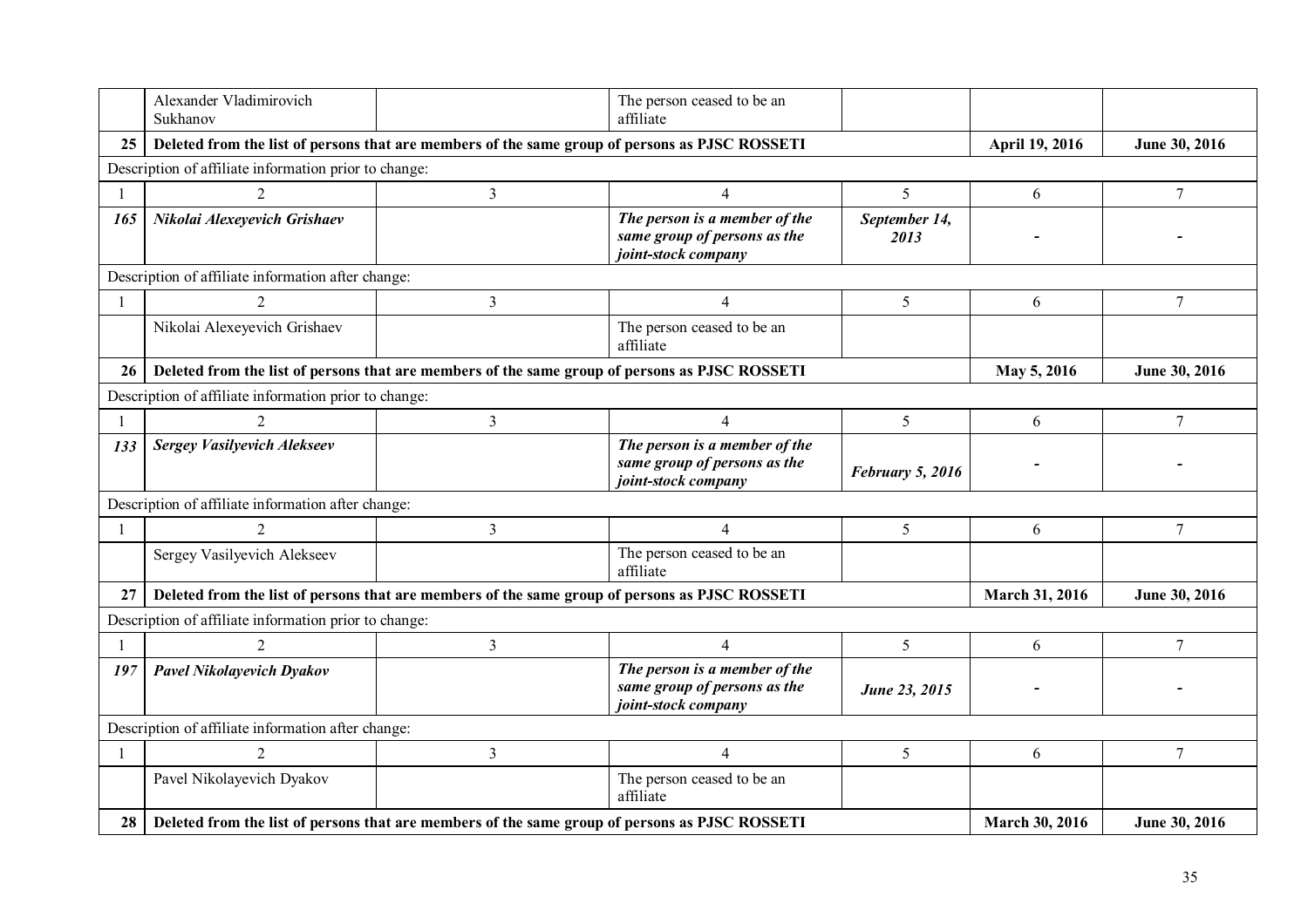|              | Description of affiliate information prior to change: |                                                                                                |                                                                                      |                       |                |                 |  |  |  |
|--------------|-------------------------------------------------------|------------------------------------------------------------------------------------------------|--------------------------------------------------------------------------------------|-----------------------|----------------|-----------------|--|--|--|
|              | $\mathfrak{D}$                                        | $\overline{3}$                                                                                 | $\overline{4}$                                                                       | 5                     | 6              | $\tau$          |  |  |  |
| 203          | <b>Sergey Vladimirovich Krylov</b>                    |                                                                                                | The person is a member of the<br>same group of persons as the<br>joint-stock company | <b>August 8, 2015</b> |                |                 |  |  |  |
|              | Description of affiliate information after change:    |                                                                                                |                                                                                      |                       |                |                 |  |  |  |
| $\mathbf{1}$ | $\mathcal{D}$                                         | 3                                                                                              | $\overline{4}$                                                                       | 5                     | 6              | $\overline{7}$  |  |  |  |
|              | Sergey Vladimirovich Krylov                           |                                                                                                | The person ceased to be an<br>affiliate                                              |                       |                |                 |  |  |  |
| 29           |                                                       | Deleted from the list of persons that are members of the same group of persons as PJSC ROSSETI |                                                                                      |                       | April 21, 2016 | June 30, 2016   |  |  |  |
|              | Description of affiliate information prior to change: |                                                                                                |                                                                                      |                       |                |                 |  |  |  |
|              | $\mathcal{D}$                                         | $\mathfrak{Z}$                                                                                 | $\overline{4}$                                                                       | 5                     | 6              | 7               |  |  |  |
| 168          | <b>Andrey Andreyevich Sizov</b>                       |                                                                                                | The person is a member of the<br>same group of persons as the<br>joint-stock company | June 30, 2015         |                |                 |  |  |  |
|              | Description of affiliate information after change:    |                                                                                                |                                                                                      |                       |                |                 |  |  |  |
|              |                                                       | 3                                                                                              | $\overline{4}$                                                                       | 5                     | 6              | 7               |  |  |  |
|              | Andrey Andreyevich Sizov                              |                                                                                                | The person ceased to be an<br>affiliate                                              |                       |                |                 |  |  |  |
| 30           |                                                       | Deleted from the list of persons that are members of the same group of persons as PJSC ROSSETI |                                                                                      |                       | June 14, 2016  | June 30, 2016   |  |  |  |
|              | Description of affiliate information prior to change: |                                                                                                |                                                                                      |                       |                |                 |  |  |  |
|              | $\mathcal{D}_{\mathcal{L}}$                           | $\overline{3}$                                                                                 | $\overline{4}$                                                                       | 5                     | 6              | $7\phantom{.0}$ |  |  |  |
| 196          | <b>Andrey Sergeyevich Smolnikov</b>                   |                                                                                                | The person is a member of the<br>same group of persons as the<br>joint-stock company | <b>March 5, 2015</b>  |                |                 |  |  |  |
|              | Description of affiliate information after change:    |                                                                                                |                                                                                      |                       |                |                 |  |  |  |
|              |                                                       | 3                                                                                              | $\overline{\mathcal{A}}$                                                             | 5                     | 6              | $\tau$          |  |  |  |
|              | Andrey Sergeyevich Smolnikov                          |                                                                                                | The person ceased to be an<br>affiliate                                              |                       |                |                 |  |  |  |
| 31           |                                                       | Deleted from the list of persons that are members of the same group of persons as PJSC ROSSETI |                                                                                      |                       | June 24, 2016  | June 30, 2016   |  |  |  |
|              | Description of affiliate information prior to change: |                                                                                                |                                                                                      |                       |                |                 |  |  |  |
|              |                                                       | $\overline{3}$                                                                                 | $\overline{4}$                                                                       | 5                     | 6              | $\overline{7}$  |  |  |  |
| 151          | <b>Eduard Petrovich Volkov</b>                        |                                                                                                | The person is a member of the                                                        | <b>July 10, 2012</b>  |                |                 |  |  |  |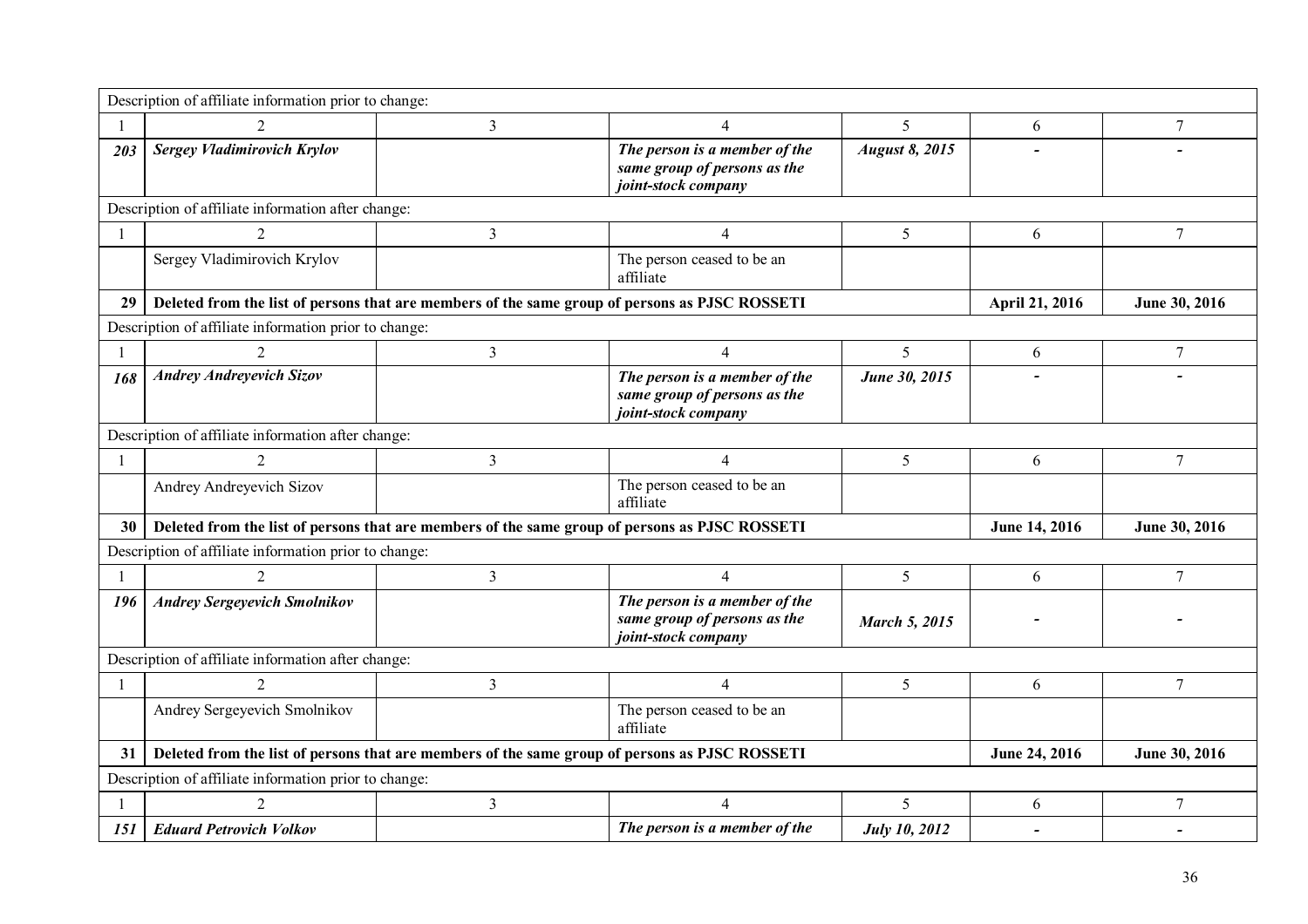|     |                                                                                               |                | same group of persons as the<br>joint-stock company                                  |                |                |                 |
|-----|-----------------------------------------------------------------------------------------------|----------------|--------------------------------------------------------------------------------------|----------------|----------------|-----------------|
|     | Description of affiliate information after change:                                            |                |                                                                                      |                |                |                 |
|     | $\mathfrak{D}$                                                                                | 3              | $\overline{4}$                                                                       | 5              | 6              | 7               |
|     | <b>Eduard Petrovich Volkov</b>                                                                |                | The person ceased to be an<br>affiliate                                              |                |                |                 |
| 32  | Included on the list of persons that are members of the same group of persons as PJSC ROSSETI |                |                                                                                      |                | April 30, 2016 | June 30, 2016   |
|     | Description of affiliate information prior to change:                                         |                |                                                                                      |                |                |                 |
|     | 2                                                                                             | $\overline{3}$ | $\overline{4}$                                                                       | 5              | 6              | $7\phantom{.0}$ |
|     | <b>Eduard Nikolayevich Vlasyuk</b>                                                            |                | The person was not an affiliate                                                      |                |                |                 |
|     | Description of affiliate information after change:                                            |                |                                                                                      |                |                |                 |
|     |                                                                                               | 3              | $\overline{4}$                                                                       | 5              | 6              | $\overline{7}$  |
| 134 | Eduard Nikolayevich Vlasyuk                                                                   |                | The person is a member of the<br>same group of persons as the<br>joint-stock company | April 30, 2016 |                |                 |
| 33  | Included on the list of persons that are members of the same group of persons as PJSC ROSSETI |                |                                                                                      |                | April 30, 2016 | June 30, 2016   |
|     | Description of affiliate information prior to change:                                         |                |                                                                                      |                |                |                 |
|     |                                                                                               | $\overline{3}$ | 4                                                                                    | 5              | 6              | 7               |
|     | Vladislava Vladimirovna<br>Rezakova                                                           |                | The person was not an affiliate                                                      |                |                |                 |
|     | Description of affiliate information after change:                                            |                |                                                                                      |                |                |                 |
|     | $\overline{2}$                                                                                | 3              | $\overline{4}$                                                                       | 5              | 6              | 7               |
| 139 | Vladislava Vladimirovna<br>Rezakova                                                           |                | The person is a member of the<br>same group of persons as the<br>joint-stock company | April 30, 2016 |                |                 |
| 34  | Included on the list of persons that are members of the same group of persons as PJSC ROSSETI |                |                                                                                      |                | April 27, 2016 | June 30, 2016   |
|     | Description of affiliate information prior to change:                                         |                |                                                                                      |                |                |                 |
|     | $\mathfrak{D}$                                                                                | 3              | $\overline{4}$                                                                       | 5              | 6              | $\overline{7}$  |
|     | Roman Sergeyevich Sokolov                                                                     |                | The person was not an affiliate                                                      |                |                |                 |
|     | Description of affiliate information after change:                                            |                |                                                                                      |                |                |                 |
|     | 2                                                                                             | 3              | $\overline{4}$                                                                       | 5              | 6              | $\overline{7}$  |
| 152 | Roman Sergeyevich Sokolov                                                                     |                | The person is a member of the<br>same group of persons as the                        | April 27, 2016 |                |                 |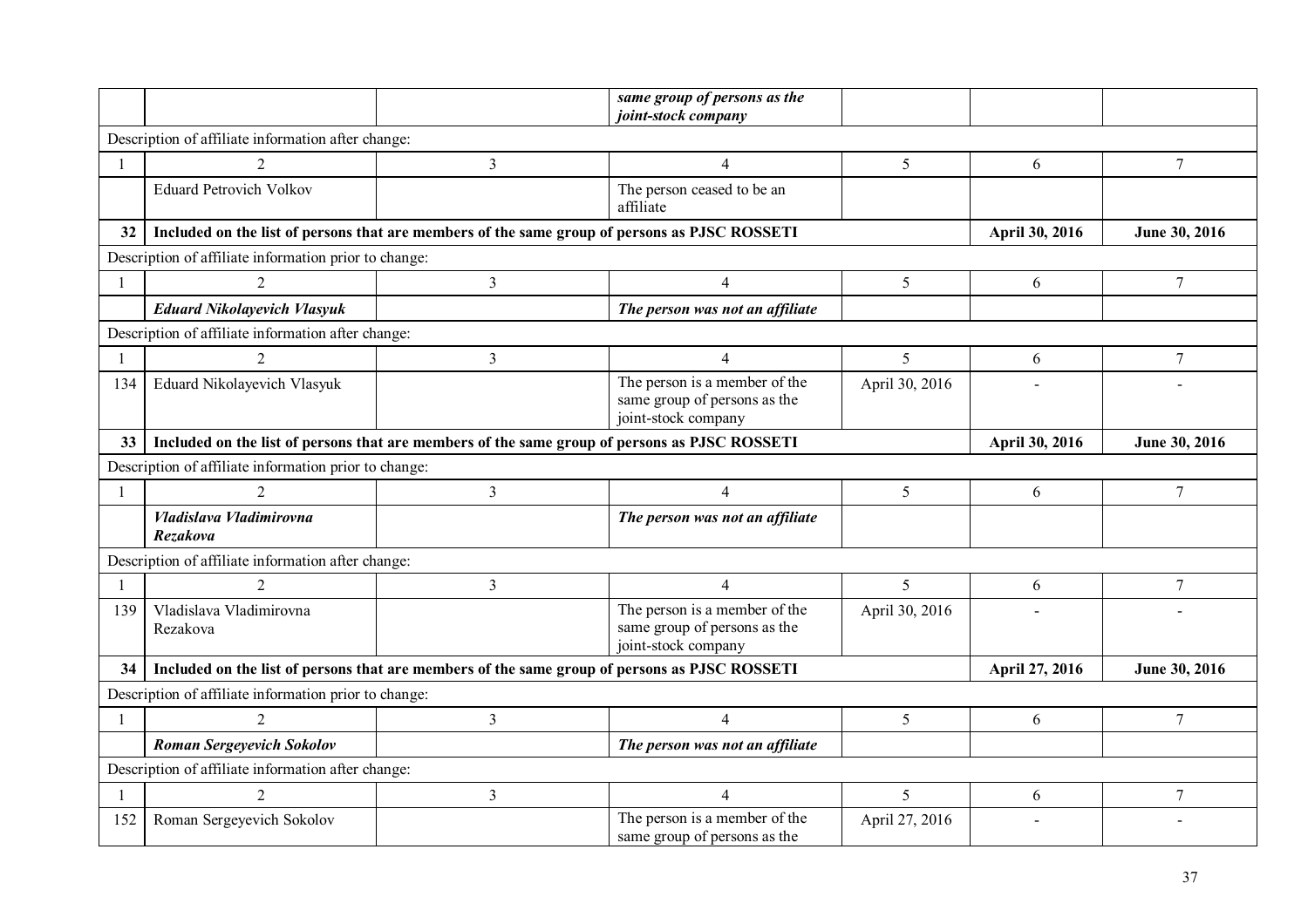|                 |                                                                         |                                                                                               | joint-stock company                                                                  |                |                       |                |  |  |
|-----------------|-------------------------------------------------------------------------|-----------------------------------------------------------------------------------------------|--------------------------------------------------------------------------------------|----------------|-----------------------|----------------|--|--|
| 35 <sub>5</sub> |                                                                         | Included on the list of persons that are members of the same group of persons as PJSC ROSSETI |                                                                                      |                | <b>April 20, 2016</b> | June 30, 2016  |  |  |
|                 | Description of affiliate information prior to change:                   |                                                                                               |                                                                                      |                |                       |                |  |  |
| $\mathbf{1}$    | $\mathfrak{D}$                                                          | $\overline{3}$                                                                                | $\overline{4}$                                                                       | 5              | 6                     | $7\phantom{.}$ |  |  |
|                 | <b>Ivan Vladimirovich Trofimov</b>                                      |                                                                                               | The person was not an affiliate                                                      |                |                       |                |  |  |
|                 | Description of affiliate information after change:                      |                                                                                               |                                                                                      |                |                       |                |  |  |
|                 |                                                                         | 3                                                                                             | $\overline{4}$                                                                       | 5              | 6                     | $\tau$         |  |  |
| 166             | Ivan Vladimirovich Trofimov                                             |                                                                                               | The person is a member of the<br>same group of persons as the<br>joint-stock company | April 20, 2016 |                       |                |  |  |
| 36              |                                                                         | Included on the list of persons that are members of the same group of persons as PJSC ROSSETI |                                                                                      |                | May 6, 2016           | June 30, 2016  |  |  |
|                 | Description of affiliate information prior to change:                   |                                                                                               |                                                                                      |                |                       |                |  |  |
|                 | $\mathcal{D}_{\mathcal{L}}$                                             | 3                                                                                             | $\overline{4}$                                                                       | 5              | 6                     | $\tau$         |  |  |
|                 | The person was not an affiliate<br><b>Alexander Viktorovich Domanin</b> |                                                                                               |                                                                                      |                |                       |                |  |  |
|                 | Description of affiliate information after change:                      |                                                                                               |                                                                                      |                |                       |                |  |  |
|                 |                                                                         | 3                                                                                             | $\overline{4}$                                                                       | 5              | 6                     | $\overline{7}$ |  |  |
| 169             | Alexander Viktorovich Domanin                                           |                                                                                               | The person is a member of the<br>same group of persons as the<br>joint-stock company | May 6, 2016    |                       |                |  |  |
| 37              |                                                                         | Included on the list of persons that are members of the same group of persons as PJSC ROSSETI |                                                                                      |                | April 1, 2016         | June 30, 2016  |  |  |
|                 | Description of affiliate information prior to change:                   |                                                                                               |                                                                                      |                |                       |                |  |  |
| $\mathbf{1}$    | $\mathcal{D}$                                                           | 3                                                                                             | $\overline{4}$                                                                       | 5              | 6                     | $\tau$         |  |  |
|                 | <b>Vadim Ilyich Peshkurov</b>                                           |                                                                                               | The person was not an affiliate                                                      |                |                       |                |  |  |
|                 | Description of affiliate information after change:                      |                                                                                               |                                                                                      |                |                       |                |  |  |
| $\mathbf{1}$    | 2                                                                       | 3                                                                                             | $\overline{4}$                                                                       | 5              | 6                     | $\tau$         |  |  |
| 180             | Vadim Ilyich Peshkurov                                                  |                                                                                               | The person is a member of the<br>same group of persons as the<br>joint-stock company | April 1, 2016  |                       |                |  |  |
| 38              |                                                                         | Change in the start date of being deemed to be an affiliate of PJSC ROSSETI                   |                                                                                      |                | June 16, 2016         | June 30, 2016  |  |  |
|                 | Description of affiliate information prior to change:                   |                                                                                               |                                                                                      |                |                       |                |  |  |
|                 |                                                                         | 3                                                                                             | $\overline{\mathcal{L}}$                                                             | 5              | 6                     | $\overline{7}$ |  |  |
| 180             | <b>Vadim Ilyich Peshkurov</b>                                           |                                                                                               | The person is a member of the                                                        | April 1, 2016  |                       |                |  |  |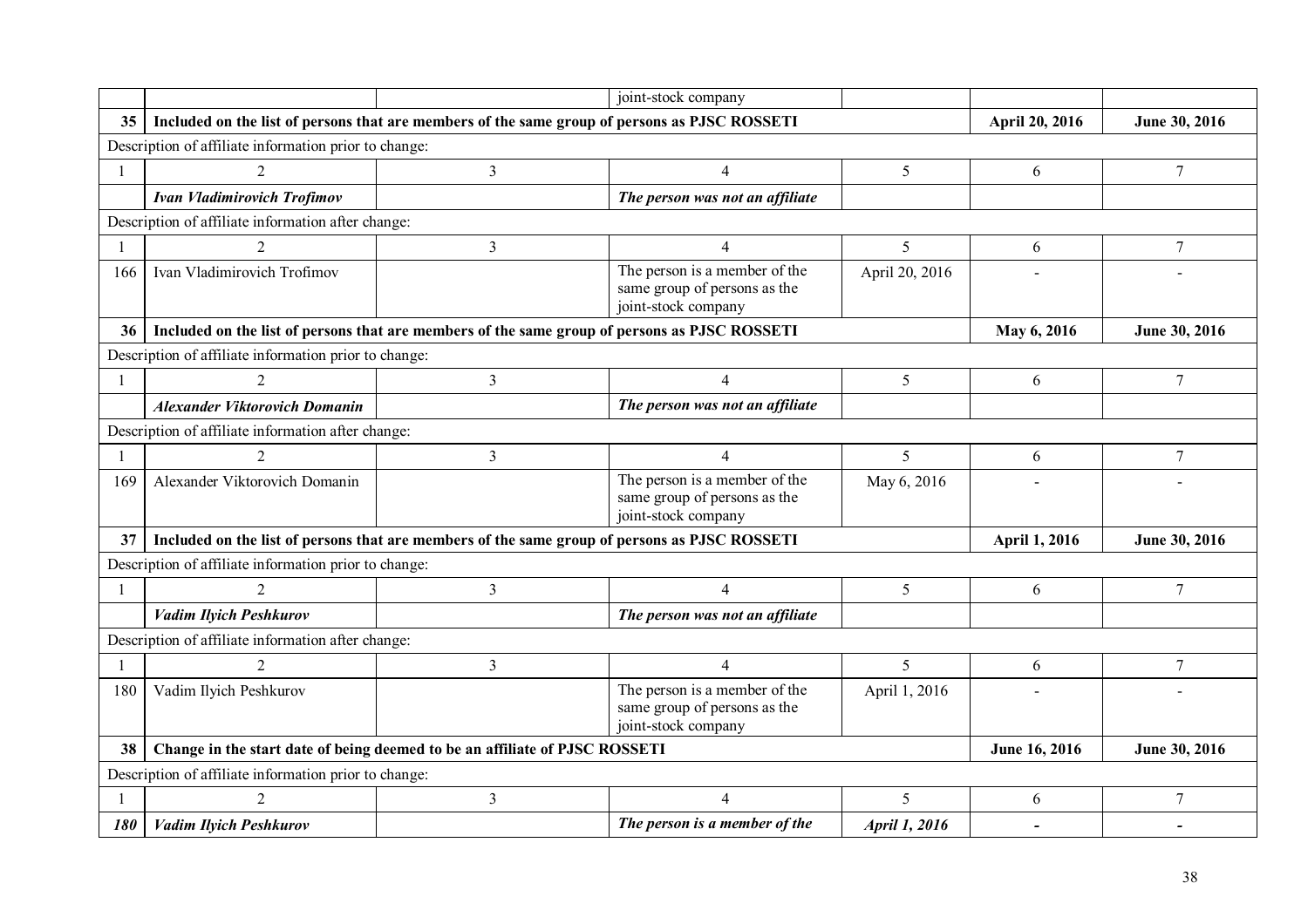|     |                                                                             |                                                                                               | same group of persons as the<br>joint-stock company                                  |                |                |                |  |  |  |
|-----|-----------------------------------------------------------------------------|-----------------------------------------------------------------------------------------------|--------------------------------------------------------------------------------------|----------------|----------------|----------------|--|--|--|
|     | Description of affiliate information after change:                          |                                                                                               |                                                                                      |                |                |                |  |  |  |
|     | $\mathfrak{D}$                                                              | $\overline{3}$                                                                                | $\overline{4}$                                                                       | 5              | 6              | $\overline{7}$ |  |  |  |
| 180 | Vadim Ilyich Peshkurov                                                      |                                                                                               | The person is a member of the<br>same group of persons as the<br>joint-stock company | June 16, 2016  |                |                |  |  |  |
| 39  |                                                                             | Included on the list of persons that are members of the same group of persons as PJSC ROSSETI |                                                                                      |                | March 31, 2016 | June 30, 2016  |  |  |  |
|     | Description of affiliate information prior to change:                       |                                                                                               |                                                                                      |                |                |                |  |  |  |
|     |                                                                             | $\overline{3}$                                                                                | $\overline{4}$                                                                       | 5              | 6              | $\overline{7}$ |  |  |  |
|     | Yegor Vladimirovich Kalenyuk                                                |                                                                                               | The person was not an affiliate                                                      |                |                |                |  |  |  |
|     | Description of affiliate information after change:                          |                                                                                               |                                                                                      |                |                |                |  |  |  |
| -1  | $\mathfrak{D}$                                                              | 3                                                                                             | $\overline{4}$                                                                       | 5              | 6              | $\tau$         |  |  |  |
| 197 | Yegor Vladimirovich Kalenyuk                                                |                                                                                               | The person is a member of the<br>same group of persons as the<br>joint-stock company | March 31, 2016 |                |                |  |  |  |
| 40  | Change in the start date of being deemed to be an affiliate of PJSC ROSSETI |                                                                                               | June 22, 2016                                                                        | June 30, 2016  |                |                |  |  |  |
|     | Description of affiliate information prior to change:                       |                                                                                               |                                                                                      |                |                |                |  |  |  |
| -1  | $\overline{2}$                                                              | $\overline{3}$                                                                                | $\overline{4}$                                                                       | 5              | 6              | $\tau$         |  |  |  |
| 197 | Yegor Vladimirovich Kalenyuk                                                |                                                                                               | The person is a member of the<br>same group of persons as the<br>joint-stock company | March 31, 2016 |                |                |  |  |  |
|     | Description of affiliate information after change:                          |                                                                                               |                                                                                      |                |                |                |  |  |  |
| -1  | $\mathfrak{D}$                                                              | $\overline{3}$                                                                                | $\overline{4}$                                                                       | $\mathfrak{S}$ | 6              | $\overline{7}$ |  |  |  |
| 197 | Yegor Vladimirovich Kalenyuk                                                |                                                                                               | The person is a member of the<br>same group of persons as the<br>joint-stock company | June 22, 2016  |                |                |  |  |  |
| 41  |                                                                             | Included on the list of persons that are members of the same group of persons as PJSC ROSSETI |                                                                                      |                | April 22, 2016 | June 30, 2016  |  |  |  |
|     | Description of affiliate information prior to change:                       |                                                                                               |                                                                                      |                |                |                |  |  |  |
| -1  | 2                                                                           | $\mathfrak{Z}$                                                                                | $\overline{4}$                                                                       | 5              | 6              | 7              |  |  |  |
|     | <b>Andrey Vasilyevich Malkov</b>                                            |                                                                                               | The person was not an affiliate                                                      |                |                |                |  |  |  |
|     | Description of affiliate information after change:                          |                                                                                               |                                                                                      |                |                |                |  |  |  |
|     | $\overline{2}$                                                              | 3                                                                                             | $\overline{4}$                                                                       | 5              | 6              | 7              |  |  |  |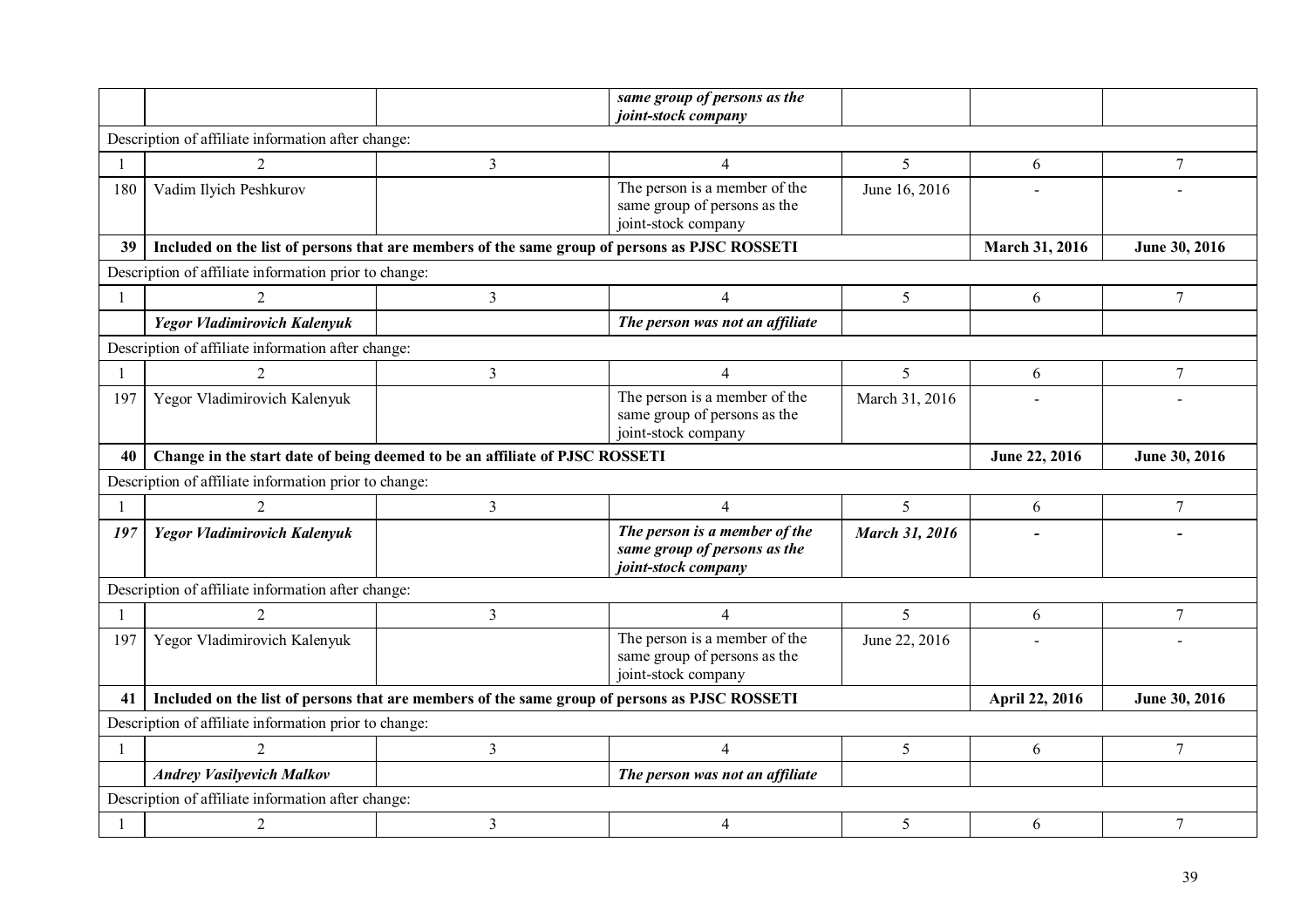| 198 | Andrey Vasilyevich Malkov                             |                                                                                               | The person is a member of the<br>same group of persons as the<br>joint-stock company | April 22, 2016        |                |                 |
|-----|-------------------------------------------------------|-----------------------------------------------------------------------------------------------|--------------------------------------------------------------------------------------|-----------------------|----------------|-----------------|
| 42  |                                                       | Change in the start date of being deemed to be an affiliate of PJSC ROSSETI                   |                                                                                      |                       | June 2, 2016   | June 30, 2016   |
|     | Description of affiliate information prior to change: |                                                                                               |                                                                                      |                       |                |                 |
|     | 2                                                     | 3                                                                                             | $\overline{4}$                                                                       | 5                     | 6              | $7\phantom{.0}$ |
| 198 | <b>Andrey Vasilyevich Malkov</b>                      |                                                                                               | The person is a member of the<br>same group of persons as the<br>joint-stock company | April 22, 2016        |                |                 |
|     | Description of affiliate information after change:    |                                                                                               |                                                                                      |                       |                |                 |
|     | 2                                                     | 3                                                                                             | $\overline{4}$                                                                       | 5                     | 6              | 7               |
| 198 | Andrey Vasilyevich Malkov                             |                                                                                               | The person is a member of the<br>same group of persons as the<br>joint-stock company | June 2, 2016          |                |                 |
| 43  |                                                       | Included on the list of persons that are members of the same group of persons as PJSC ROSSETI |                                                                                      |                       | April 19, 2016 | June 30, 2016   |
|     | Description of affiliate information prior to change: |                                                                                               |                                                                                      |                       |                |                 |
|     | $\overline{2}$                                        | 3                                                                                             | $\overline{4}$                                                                       | 5                     | 6              | 7               |
|     | Sergey Valentinovich Sizikov                          |                                                                                               | The person was not an affiliate                                                      |                       |                |                 |
|     | Description of affiliate information after change:    |                                                                                               |                                                                                      |                       |                |                 |
|     |                                                       | 3                                                                                             | $\overline{4}$                                                                       | 5                     | 6              | $\overline{7}$  |
| 199 | Sergey Valentinovich Sizikov                          |                                                                                               | The person is a member of the<br>same group of persons as the<br>joint-stock company | April 19, 2016        |                |                 |
| 44  |                                                       | Change in the start date of being deemed to be an affiliate of PJSC ROSSETI                   |                                                                                      |                       | May 23, 2016   | June 30, 2016   |
|     | Description of affiliate information prior to change: |                                                                                               |                                                                                      |                       |                |                 |
|     |                                                       | 3                                                                                             | $\overline{4}$                                                                       | 5                     | 6              | $\overline{7}$  |
| 160 | <b>Alexander Ilyich Gavrilov</b>                      |                                                                                               | The person is a member of the<br>same group of persons as the<br>joint-stock company | <b>March 19, 2013</b> | -              |                 |
|     | Description of affiliate information after change:    |                                                                                               |                                                                                      |                       |                |                 |
|     | $\overline{2}$                                        | 3                                                                                             | $\overline{4}$                                                                       | 5                     | 6              | $\tau$          |
| 160 | Alexander Ilyich Gavrilov                             |                                                                                               | The person is a member of the<br>same group of persons as the                        | May 23, 2016          |                |                 |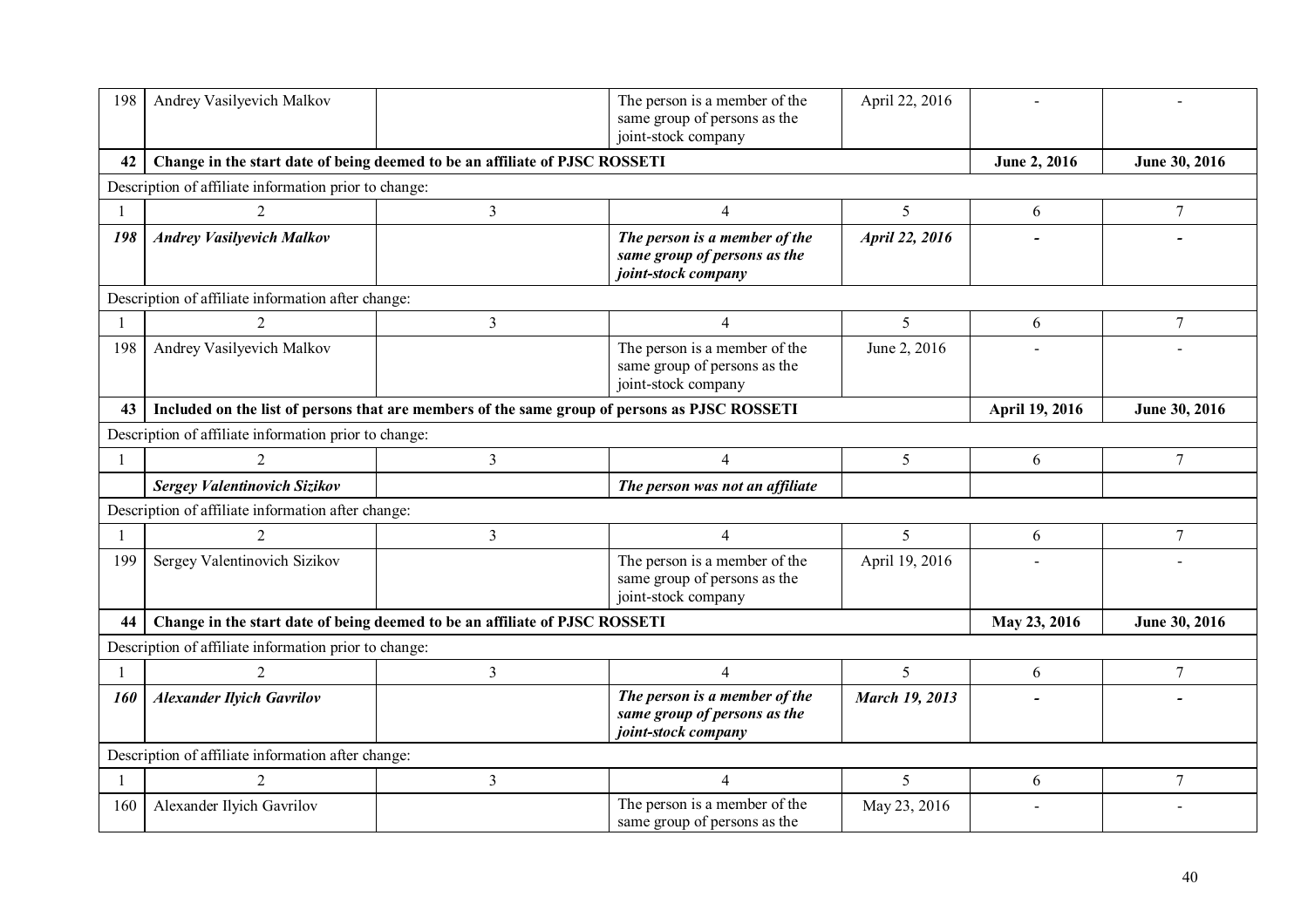|     |                                                                     |                                                                                     | joint-stock company                                                                  |                      |               |                |
|-----|---------------------------------------------------------------------|-------------------------------------------------------------------------------------|--------------------------------------------------------------------------------------|----------------------|---------------|----------------|
| 45  | Change in the corporate name of an affiliate of PJSC ROSSETI        |                                                                                     |                                                                                      |                      | May 17, 2016  | June 30, 2016  |
|     | Description of affiliate information prior to change:               |                                                                                     |                                                                                      |                      |               |                |
|     |                                                                     | $\overline{3}$                                                                      | $\overline{4}$                                                                       | 5                    | 6             | $\overline{7}$ |
| 40  | <b>Petrodvorets Electric Company</b>                                | Russia, 198510, Saint<br>Petersburg, Petrodvorets, ul.<br>Volodi Dubinina, d. 9     | The person is a member of the<br>same group of persons as the<br>joint-stock company | June 30, 2015        |               |                |
|     | Description of affiliate information after change:                  |                                                                                     |                                                                                      |                      |               |                |
|     |                                                                     | 3                                                                                   | $\overline{4}$                                                                       | 5                    | 6             | $\overline{7}$ |
| 40  | Joint-Stock Company<br>Petrodvorets Electric Company                | Russia, 198510, Saint Petersburg,<br>Petrodvorets, ul. Volodi Dubinina,<br>d.9      | The person is a member of the<br>same group of persons as the<br>joint-stock company | June 30, 2015        |               |                |
| 46  |                                                                     | Change in the corporate name and registered address of an affiliate of PJSC ROSSETI |                                                                                      |                      | April 7, 2016 | June 30, 2016  |
|     | Description of affiliate information prior to change:               |                                                                                     |                                                                                      |                      |               |                |
|     | $\mathcal{D}_{\mathcal{L}}$                                         | 3                                                                                   | $\overline{4}$                                                                       | 5                    | 6             | $\overline{7}$ |
| 105 | <b>Moscow Telecommunications</b><br><b>Center of Energy Systems</b> | Russia, 117630, Moscow, ul.<br>Akademika Chelomeya, d. 5A                           | The person is a member of the<br>same group of persons as the<br>joint-stock company | July 10, 2012        |               |                |
|     | Description of affiliate information after change:                  |                                                                                     |                                                                                      |                      |               |                |
|     | $\mathcal{D}_{\mathcal{L}}$                                         | 3                                                                                   | $\overline{4}$                                                                       | 5                    | 6             | 7              |
| 105 | Moscow Telecommunications<br>Center of Energy Systems               | Moscow, Russia                                                                      | The person is a member of the<br>same group of persons as the<br>joint-stock company | July 10, 2012        |               |                |
| 47  |                                                                     | Change in the corporate name and registered address of an affiliate of PJSC ROSSETI |                                                                                      |                      | May 18, 2016  | June 30, 2016  |
|     | Description of affiliate information prior to change:               |                                                                                     |                                                                                      |                      |               |                |
|     |                                                                     | $\mathcal{E}$                                                                       | $\overline{4}$                                                                       | 5                    | 6             | $\overline{7}$ |
| 117 | <b>Joint-Stock Company</b><br>Dalenergosetproekt                    | Russia, 690000, Primorie<br>Territory, Vladivostok, prospekt<br>Partizansky, d. 26  | The person is a member of the<br>same group of persons as the<br>joint-stock company | <b>July 10, 2012</b> |               |                |
|     | Description of affiliate information after change:                  |                                                                                     |                                                                                      |                      |               |                |
|     | $\overline{2}$                                                      | 3                                                                                   | $\overline{4}$                                                                       | 5                    | 6             | $\overline{7}$ |
| 117 | Joint-Stock Company<br>Dalenergosetproekt                           | Vladivostok, Primorie Territory                                                     | The person is a member of the<br>same group of persons as the<br>joint-stock company | July 10, 2012        |               |                |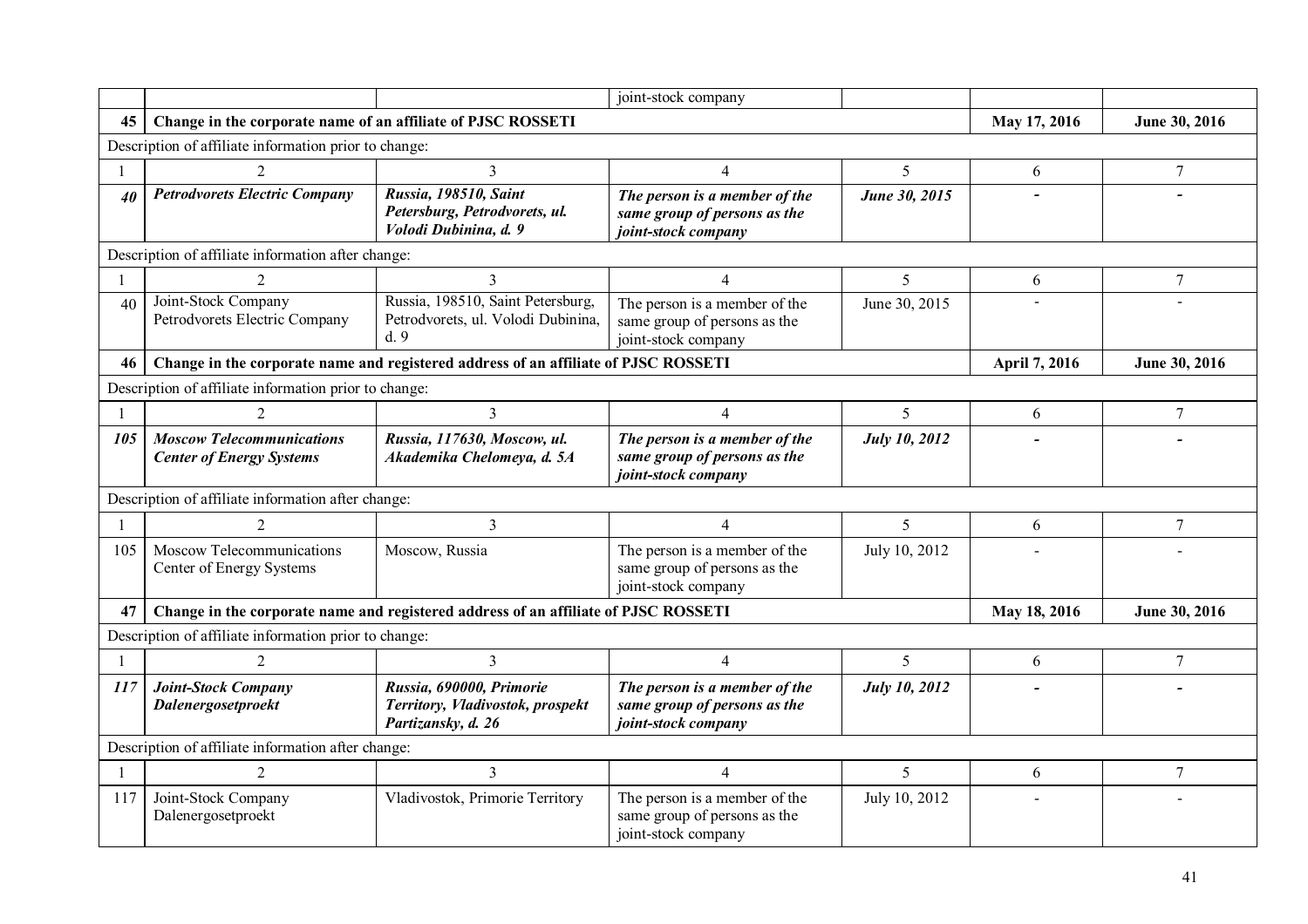| 48         | Change in the affiliate's share in the authorized capital of the joint-stock company/percentage of the joint-stock<br>company's ordinary shares owned by the affiliate |                                                           |                                                                                                                                                                                                                         | June 29, 2016         | June 30, 2016 |                |
|------------|------------------------------------------------------------------------------------------------------------------------------------------------------------------------|-----------------------------------------------------------|-------------------------------------------------------------------------------------------------------------------------------------------------------------------------------------------------------------------------|-----------------------|---------------|----------------|
|            | Description of affiliate information prior to change:                                                                                                                  |                                                           |                                                                                                                                                                                                                         |                       |               |                |
|            | $\overline{2}$                                                                                                                                                         | 3                                                         | 4                                                                                                                                                                                                                       | 5                     | 6             | $\overline{7}$ |
| 132        | Yevgeny Viktorovich Ushakov                                                                                                                                            |                                                           | The person is a member of the<br>same group of persons as the<br>joint-stock company                                                                                                                                    | September 28,<br>2015 | 0.000080      | 0.000081       |
|            | Description of affiliate information after change:                                                                                                                     |                                                           |                                                                                                                                                                                                                         |                       |               |                |
|            |                                                                                                                                                                        | 3                                                         | 4                                                                                                                                                                                                                       | 5                     | 6             | $\overline{7}$ |
| 132        | Yevgeny Viktorovich Ushakov                                                                                                                                            |                                                           | The person is a member of the<br>same group of persons as the<br>joint-stock company                                                                                                                                    | September 28,<br>2015 | 0.000066      | 0.000066       |
| 49         | Change in the affiliate's share in the authorized capital of the joint-stock company/percentage of the joint-stock<br>company's ordinary shares owned by the affiliate |                                                           | June 29, 2016                                                                                                                                                                                                           | June 30, 2016         |               |                |
|            | Description of affiliate information prior to change:                                                                                                                  |                                                           |                                                                                                                                                                                                                         |                       |               |                |
|            | 2                                                                                                                                                                      | 3                                                         | $\overline{4}$                                                                                                                                                                                                          | 5                     | 6             | $\overline{7}$ |
| <i>113</i> | <b>Limited Liability Company Index</b><br>of Energy - FGC UES                                                                                                          | Russia, 117630, Moscow, ul.<br>Akademika Chelomeya, d. 5A | The person is a member of the<br>same group of persons as the<br>joint-stock company                                                                                                                                    | July 10, 2012         | 0.848221      | 0.670881       |
|            | Description of affiliate information after change:                                                                                                                     |                                                           |                                                                                                                                                                                                                         |                       |               |                |
|            | $\overline{2}$                                                                                                                                                         | 3                                                         | $\overline{4}$                                                                                                                                                                                                          | 5                     | 6             | 7              |
| 113        | Limited Liability Company Index<br>of Energy – FGC UES                                                                                                                 | Russia, 117630, Moscow, ul.<br>Akademika Chelomeya, d. 5A | The person is a member of the<br>same group of persons as the<br>joint-stock company                                                                                                                                    | July 10, 2012         | 0.698693      | 0.551363       |
| 50         | company's ordinary shares owned by the affiliate                                                                                                                       |                                                           | Change in the affiliate's share in the authorized capital of the joint-stock company/percentage of the joint-stock                                                                                                      |                       | June 29, 2016 | June 30, 2016  |
|            | Description of affiliate information prior to change:                                                                                                                  |                                                           |                                                                                                                                                                                                                         |                       |               |                |
|            | $\mathcal{D}$                                                                                                                                                          | 3                                                         | $\overline{4}$                                                                                                                                                                                                          | 5                     | 6             | $\overline{7}$ |
| 38         | <b>Joint Stock Company Power Grid</b><br><b>Optical Networks Engineering</b>                                                                                           | Moscow, Russia                                            | The joint-stock company may<br>control more than 20 percent of<br>the total number of votes<br>attaching to the shares<br><i>(contributions, stakes)</i><br>comprising the authorized<br>(share) capital of such person | <b>July 1, 2008</b>   | 0.000410      | 0.000415       |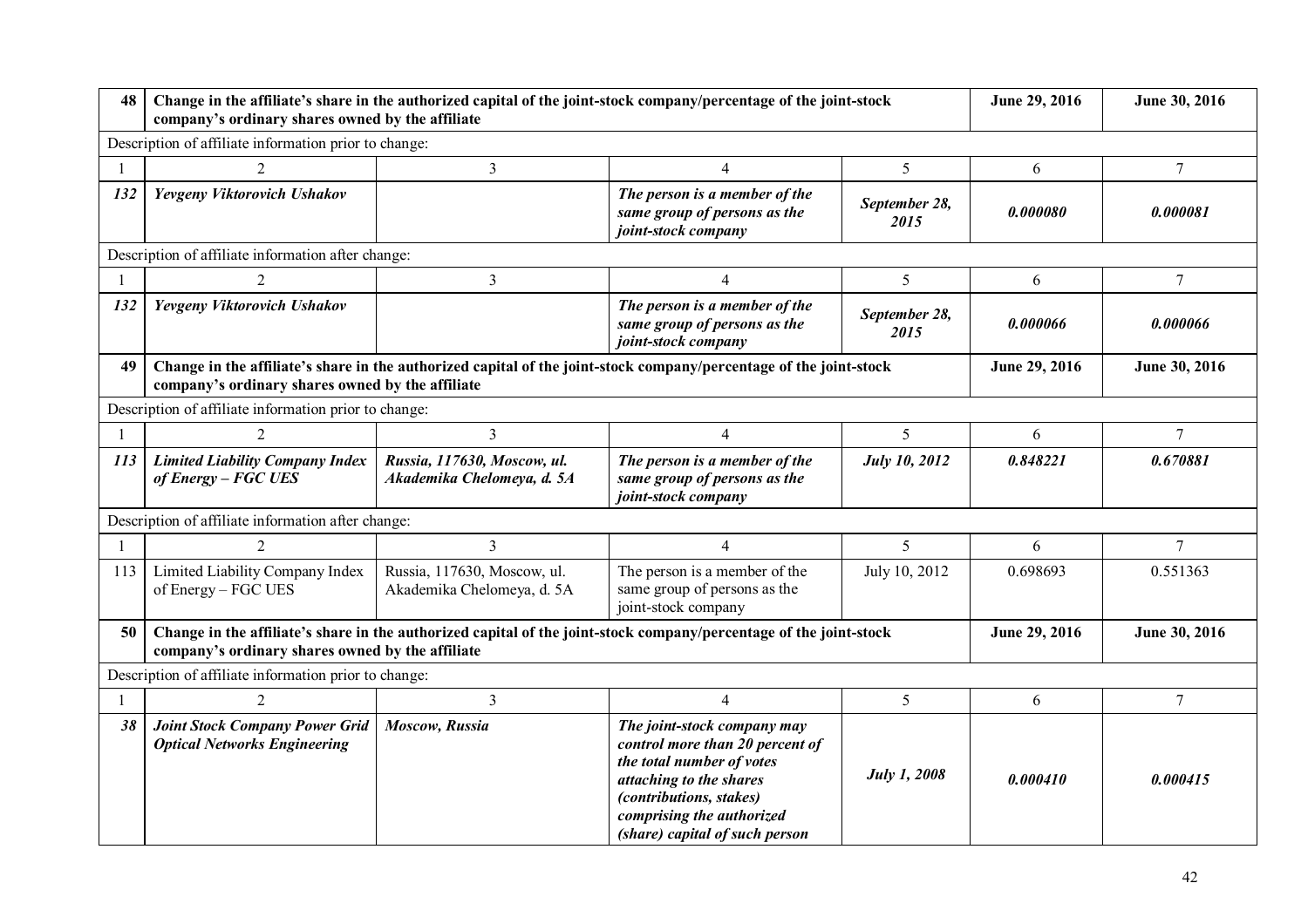|    |                                                                       |                                                  | The person is a member of the<br>same group of persons as the<br>joint-stock company                                                                                                                                    | <b>July 1, 2008</b> |               |                |
|----|-----------------------------------------------------------------------|--------------------------------------------------|-------------------------------------------------------------------------------------------------------------------------------------------------------------------------------------------------------------------------|---------------------|---------------|----------------|
|    | Description of affiliate information after change:                    |                                                  |                                                                                                                                                                                                                         |                     |               |                |
|    | $\overline{2}$                                                        | 3                                                | $\overline{4}$                                                                                                                                                                                                          | 5                   | 6             | 7              |
| 38 | Joint Stock Company Power Grid<br><b>Optical Networks Engineering</b> | Moscow, Russia                                   | The joint-stock company may<br>control more than 20 percent of<br>the total number of votes<br>attaching to the shares<br>(contributions, stakes) comprising<br>the authorized (share) capital of<br>such person        | July 1, 2008        | 0.000338      | 0.000341       |
|    |                                                                       |                                                  | The person is a member of the<br>same group of persons as the<br>joint-stock company                                                                                                                                    | July 1, 2008        |               |                |
| 51 | company's ordinary shares owned by the affiliate                      |                                                  | Change in the affiliate's share in the authorized capital of the joint-stock company/percentage of the joint-stock                                                                                                      |                     | June 29, 2016 | June 30, 2016  |
|    | Description of affiliate information prior to change:                 |                                                  |                                                                                                                                                                                                                         |                     |               |                |
|    | $\overline{2}$                                                        | 3                                                | $\overline{4}$                                                                                                                                                                                                          | 5                   | 6             | $\overline{7}$ |
| 36 | <b>Joint-Stock Company</b><br>Karachaevo-Cherkesskenergo              | Cherkessk, Karachay-Cherkess<br>Republic, Russia | The joint-stock company may<br>control more than 20 percent of<br>the total number of votes<br>attaching to the shares<br><i>(contributions, stakes)</i><br>comprising the authorized<br>(share) capital of such person | <b>July 1, 2008</b> | 0.000072      | 0.000073       |
|    |                                                                       |                                                  | The person is a member of the<br>same group of persons as the<br>joint-stock company                                                                                                                                    | <b>July 1, 2008</b> |               |                |
|    | Description of affiliate information after change:                    |                                                  |                                                                                                                                                                                                                         |                     |               |                |
|    | $\overline{2}$                                                        | $\overline{3}$                                   | $\overline{4}$                                                                                                                                                                                                          | 5                   | 6             | 7              |
| 36 | Joint-Stock Company<br>Karachaevo-Cherkesskenergo                     | Cherkessk, Karachay-Cherkess<br>Republic, Russia | The joint-stock company may<br>control more than 20 percent of                                                                                                                                                          |                     | 0.000060      | 0.000060       |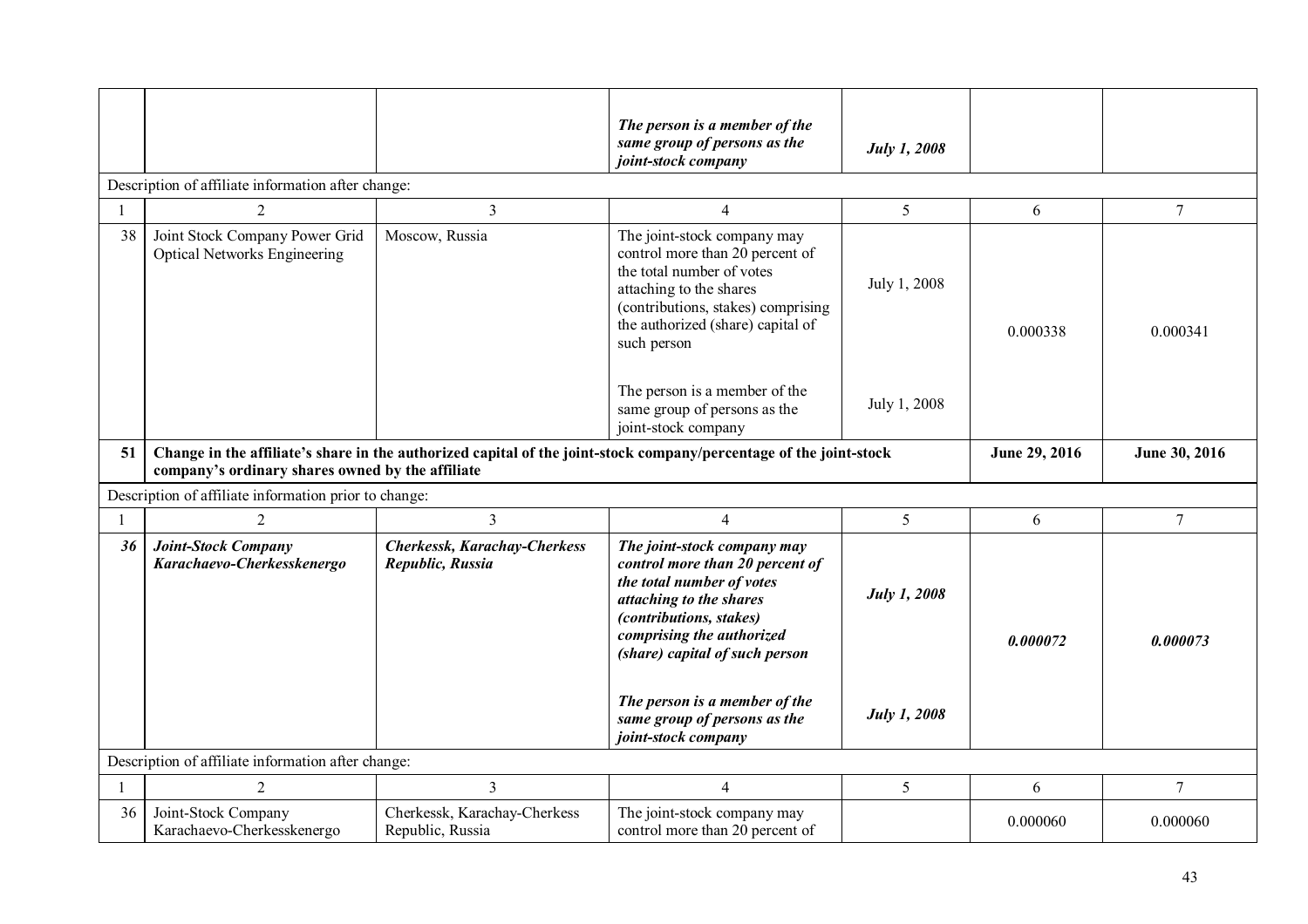|    |                                                       |                                                                                         | the total number of votes<br>attaching to the shares<br>(contributions, stakes) comprising<br>the authorized (share) capital of<br>such person                                                                                                                                    | July 1, 2008                               |               |                |
|----|-------------------------------------------------------|-----------------------------------------------------------------------------------------|-----------------------------------------------------------------------------------------------------------------------------------------------------------------------------------------------------------------------------------------------------------------------------------|--------------------------------------------|---------------|----------------|
|    |                                                       |                                                                                         | The person is a member of the<br>same group of persons as the<br>joint-stock company                                                                                                                                                                                              | July 1, 2008                               |               |                |
| 52 | company's ordinary shares owned by the affiliate      |                                                                                         | Change in the affiliate's share in the authorized capital of the joint-stock company/percentage of the joint-stock                                                                                                                                                                |                                            | June 29, 2016 | June 30, 2016  |
|    | Description of affiliate information prior to change: |                                                                                         |                                                                                                                                                                                                                                                                                   |                                            |               |                |
| -1 | $\overline{2}$                                        | $\overline{3}$                                                                          | $\overline{4}$                                                                                                                                                                                                                                                                    | 5                                          | 6             | $\overline{7}$ |
| 29 | <b>Joint Stock Company</b><br>Tyumenenergo            | <b>Surgut, Khanty-Mansijsk</b><br>Autonomous District - Yugra,<br>Tyumen Region, Russia | The joint-stock company may<br>control more than 20 percent of<br>the total number of votes<br>attaching to the shares<br>(contributions, stakes)<br>comprising the authorized<br>(share) capital of such person<br>The person is a member of the<br>same group of persons as the | <b>July 1, 2008</b><br><b>July 1, 2008</b> | 0.003061      |                |
|    |                                                       |                                                                                         | joint-stock company                                                                                                                                                                                                                                                               |                                            |               |                |
|    | Description of affiliate information after change:    |                                                                                         |                                                                                                                                                                                                                                                                                   |                                            |               |                |
|    | 2                                                     | $\overline{3}$                                                                          | $\overline{4}$                                                                                                                                                                                                                                                                    | 5                                          | 6             | $\tau$         |
| 29 | Joint Stock Company<br>Tyumenenergo                   | Surgut, Khanty-Mansijsk<br>Autonomous District - Yugra,<br>Tyumen Region, Russia        | The joint-stock company may<br>control more than 20 percent of<br>the total number of votes<br>attaching to the shares<br>(contributions, stakes) comprising<br>the authorized (share) capital of<br>such person                                                                  | July 1, 2008                               | 0.002521      |                |
|    |                                                       |                                                                                         | The person is a member of the<br>same group of persons as the<br>joint-stock company                                                                                                                                                                                              | July 1, 2008                               |               |                |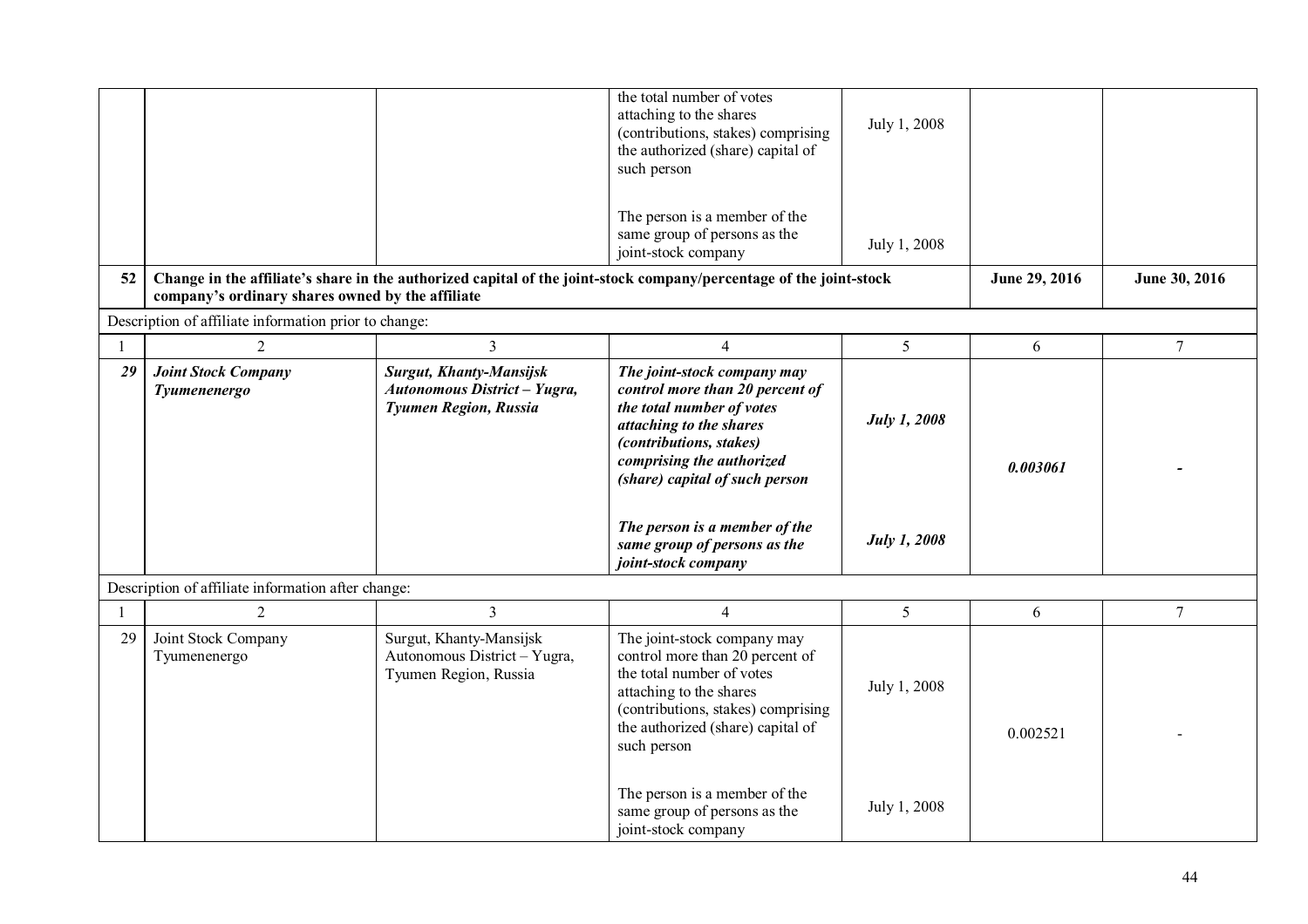| 53 | company's ordinary shares owned by the affiliate                                                                             | Change in the affiliate's share in the authorized capital of the joint-stock company/percentage of the joint-stock |                                                                                                                                                                                                                  | June 29, 2016       | June 30, 2016 |                |
|----|------------------------------------------------------------------------------------------------------------------------------|--------------------------------------------------------------------------------------------------------------------|------------------------------------------------------------------------------------------------------------------------------------------------------------------------------------------------------------------|---------------------|---------------|----------------|
|    | Description of affiliate information prior to change:                                                                        |                                                                                                                    |                                                                                                                                                                                                                  |                     |               |                |
|    | 2                                                                                                                            | 3                                                                                                                  | $\overline{4}$                                                                                                                                                                                                   | 5                   | 6             | 7              |
| 27 | <b>Interregional Distribution Grid</b><br>Company of Volga, Public Joint-<br><b>Stock Company</b>                            | Saratov, Russia                                                                                                    | The joint-stock company may<br>control more than 20 percent of<br>the total number of votes<br>attaching to the shares<br>(contributions, stakes)<br>comprising the authorized<br>(share) capital of such person | <b>July 1, 2008</b> | 0.000006      | 0.000006       |
|    |                                                                                                                              |                                                                                                                    | The person is a member of the<br>same group of persons as the<br>joint-stock company                                                                                                                             | <b>July 1, 2008</b> |               |                |
|    | Description of affiliate information after change:                                                                           |                                                                                                                    |                                                                                                                                                                                                                  |                     |               |                |
|    | $\overline{2}$                                                                                                               | 3                                                                                                                  | $\overline{4}$                                                                                                                                                                                                   | 5                   | 6             | $\tau$         |
| 27 | Interregional Distribution Grid<br>Company of Volga, Public Joint-<br><b>Stock Company</b>                                   | Saratov, Russia                                                                                                    | The joint-stock company may<br>control more than 20 percent of<br>the total number of votes<br>attaching to the shares<br>(contributions, stakes) comprising<br>the authorized (share) capital of<br>such person | July 1, 2008        | 0.000005      | 0.000005       |
|    |                                                                                                                              |                                                                                                                    | The person is a member of the<br>same group of persons as the<br>joint-stock company                                                                                                                             | July 1, 2008        |               |                |
| 54 | company's ordinary shares owned by the affiliate                                                                             |                                                                                                                    | Change in the affiliate's share in the authorized capital of the joint-stock company/percentage of the joint-stock                                                                                               |                     | June 29, 2016 | June 30, 2016  |
|    | Description of affiliate information prior to change:                                                                        |                                                                                                                    |                                                                                                                                                                                                                  |                     |               |                |
|    | $\overline{2}$                                                                                                               | 3                                                                                                                  | $\overline{4}$                                                                                                                                                                                                   | 5                   | 6             | $\overline{7}$ |
| 25 | <b>Interregional Distribution Grid</b><br><b>Company of Center and Volga</b><br><b>Region, Public Joint Stock</b><br>Company | Russia, 603950, Nizhni<br>Novgorod, ul. Rozhdestvenskaya,<br>d.33                                                  | The joint-stock company may<br>control more than 20 percent of<br>the total number of votes<br>attaching to the shares                                                                                           | <b>July 1, 2008</b> | 0.001275      | 0.001292       |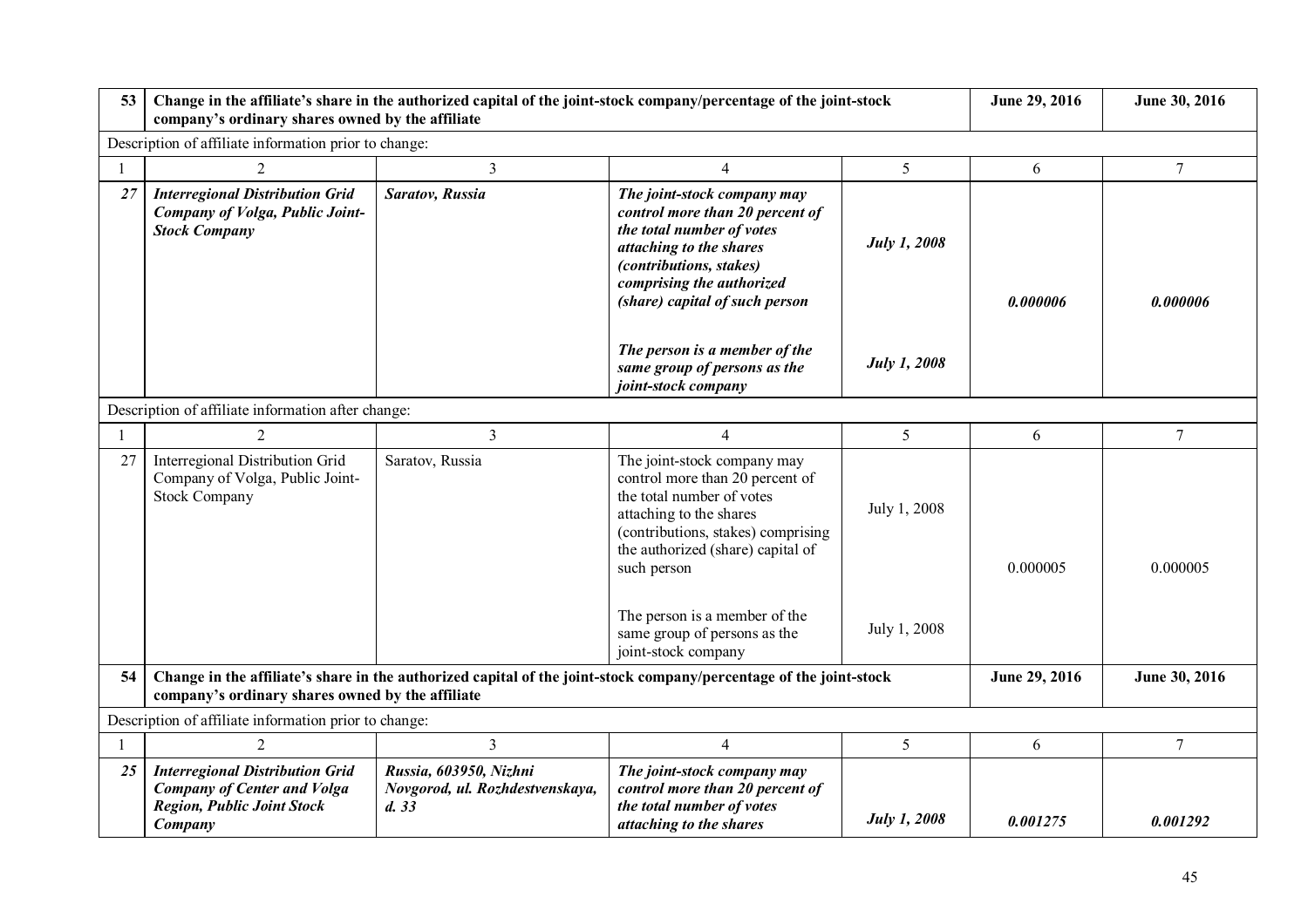|    |                                                                                                          |                                                                    | <i>(contributions, stakes)</i><br>comprising the authorized<br>(share) capital of such person                                                                                                                                                                                                            |                              |               |                |
|----|----------------------------------------------------------------------------------------------------------|--------------------------------------------------------------------|----------------------------------------------------------------------------------------------------------------------------------------------------------------------------------------------------------------------------------------------------------------------------------------------------------|------------------------------|---------------|----------------|
|    |                                                                                                          |                                                                    |                                                                                                                                                                                                                                                                                                          |                              |               |                |
|    |                                                                                                          |                                                                    | The person is a member of the<br>same group of persons as the<br>joint-stock company                                                                                                                                                                                                                     | <b>July 1, 2008</b>          |               |                |
|    | Description of affiliate information after change:                                                       |                                                                    |                                                                                                                                                                                                                                                                                                          |                              |               |                |
|    | $\overline{2}$                                                                                           | 3                                                                  | $\overline{4}$                                                                                                                                                                                                                                                                                           | 5                            | 6             | $\overline{7}$ |
| 25 | Interregional Distribution Grid<br>Company of Center and Volga<br>Region, Public Joint Stock<br>Company  | Russia, 603950, Nizhni<br>Novgorod, ul. Rozhdestvenskaya,<br>d. 33 | The joint-stock company may<br>control more than 20 percent of<br>the total number of votes<br>attaching to the shares<br>(contributions, stakes) comprising<br>the authorized (share) capital of<br>such person<br>The person is a member of the<br>same group of persons as the<br>joint-stock company | July 1, 2008<br>July 1, 2008 | 0.001050      | 0.001061       |
| 55 | company's ordinary shares owned by the affiliate                                                         |                                                                    | Change in the affiliate's share in the authorized capital of the joint-stock company/percentage of the joint-stock                                                                                                                                                                                       |                              | June 29, 2016 | June 30, 2016  |
|    | Description of affiliate information prior to change:                                                    |                                                                    |                                                                                                                                                                                                                                                                                                          |                              |               |                |
|    | $\overline{2}$                                                                                           | 3                                                                  | $\overline{4}$                                                                                                                                                                                                                                                                                           | 5                            | 6             | $\tau$         |
| 24 | <b>Public Joint Stock Company</b><br><b>Interregional Distribution Grid</b><br><b>Company of Siberia</b> | Russia, 660021, Krasnoyarsk, ul.<br>Bograda, 144a                  | The joint-stock company may<br>control more than 20 percent of<br>the total number of votes<br>attaching to the shares<br><i>(contributions, stakes)</i><br>comprising the authorized<br>(share) capital of such person                                                                                  | <b>July 1, 2008</b>          | 0.000323      | 0.000327       |
|    | Description of affiliate information after change:                                                       |                                                                    | The person is a member of the<br>same group of persons as the<br>joint-stock company                                                                                                                                                                                                                     | <b>July 1, 2008</b>          |               |                |